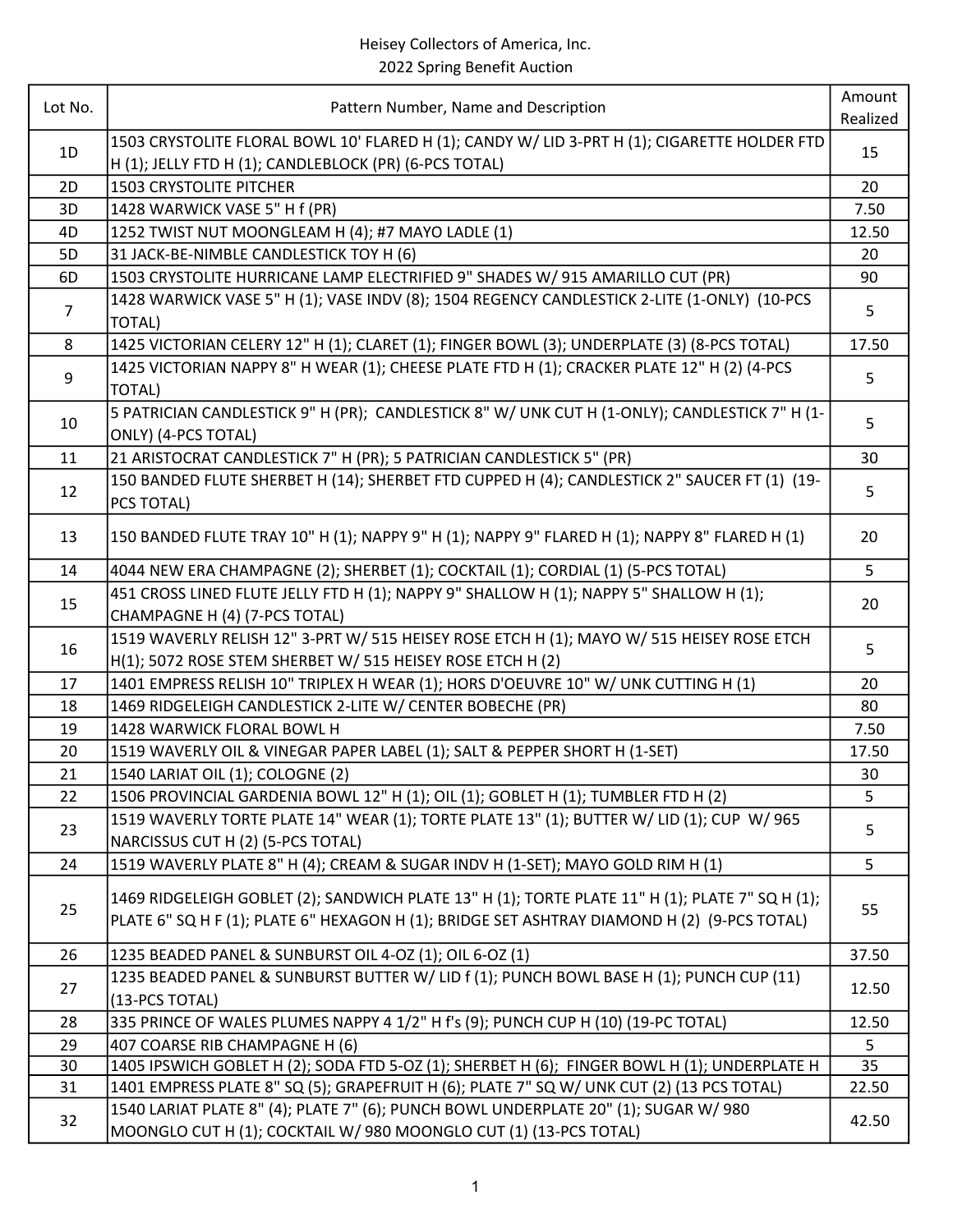| Lot No. | Pattern Number, Name and Description                                                           | Amount<br>Realized |
|---------|------------------------------------------------------------------------------------------------|--------------------|
| 33      | 5019 WAVERLY GOBLET (6); ICE TEA FTD (4); COCKTAIL (1) (12-PCS TOTAL)                          | 5                  |
|         | 5019 WAVERLY CLARET W/9015 ENGLISH IVY ETCH (1); CHAMPAGNE W/ UNK HEISEY CUT PAPER             |                    |
| 34      | LABEL $H(1)$                                                                                   | 7.50               |
|         | 433 GREEK KEY PUNCH CUP H (15); 1404 OLD SANDWICH ASHTRAY H (10); 1425 VICTORIAN OLD           |                    |
| 35      | FASHION H (1) (26-PCS TOTAL)                                                                   | 10                 |
|         | 5025 TYROLEAN GOBLET W/507 ORCHID ETCH (8); COCKTAIL W/507 ORCHID ETCH H (7) (15-PCS           |                    |
| 36      | <b>TOTAL)</b>                                                                                  | 80                 |
|         | 1519 WAVERLY CREAM & SUGAR W/ 507 ORCHID ETCH H (1-SET); CELERY 12" W/ 507 ORCHID ETCH         |                    |
| 37      | (1); MAYO W/ 507 ORCHID ETCH H (1); SALT & PEPPER W/ 507 ORCHID ETCH (1-SET); 1509 QUEEN       | 12.50              |
|         | ANN MINT D.F. W/ 507 ORCHID ETCH (1) (7-PCS TOTAL)                                             |                    |
| 38      | 4036 MARSHALL COCKTAIL SHAKER W/ 118 ROOSTER HEAD STOPPER W/ 507 ORCHID ETCH                   | 50                 |
| 39      | 1519 WAVERLY CANDY W/ LID FTD W/ 507 ORCHID ETCH                                               | 22.50              |
| 40      | 1540 LARIAT VASE W/ RND TOP W/ 507 ORCHID ETCH                                                 | 19                 |
|         | 1519 WAVERLY TORTE PLATE 14" W/ 507 ORCHID ETCH (1); GARDENIA BOWL 12 1/2" W/ 507 ORCHID       |                    |
| 41      | ETCH (1); FLORAL BOWL 12" FLARED W/ 507 ORCHID ETCH (1); 134 TRIDENT CANDLESTICK W/ 507        | 15                 |
|         | ORCHID ETCH (PR) (5-PCS TOTAL)                                                                 |                    |
| 42      | 116 OAKLEAF CANDLESTICK MOONGLEAM BASE H (PR)                                                  | 50                 |
|         |                                                                                                |                    |
| 43      | 1401 EMPRESS ICE BUCKET D.F. NO HDL SILVER OVERLAY FT f (1); JELLY 2-HDL SILVER OVERLAY H (1); | 7.50               |
|         | RELISH TRIPLEX SILVER OVERLAY H (1); 1509 QUEEN ANN NAPPY 8" D.F. SILVER OVERLAY H (1)         |                    |
| 44      | 1567 PLANTATION MAYO ROLLED FT W/ 9030 ROTARY ETCH (1); 5067 PLANTATION SHERBET (1)            | 25                 |
| 45      | 411 TUDOR TANKARD IRIDIZED ORANGE FT (1); ICE TEA HDLD FTD IRIDIZED ORANGE FT (8)              | 170                |
| 46      | 407 COARSE RIB CELERY 12" METAL HOLDER MARIGOLD FLASH H (1); 398 HOPEWELL NAPPY 5"             | 10                 |
| 47      | 1503 CRYSTOLITE CANDY BOX W/ LID H (1); CELERY 12" H (1); CIGARETTE BOX W/ LID 4" H (1)        | 10                 |
| 48      | 5003 CRYSTOLITE GOBLET (6); SHERBET (4)                                                        | 75                 |
| 49      | 1469 RIDGELEIGH BONBON H (1); JELLY HDLD H (1); FRENCH DRESSING H (1); CREAM & SUGAR INDV      | 25                 |
|         | W/ TRAY H (2-SETS); ASHTRAY 2 1/2" SQ H (7) (16 PCS TOTAL)                                     |                    |
| 50      | 1469 RIDGELEIGH DECANTER 1-PINT CLOUDY                                                         | 25                 |
| 51      | 301 OLD WILLIAMSBURG CANDELABRUM 3-LITE SHORT BASE (1-ONLY)                                    | 60                 |
| 52      | 353 MEDIUM FLAT PANEL VASE 8" H (2)                                                            | 17.50              |
| 53      | 4225 COBEL COCKTAIL SHAKER W/ 118 ROOSTER HEAD STOPPER 1-QT                                    | 27.5               |
| 54      | 4225 COBEL COCKTAIL SHAKER 1-PINT                                                              | 110                |
| 55      | 1489 PURITAN CIGARETTE BOX W/ LID 4 1/2" HORSEHEAD FINIAL (1); CIGARETTE BOX W/ LID 4 1/2"     | 37.50              |
|         | FROSTED HORSEHEAD FINIAL BOTTOM X (1)                                                          |                    |
| 56      | 1540 LARIAT PUNCH BOWL (1); PUNCH CUP (12); SANDWICH PLATE 14" (1); CREAM & SUGAR H (1-        | 5                  |
|         | SET) (16-PCS TOTAL)                                                                            |                    |
| 57      | 5072 ROSE STEM CHAMPAGNE W/ 515 HEISEY ROSE ETCH H (4); 1509 QUEEN ANN SUGAR INDV H W/         | 5                  |
|         | 497 ROSALIE ETCH (1); 1519 WAVERLY CREAM INDV W/ 507 ORCHID ETCH H (1)                         |                    |
|         | 9 GIBSON GIRL FLORAL BOWL 8" IRIDIZED H (1); 300 PEERLESS CLARET H (4); 353 MEDIUM FLAT        |                    |
| 58      | PANEL MARMALADE W/ LID H (1); 354 MEDIUM FLAT PANEL BUTTER INDV H (1); 393 NARROW FLUTE        |                    |
|         | MUSTARD W/ LID H (1); PLATE 4 1/2" H (3); FINGER BOWL PLATE 6 1/2" H (6); 429 PLAIN PANEL      | 10                 |
|         | RECESS CRUSHED FRUIT 1-QT NO LID H (1); 1050 COLONIAL STAR PLATE 4 1/2" H (1); 1219 SIMPLICITY |                    |
|         | W/ STAR PLATE 4 1/2" W/ UNK CUT H (5);1485 SATURN SALT & PEPPER (1-SET) (26-PCS TOTAL)         |                    |
|         |                                                                                                |                    |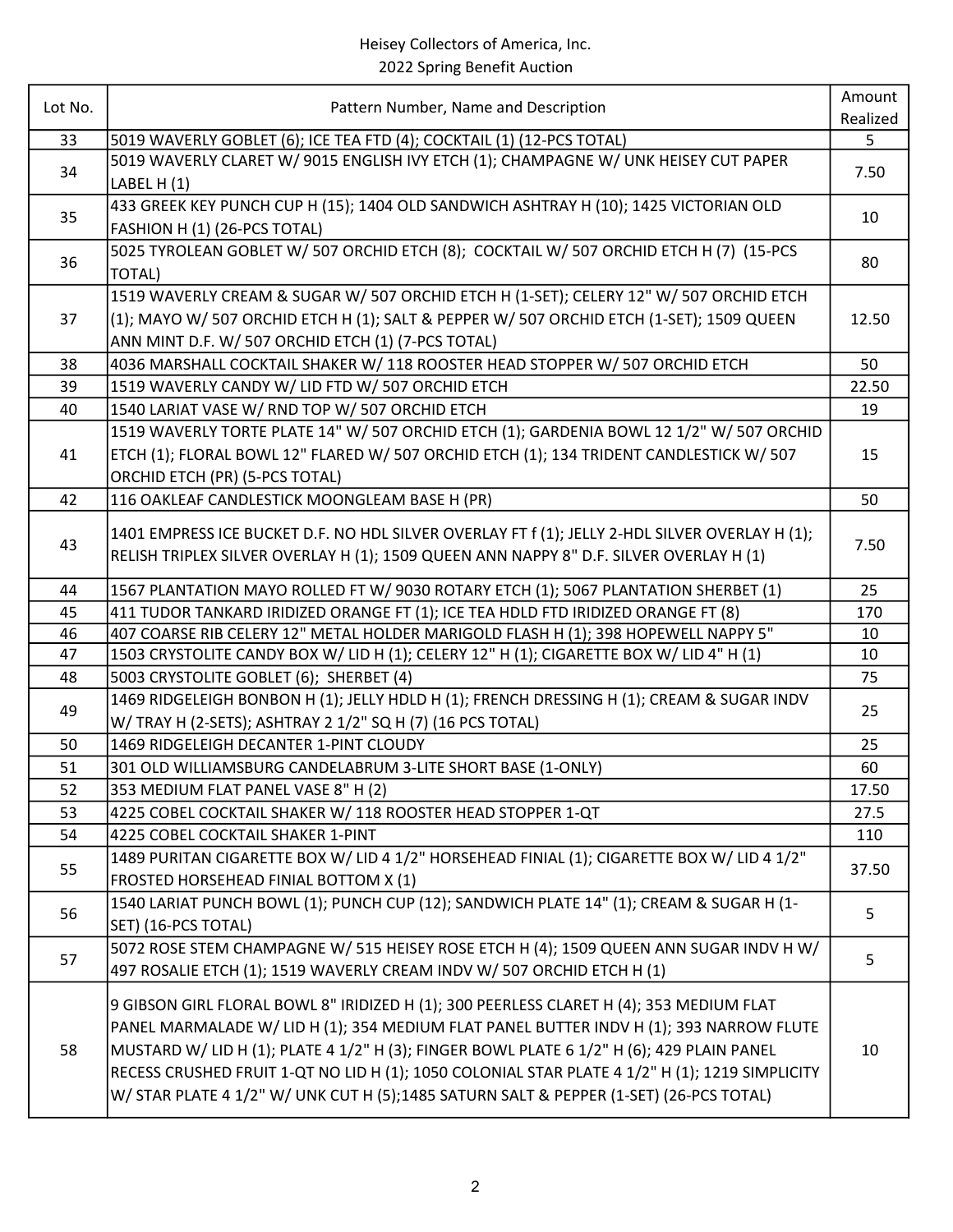|         |                                                                                                              | Amount   |
|---------|--------------------------------------------------------------------------------------------------------------|----------|
| Lot No. | Pattern Number, Name and Description                                                                         | Realized |
| 59      | 1401 EMPRESS ICE BUCKET NO HDL W/ TONGS (1); 1170 PLEAT & PANEL MARMALADE MOONGLEAM<br>H(1)                  | 40       |
| 60      | 350 PINWHEEL & FAN NAPPY 8" H (1); 343 SUNBURST JELLY 1-HDL RND CRIMPED F (1); 341 1/2                       | 12.50    |
|         | PURITAN JUG 1-QT H (1)                                                                                       |          |
| 61      | 3000 TRAVELER'S GLASS                                                                                        | 190      |
| 62      | 1 RINGNECK PHEASANT f (2)                                                                                    | 35       |
| 63      | 2 GOOSE WINGS HALF (6)                                                                                       | 20       |
| 64      | 100 ASIATIC PHEASANT H                                                                                       | 80       |
| 65      | 1541 SCOTTY (1); 1522 COLT STANDING 1-H (2)                                                                  | 45       |
| 66      | 1553 SPARROW (4)                                                                                             | 40       |
| 67      | 1557 FIGHTING ROOSTER (2)                                                                                    | 30       |
| 68      | 2 GOOSE WINGS HALF SUN PURPLE (1); WINGS HALF BLACK PAINT (1); WINGS HALF CHARLETON<br>DÉCOR PAPER LABEL (1) | 25       |
|         | 1503 CRYSTOLITE GARDENIA BOWL 12" H (1); NAPPY 10" H (1); NAPPY 8" H (1); NAPPY 4" H (4) (7-PCS              |          |
| 69      | TOTAL)                                                                                                       | 17.50    |
|         | 1503 CRYSTOLITE CREAM & SUGAR H (1-SET); MAYO H (1); JELLY 2-HDL H (2); PRESERVE W/ LID 2-PRT                |          |
| 70      | (1); PLATE 9" OVAL H (1); CELERY 9" SHELL H (1); SALT & PEPPER (1-SET); SWAN NUT MASTER (1) (11-             | 20       |
|         | PCS TOTAL)                                                                                                   |          |
|         | 1503 CRYSTOLITE ICE BUCKET W/ HDL H (1); PLATE 8" STAR BOTTOM H (6); PLATE 7" STAR BOTTOM H                  |          |
| 71      | (5); CUP H (15); PUNCH CUP H (6) (33 PCS TOTAL)                                                              | 10       |
| 72      | 31 JACK-BE-NIMBLE TOY CANDLESTICK H (5); 5 PATRICIAN TOY CANDLESTICK H (2)                                   | 17.50    |
| 73      | 352 FLAT PANEL CRUSHED FRUIT 2-QT H                                                                          | 45       |
| 74      | 462 PLAIN HEXAGON BASKET H                                                                                   | 17.50    |
|         | 473 NARROW FLUTE W/ RIM CELERY 12" H (1); 393 NARROW FLUTE CELERY H (1); 468 OCTAGON W/                      |          |
| 75      | RIM CELERY 12" H (1)                                                                                         | 12.50    |
| 76      | 300 PEERLESS PUNCH BOWL H (1); BASE H (1); PUNCH CUP H (4)                                                   | 25       |
|         | 393 NARROW FLUTE NAPPY 8 1/2" SHALLOW H (1); PLATE 4 1/2" H (3); NUT FTD H (9); SHERBET H (3);               |          |
| 77      | COCKTAIL H (2) (18-PCS TOTAL)                                                                                | 10       |
| 78      | 300 PEERLESS CELERY VASE H (1); NAPPY 9" H (1)                                                               | 17.50    |
| 79      | 1469 RIDGELEIGH CREAM & SUGAR H (1-SET); 1540 LARIAT CREAM H (1); 351 PRISCILLA TOOTHPICK H<br>(1)           | 5        |
|         | 341 PURITAN GOBLET H (1); NAPPY 5 1/2" SHALLOW H (1); BOWL 9" OVAL H (1); 300 PEERLESS                       |          |
| 80      | GOBLET H (2); 352 FLAT PANEL GRAPEFRUIT H (6); 351 PRISCILLA NAPPY 8" SHALLOW H (1) (12-PCS                  | 7.50     |
|         | <b>TOTAL)</b>                                                                                                |          |
| 81      | 1219 SIMPLICITY W/ STAR PLATE 8" H (2); PLATE 6" H (4); 300 PEERLESS MUSTARD NO LID H (1); 3                 | 10       |
|         | 1497 BOAT FLORAL BOWL 13" SERRATED TOP H (1); 1558 DROOP FLORAL BOWL FLARED H (1); 7000                      |          |
| 82      | SUNFLOWER FLORAL BOWL 13" H (1)                                                                              | 10       |
| 83      | 1632 LODESTAR CANDLE CENTERPIECE 1-LITE DAWN H (PR); CELERY 10" DAWN H (1)                                   | 60       |
| 84      | 101 TROPICAL FISH BASE f                                                                                     | 510      |
| 85      | 1428 WARWICK VASE 9" W/ UNK CUT                                                                              | 85       |
| 86      | 4 SWAN                                                                                                       | 275      |
| 87      | 1 POUTER PIGEON H                                                                                            | 110      |
| 88      | 517 DANIEL TUMBLE UP PITCHER W/197 DANIEL TUMBLER SIDE C W/ UNK CUT SILVER OVERLAY (1-<br>SET)               | 37.50    |
| 89      | 5 CYGNET H (2)                                                                                               | 42.50    |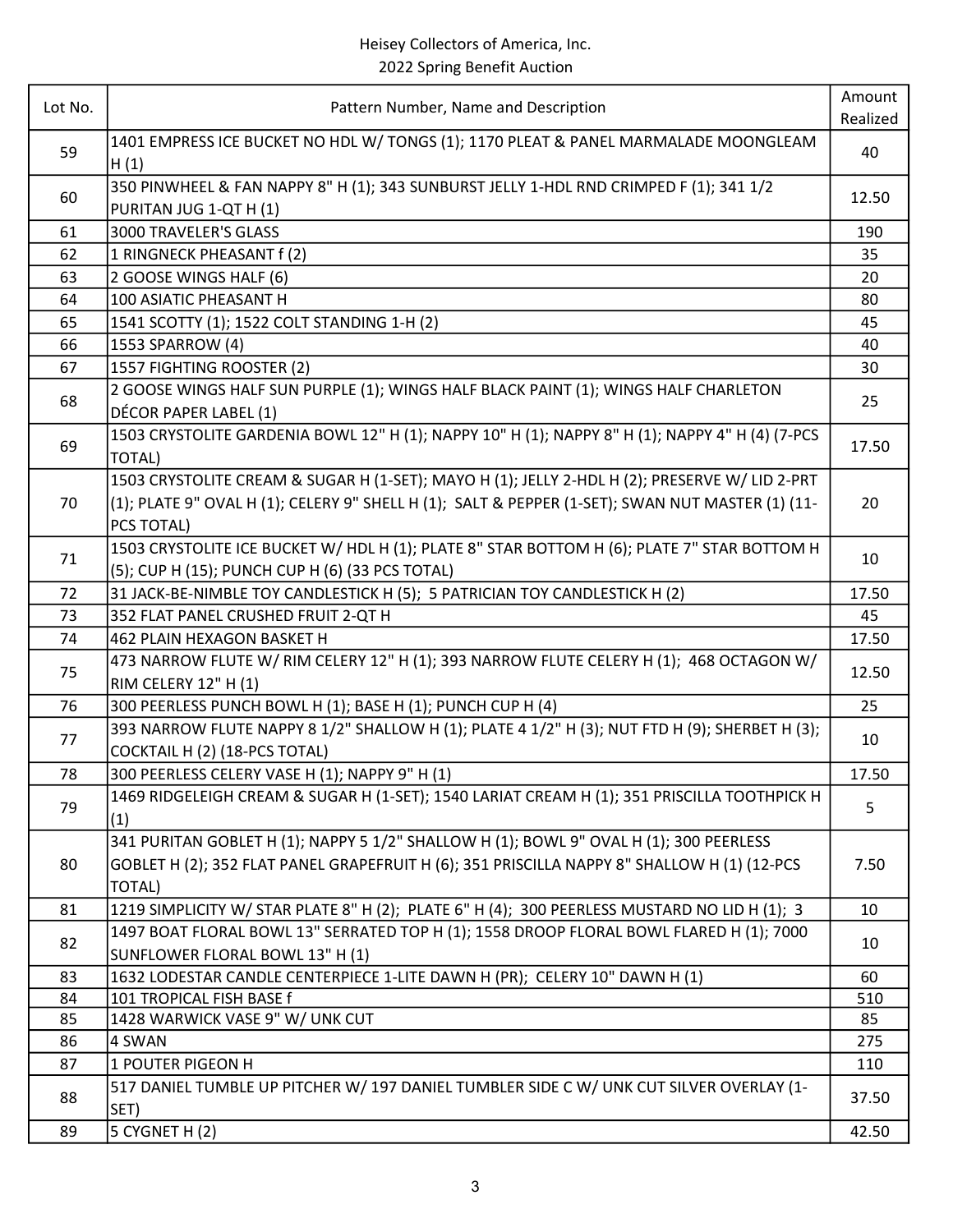| Lot No. | Pattern Number, Name and Description                                                    | Amount   |
|---------|-----------------------------------------------------------------------------------------|----------|
|         |                                                                                         | Realized |
| 90      | 132 HORSEHEAD STOPPER SMALL NOT GROUND                                                  | 45       |
| 91      | 3357 KING ARTHUR CHAMPAGNE MOONGLEAM STEM & FT H 1-RIM f (8)                            | 260      |
| 92      | 3357 KING ARTHUR OYSTER COCKTAIL MOONGLEAM STEM & FT H (8)                              | 95       |
| 93      | 3357 KING ARTHUR WINE MOONGLEAM STEM & FT H (7); PARFAIT MOONGLEAM STEM & FT H (2)      | 95       |
| 94      | 3357 KING ARTHUR COCKTAIL MOONGLEAM STEM & FT H (8)                                     | 95       |
| 95      | 1447 ROCOCO COMBINATION RELISH NO LID W/ UNK CUT                                        | 40       |
| 96      | 1518 MITER VASE 7"                                                                      | 320      |
| 97      | 473 NARROW FLUTE W/ RIM VASE 8" H                                                       | 65       |
| 98      | 325 PILLOWS JELLY FTD H (1); 473 NARROW FLUTE W/ RIM JELLY FTD GREEN & GOLD DÉCOR H (1) | 50       |
| 99      | 1413 CATHEDRAL VASE W/ 9009 ARCTIC ETCH H                                               | 70       |
| 100     | 394 NARROW FLUTE CHEESE & CRACKER W/ LID W/ UNK CUT SILVER OVERLAY H                    | 240      |
| 101     | 1428 WARWICK FLORAL BOWL SAHARA H                                                       | 95       |
| 102     | 4057 CECELIA VASE 9" W/ 5020 LILY CARVING                                               | 390      |
| 103     | 357 PRISON STRIPE JELLY 2-HDL H (1); 358 PRISON STRIPE VASE 5" H (1)                    | 75       |
| 104     | 3480 KOORS BAR FLAMINGO (2)                                                             | 15       |
| 105     | 811 3/4 HOFFMAN HOUSE GOBLET W/ 460 CLUB DRINKING SCENE ETCH H                          | 100      |
|         | 1401 EMPRESS NUT W/ UNK CUT FLAMINGO H (1); NUT FLAMINGO H (1); NUT MOONGLEAM H         |          |
| 106     | (1);1509 QUEEN ANN NUT W/ 448 OLD COLONY ETCH (1) (4-PCS TOTAL)                         | 30       |
| 107     | 1550 DOLPHIN CANDLESTICK (PR)                                                           | 75       |
| 108     | <b>1538 RABBIT PAPERWEIGHT</b>                                                          | 45       |
| 109     | 1 DONKEY                                                                                | 50       |
| 110     | 1553 SPARROW                                                                            | 15       |
| 111     | 150 POINTED OVAL IN DIAMOND POINT CREAM HDL C & SUGAR NO LID EMERALD (1-SET)            | 20       |
|         | 353 MEDIUM FLAT PANEL NUT MOONGLEAM H (1); NUT FLAMINGO H (1); NUT HAWTHORNE H (1);     |          |
| 112     | NUT SAHARA (1)                                                                          | 25       |
| 113     | 2 CLYDESDALE                                                                            | 90       |
| 114     | 1401 EMPRESS COMPORT RND W/ UNK CUT SAHARA H                                            | 35       |
|         | 393 NARROW FLUTE DOMINO SUGAR FTD INDV (1); 394 NARROW FLUTE DOMINO SUGAR FLAMINGO      |          |
| 115     | H(1)                                                                                    | 42.50    |
|         | 1225 PLAIN BAND TOOTHPICK IRIDIZED (1); 1295 BEADED SWAG TOOTHPICK RUBY FLASH SOUV "K   |          |
| 116     | WOHLFORD" (1); 310 RING BAND TOOTHPICK GOLD BEADS CUSTARD (1); TOOTHPICK GOLD BAND      | 25       |
|         | SOUV "HOPKINS MN" CUSTARD (1) (4-PCS TOTAL)                                             |          |
| 117     | 5087 COMET BAR                                                                          | 15       |
| 118     | 5044 CONSTELLATION BAR                                                                  | 25       |
| 119     | 2355 CLOVER LEAF BAR                                                                    | 120      |
| 120     | 3380 OLD DOMINION BAR W/ 447 EMPRESS ETCH FLAMINGO                                      | 210      |
| 121     | 1951 CABOCHON RELISH 9" 3-PRT DAWN PAPER LABEL (1); 1565 LEAF JELLY DAWN (1)            | 75       |
| 122     | 3 CHICK HEAD DOWN (3)                                                                   | 30       |
| 123     | 2401 OAKWOOD SODA 8-OZ W/496 SKIER ETCH                                                 | 60       |
| 124     | 417 DOUBLE RIB & PANEL MUSTARD W/ LID FLAMINGO H (1); #5 SPOON FLAMINGO H (1)           | 40       |
| 125     | 369 HARTMAN WINE H (1); 339 CONTINENTAL WINE H (1)                                      | 10       |
| 126     | 1590 ZODIAC JUICE FTD H (1); 5024 OXFORD CORDIAL (1)                                    | 5        |
|         |                                                                                         |          |
| 127     | 1590 ZODIAC ASHTRAY NEWARK SESQUICENTENNIAL (1); 1510 SQUARE ON ROUND ASHTRAY H (1)     | 10       |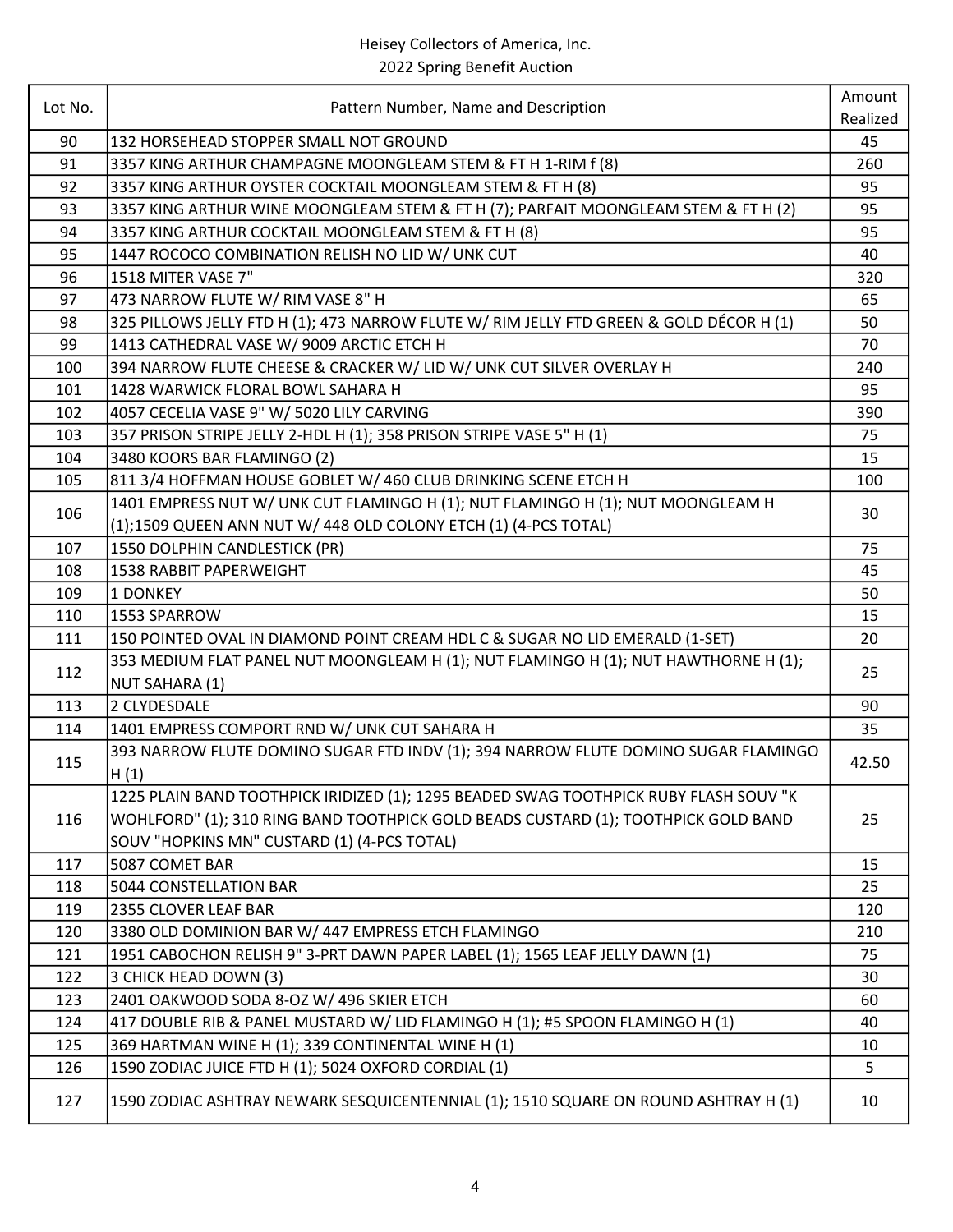| Lot No. |                                                                                               | Amount   |
|---------|-----------------------------------------------------------------------------------------------|----------|
|         | Pattern Number, Name and Description                                                          | Realized |
| 128     | 442 MALTESE CROSS ASHTRAY FLAMINGO H (1); 1489 PURITAN ASHTRAY W/ UNK CUT & MONOGRAM          | 37.50    |
|         | (1)                                                                                           |          |
| 129     | 811 3/4 HOFFMAN HOUSE GOBLET W/ 460 CLUB DRINKING SCENE ETCH H                                | 95       |
| 130     | 1469 RIDGELEIGH ROLY POLY RIM f (1 SET); 1540 LARIAT NUT W/ CHARLETON DÉCOR (1)               | 25       |
| 131     | 1219 BROOKVILLE SHERBET HDLD H (1); 1220 NASHPORT SHERBET HDL H (1)                           | 30       |
|         | 1454 DIAMOND POINT ASHTRAY INDV H (1); JELLY INDV PAPER LABEL (1); 1535 OVAL & DIAMOND        |          |
| 132     | POINT ASHTRAY INDV H (1); JELLY INDV H (1); 1506 PROVINCIAL NUT H (1); 1205 FANCY LOOP CELERY | 17.50    |
|         | DIP (1) (6 PCS TOTAL)                                                                         |          |
|         | 1549 APPLE ASHTRAY INDV (1); 1435 ASHTRAY W/ 515 HEISEY ROSE ETCH (1); 1503 CRYSTOLITE LEAF   |          |
| 133     | NUT H $(1)$ ;                                                                                 | 32.50    |
| 134     | 1425 VICTORIAN CONDIMENT SET: TRAY-SALT-PEPPER-MUSTARD W/ LID #10 PADDLE H (5-PC SET)         | 45       |
|         |                                                                                               |          |
| 135     | 354 WIDE FLAT PANEL BUTTER INDV H (1); BUTTER INDV STAR BOTTOM H (2); BUTTER INDV PLAIN       | 50       |
|         | BOTTOM FLAMINGO H (1); 341 PURITAN BUTTER INDV FLAMINGO H (1)                                 |          |
| 136     | 31 JACK-BE-NIMBLE TOY CANDLESTICK H (2); 33 SKIRTED PANEL TOY CANDLESTICK (2)                 | 5        |
| 137     | 1184 YEOMAN SALT INDV (1); SALT INDV FLAMINGO (2); 393 NARROW FLUTE SALT INDV H (1)           | 10       |
| 138     | 1469 RIDGELEIGH SALT INDV H (1); 331 COLONIAL PANEL SALT INDV (1); 1205 FANCY LOOP SALT INDV  | 60       |
|         | (1); 411 TUDOR NUT INDV B H (1); NON-HEISEY SALT INDV (1) (5-PCS TOTAL)                       |          |
| 139     | 1183 REVERE COMPORT W/ WHEELING PHEASANT ON STUMP & GOLD DÉCOR MOONGLEAM STEM &               | 22.50    |
|         | FT H                                                                                          |          |
| 140     | 3390 CARCASSONNE CIGARETTE W/ 448 OLD COLONY ETCH (1); WINE W/ 451 LAFAYETTE ETCH (1);        | 100      |
|         | CORDIAL FLAMINGO (1); 1404 OLD SANDWICH OYSTER COCKTAIL SAHARA (1)                            |          |
| 141     | 3366 TROJAN COMPORT W/ PAIRPOINT CUTTING                                                      | 75       |
| 142     | 1183 REVERE COMPORT 6" W/ UNK CUT H                                                           | 60       |
| 143     | 3344 CAROLINA CORDIAL H (1); 5070 LEGIONNAIRE CORDIAL H (1); 3308 BOB WHITE CORDIAL W/ 18     | 90       |
|         | SPENCERIAN ETCH (1); 3357 KING ARTHUR CORDIAL H (1)                                           |          |
|         | 3311 VELVEDERE SHERRY W/ UNK CUT (1); 3335 LADY LEG WINE W/ 429 ZODIAC ETCH H (1); 3350       |          |
| 144     | WABASH WINE W/ 166 MAYFLOWER ETCH MOONGLEAM STEM & FT H (1); 3359 PLATEAU COCKTAIL            | 45       |
|         | FLAMINGO (1)                                                                                  |          |
| 145     | 3389 DUQUESNE CORDIAL (1); 337 TOURAINE CORDIAL (1); 5057 SUEZ CORDIAL W/ 1059 MIDWEST        | 42.50    |
|         | CUT H (1); 3311 VELVEDERE WINE W/ 152 APOLLO ETCH (1)                                         |          |
| 146     | 1183 REVERE COMPORT 6" W/ UNK CUT H                                                           | 75       |
| 147     | 4092 KENILWORTH COMPORT H                                                                     | 52.50    |
| 148     | 372 MCGRADY SYRUP 7-OZ SAHARA                                                                 | 70       |
| 149     | 1216 HORSERADISH JAR W/ UNK CUT H                                                             | 42.50    |
| 150     | 3390 CARCASSONNE OYSTER COCKTAIL SAHARA (4)                                                   | 15       |
| 151     | 3390 CARCASSONNE WINE SAHARA (4)                                                              | 30       |
| 152     | 1413 CATHEDRAL VASE W/ 913 EVERGLADE CUT PAPER LABEL                                          | 105      |
| 153     | 1469 RIDGELEIGH VASE 8" H                                                                     | 37.50    |
| 154     | 305 PUNTY & DIAMOND POINT VASE 6" (1); VASE 8" (1); VASE 10" (1)                              | 40       |
| 155     | 451 CROSS LINED FLUTE VASE 6 1/2" H                                                           | 85       |
| 156     | 4214 ELAINE VASE 7" D.O.                                                                      | 37.50    |
| 157     | 1550 FISH MATCH HOLDER                                                                        | 37.50    |
| 158     | 1 MUSTARD SPOON H (2); #2 MUSTARD SPOON H (1); #3 ICE TEA SPOON H (1)                         | 37.50    |
| 159     | 4054 CORONATION PITCHER (1); OLD FASHION (8)                                                  | 40       |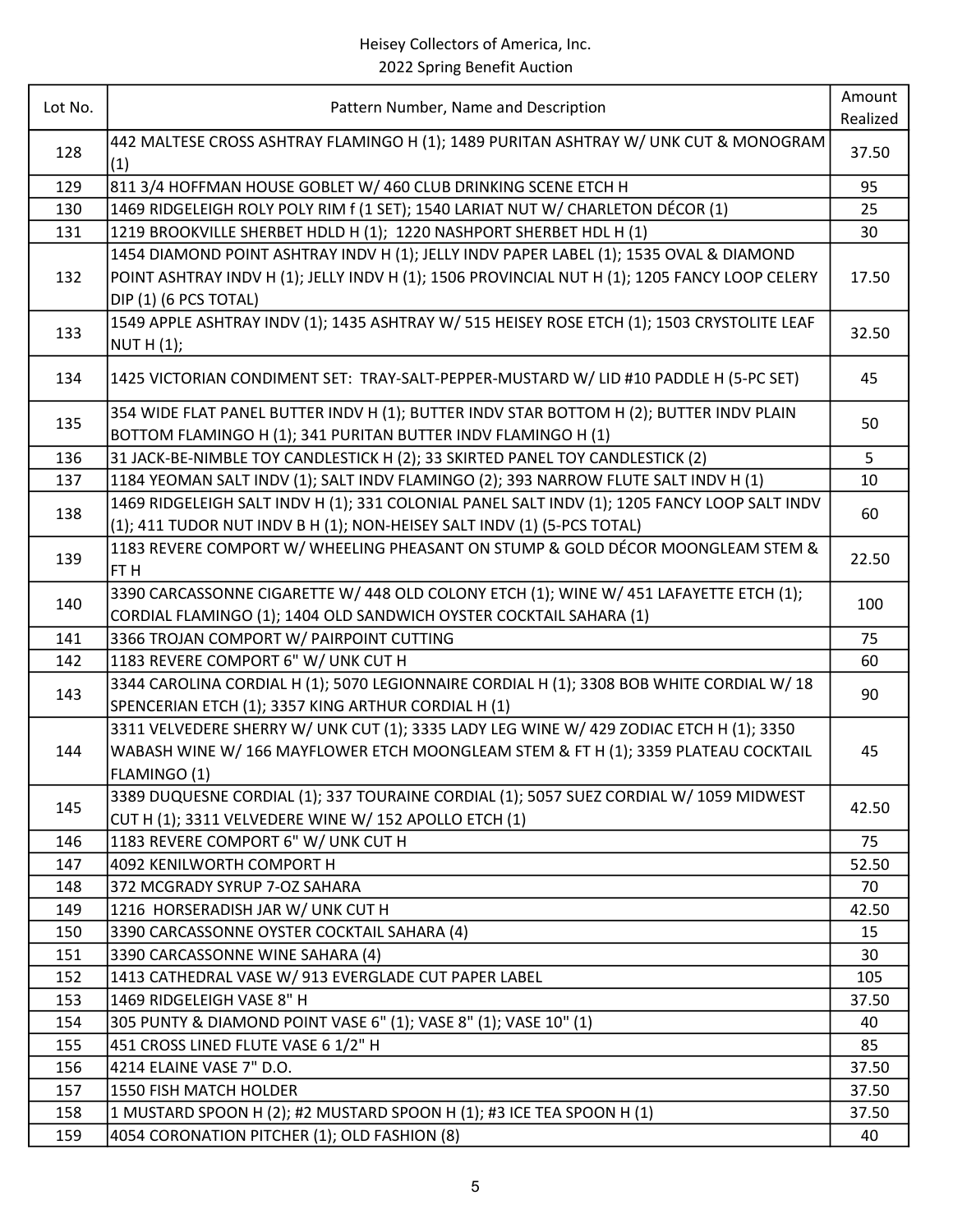| Lot No. | Pattern Number, Name and Description                                                                                                           | Amount<br>Realized |
|---------|------------------------------------------------------------------------------------------------------------------------------------------------|--------------------|
| 160     | 4054 CORONATION SLIM JIM (4)                                                                                                                   | 25                 |
| 161     | 6 MAYO LADLE FLAMINGO H (1); #4 MARMALADE SPOON H (1)                                                                                          | 12.50              |
| 162     | 811 3/4 HOFFMAN HOUSE GOBLET W/ 455 SPORTSMAN ETCH H                                                                                           | 100                |
| 163     | 1183 REVERE COMPORT SWIRL OPTIC MOONGLEAM STEM & FT H                                                                                          | 25                 |
| 164     | 5 MUSTARD SPOON H (1); #1 MUSTARD SPOON (1); #3 ICE TEA SPOON H (1); #7 MAYO LADLE (1)                                                         | 35                 |
| 165     | 8042 CANNING JELLY JAR W/ LID X                                                                                                                | 150                |
| 166     | 300 PEERLESS DECANTER INDV H (1); 400 COLONIAL SCALLOP TOP DECANTER INDV (1); 5074<br>DECANTER INDV (1); 1115 DECANTER INDV ORIGINAL LABEL (1) | 85                 |
| 167     | 1401 EMPRESS VASE 3-HDL W/793 MONTEREY CUT                                                                                                     | 240                |
| 168     | 1540 LARIAT VASE CRIMPED TOP W/ WORN GOLD DÉCOR                                                                                                | 20                 |
| 169     | 1245/3970 COMPORT W/ UNK CUT SILVER OVERLAY MOONGLEAM STEM & FT H                                                                              | 45                 |
| 170     | 354 WIDE FLAT PANEL VASE 10" W/ UNK INTAGLIO FRUIT CUT H                                                                                       | 475                |
| 171     | 427 DAISY & LEAVES VASE                                                                                                                        | 675                |
| 172     | 4157 STEELE VASE W/ UNK CUT FLAMINGO                                                                                                           | 75                 |
| 173     | 1231 RIBBED OCTAGON SANDWICH PLATE CTR HDL FLAMINGO H                                                                                          | 30                 |
|         | 1295 BEADED SWAG WINE SOUV "VERGAS, MINN" W/ FLORAL DÉCOR CUSTARD (1); 1235 BEADED                                                             |                    |
| 174     | PANEL & SUNBURST WINE H (1); 1205 FANCY LOOP WINE (1); 1225 PLAIN BAND WINE ENGLISH                                                            | 17.50              |
|         | REGISTRY (1)                                                                                                                                   |                    |
|         | 419 SUSSEX COCKTAIL H (1); 5009 QUEEN ANN CLARET (1); 5048 ROOSTER HEAD COCKTAIL (1); 5079                                                     |                    |
| 175     | PAN AMERICAN COCKTAIL W/ UNK CUT H (1) (4-PCS TOTAL)                                                                                           | 25                 |
| 176     | 4083 STANHOPE OYSTER COCKTAIL W/ 457 SPRINGTIME ETCH (7)                                                                                       | 25                 |
| 177     | 4083 STANHOPE GOBLET W/ 457 SPRINGTIME ETCH (10)                                                                                               | 150                |
| 178     | 1554 FISH BOOKEND (PR)                                                                                                                         | 50                 |
| 179     | 427 DAISY & LEAVES NAPPY 4" H (1); 1205 FANCY LOOP NAPPY 4" SQ (1); 1280 WINGED SCROLL                                                         | 20                 |
|         | NAPPY 4 1/2" (1); 1129 FINE TOOTH NAPPY 5 1/2" SHALLOW H (1) (4-PCS TOTAL)                                                                     |                    |
| 180     | 1533 WAMPUM PLATE 7"                                                                                                                           | 160                |
| 181     | 1186 YEOMAN BOWL FRUIT 9 1/2" W/ UNK CUTTING H (1); PRESERVE 6 1/2" OVAL W/ UNK CUTTING<br>H(1)                                                | 20                 |
| 182     | 1469 RIDGELEIGH CELERY 12" H                                                                                                                   | 20                 |
| 183     | 1503 CRYSTOLITE CHEESE PLATE 7" H (1); ASHTRAY 3" PAPER LABEL (2)                                                                              | 5                  |
| 184     | 120 ICE TEA 12-OZ FLARED H (2)                                                                                                                 | 7.50               |
| 185     | 473 NARROW FLUTE W/ RIM JELLY FTD 4 1/2" H (1); 9 GIBSON GIRL FLORAL BOWL ORANGE & GOLD<br>DÉCOR H (1)                                         | 5                  |
| 186     | 1205 FANCY LOOP PUNCH BOWL 14" FLARED (1); BASE (1)                                                                                            | 80                 |
| 187     | 365 OLD QUEEN ANNE PUNCH BOWL 17" FLARED H (1); BASE H (1)                                                                                     | 62.50              |
| 188     | 1567 PLANTATION FRUIT BOWL FTD 12"                                                                                                             | 20                 |
| 189     | 1205 FANCY LOOP POT POURI JAR W/ LID 7"(1); CREAM TANKARD 5" f's (1)                                                                           | 80                 |
| 190     | 1255 PINEAPPLE & FAN TOOTHPICK EMERALD (1); 9 GIBSON GIRL FLORAL BOWL 8" YELLOW STAIN W/<br>UNK CUT H(1)                                       | 10                 |
| 191     | 433 GREEK KEY PUNCH BOWL 14" STRAIGHT HI-FT H (1); BASE H (1); PUNCH CUP STAR BOTTOM H<br>(10); PUNCH CUP PLAIN BOTTOM H (8) (20-PCS TOTAL)    | 100                |
| 192     | 1495 FERN CANDLESTICK 2-LITE W/ 508 FLORAL ETCH BASE SCRATCHES (PR)                                                                            | 7.50               |
| 193     | 1401 EMPRESS PLATE 9" RND FLAMINGO H (7)                                                                                                       | 30                 |
| 194     | 1401 EMPRESS NAPPY 8" FLAMINGO (2)                                                                                                             | 25                 |
| 195     | 1404 OLD SANDWICH PARFAIT (9)                                                                                                                  | 32.50              |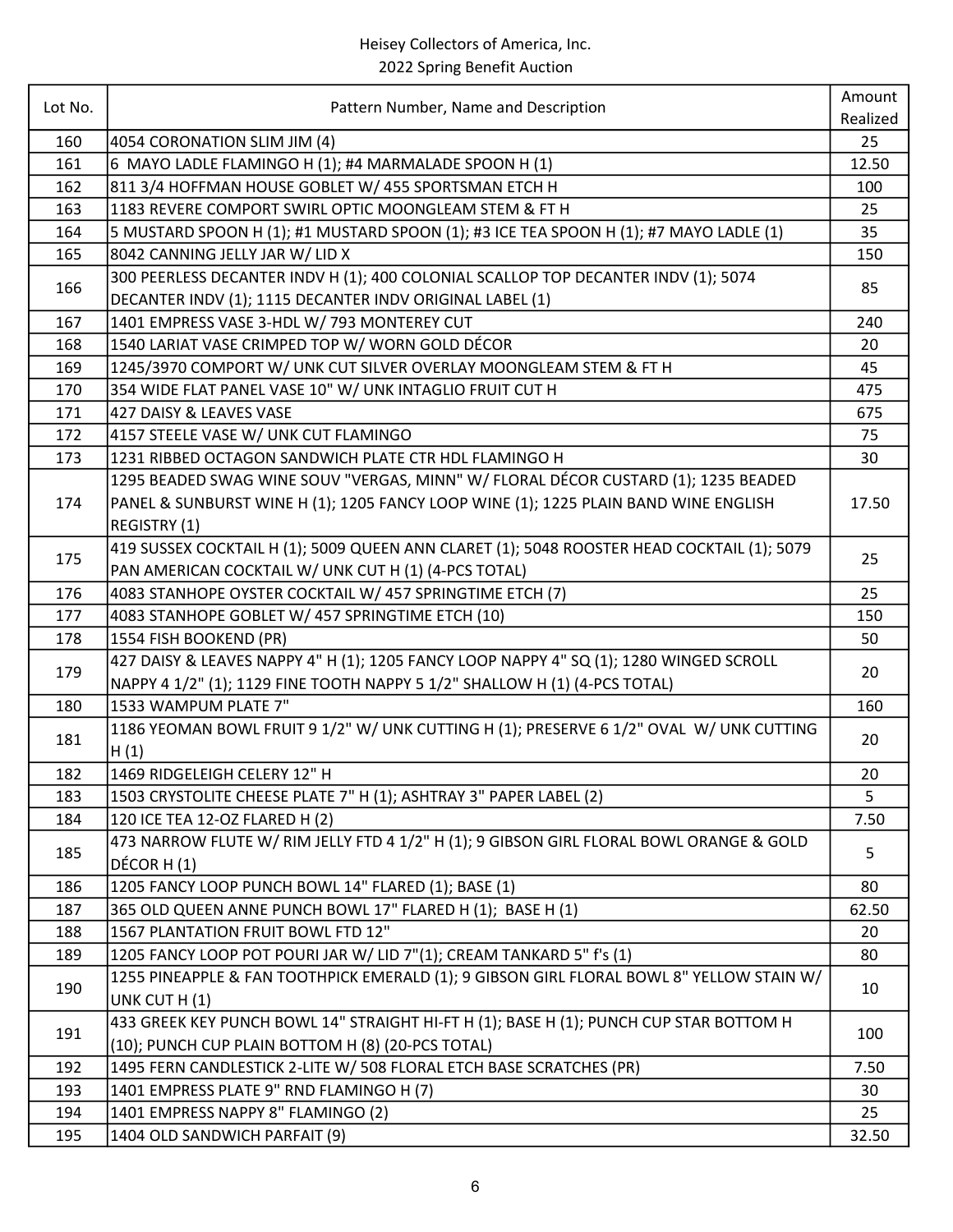|            |                                                                                                                     | Amount   |
|------------|---------------------------------------------------------------------------------------------------------------------|----------|
| Lot No.    | Pattern Number, Name and Description                                                                                | Realized |
| 196        | 1404 OLD SANDWICH SODAS 8-OZ SAHARA H 1-f (5)                                                                       | 55       |
| 197        | 1404 OLD SANDWICH CHAMPAGNE TALL H (10)                                                                             | 10       |
| 198        | 1404 OLD SANDWICH MUG 12-OZ H (1); MUG 8-OZ H (1)                                                                   | 35       |
| 199        | 1404 OLD SANDWICH PLATE 6" SQ (7); SAUCER 6" SQ (2) (9-PCS TOTAL)                                                   | 20       |
| 200        | 1404 OLD SANDWICH OYSTER COCKTAIL H (3); COCKTAIL H (2)                                                             | 10       |
| 201        | 1404 OLD SANDWICH FINGER BOWL 4 1/2" H (6)                                                                          | 30       |
| 202        | 1404 OLD SANDWICH CREAM W/ UNK CUT SUN PURPLE H (1); SUGAR f H (1); SALT SHAKER (1);                                | 15       |
|            | CANDLESTICK H (1-ONLY); OIL W/ STOPPER (1) (5-PCS TOTAL)                                                            |          |
| 203<br>204 | 1404 OLD SANDWICH SHERBET SAHARA H (4)<br>1405 IPSWICH PLATES 8" SQ H (11)                                          | 25<br>35 |
|            | 1401 EMPRESS NASTURTIUM BOWL D.F. SILVER OVERLAY (1); 1509 QUEEN ANN FLORAL BOWL 11"                                |          |
| 205        | D.F. SILVER OVERLAY (1); NAPPY 7" D.F. SILVER OVERLAY (1)                                                           | 20       |
| 206        | 1509 QUEEN ANN CANDELABRA 1-LITE W/ 941 BARCELONA CUT (PR)                                                          | 60       |
| 207        | 1425 VICTORIAN PUNCH BOWL H (1); PUNCH CUP H (24); LADLE NON-HEISEY (1) (26-PCS TOTAL)                              | 80       |
| 208        | 1425 VICTORIAN PLATE 7 1/2" H (6); SANDWICH PLATE 12 1/2" H (1)                                                     | 7.50     |
| 209        | 407 COARSE RIB PLATE 8 1/2" FLAMINGO H (1); PLATE 7" FLAMINGO H (4)                                                 | 15       |
| 210        | 1225 RIDGE & STAR PLATE 8 1/2" HAWTHORNE H (3)                                                                      | 25       |
| 211        | 1483 STANHOPE CUP & SAUCER NO KNOBS (3 SETS); PLATE 7" RND (4)                                                      | 25       |
| 212        | 1483 STANHOPE CREAM & SUGAR HOTEL BLACK KNOBS H (1-SET)                                                             | 25       |
| 213        | 411 TUDOR NAPPY 4 1/2" H (11)                                                                                       | 5        |
| 214        | 411 TUDOR CREAM & SUGAR NO LID HOTEL H (1-SET); OIL 6-OZ (1); OIL 6-OZ W/ UNK CUT (1)                               | 22.50    |
|            | 1401 EMPRESS PLATE 7" SQ SAHARA H (4); CUP& SAUCER RND W/ BEADS FLAMINGO H (1-SET); CUP &                           |          |
| 215        | SAUCER RND NO BEADS H (1-SET) (8-PCS TOTAL)                                                                         | 5        |
| 216        | 343 SUNBURST ICE CREAM PLATE 13" H (1); 1519 WAVERLY RELISH 4-PRT RND H (1)                                         | 12.50    |
| 217        | 4044 NEW ERA BOBECHES (8); SEPARATE PRISMS (19) (27-PCS TOTAL)                                                      | 95       |
| 218        | 150 BANDED FLUTE WINE 2-OZ H (10)                                                                                   | 27.50    |
| 219        | 150 BANDED FLUTE COCKTAIL 3-OZ H (11)                                                                               | 20       |
| 220        | 1506 PROVINCIAL CHAMPAGNE LOW 5-OZ H (5); COCKTAIL (7) (12-PCS TOTAL)                                               | 5        |
| 221        | 1567 PLANTATION CHAMPAGNE (9)                                                                                       | 5        |
|            | 1509 QUEEN ANN CREAM HOTEL D.F. W/ 503 MINUET ETCH H (1); 1401 EMPRESS CREAM & SUGAR                                |          |
| 222        | D.F. W/ 450 1/2 FORMAL CHINTZ ETCH (1-SET)                                                                          | 5        |
| 223        | 1401 EMPRESS CREAM & SUGAR D.F. SAHARA H (1-SET)                                                                    | 15       |
|            | 1503 CRYSTOLITE CREAM & SUGAR OVAL H (1-SET); CREAM & SUGAR INDV W/ TRAY H (3 PC-SET);                              |          |
| 224        | CREAM & SUGAR RUBY FLASH H (1-SET) (7-PCS TOTAL)                                                                    | 10       |
| 225        | 1403 HALF CIRCLE CREAM & SUGAR FLAMINGO H (1-SET)                                                                   | 35       |
| 226        | 479 PETAL CREAM & SUGAR MOONGLEAM (1-SET)                                                                           | 25       |
| 227        | 479 PETAL CREAM & SUGAR FLAMINGO (1-SET)                                                                            | 10       |
| 228        | 1184 YEOMAN CREAM & SUGAR W/ LID W/ 447 EMPRESS ETCH MOONGLEAM H MIS-MATCH COLOR                                    | 55       |
|            | $(1-SET)$                                                                                                           |          |
| 229        | 1632 LODESTAR CREAM HDLD & SUGAR DAWN H (1-SET)                                                                     | 80       |
| 230        | 1401 EMPRESS CREAM & SUGAR INDV W/ TRAY SAHARA H (3-PC); LEMON DISH DOLPHIN FINIAL                                  | 35       |
|            | SAHARA H(1)                                                                                                         |          |
| 231        | 473 NARROW FLUTE W/ RIM CREAM & SUGAR STACKED-NO BUTTER H (1-SET); 393 NARROW FLUTE<br>CREAM & SUGAR INDV H (1-SET) | 5        |
| 232        | 300 1/2 PEERLESS LOVING CUP 3-HDL W/ MONO "3/12/1904 AIU" H                                                         | 100      |
|            |                                                                                                                     |          |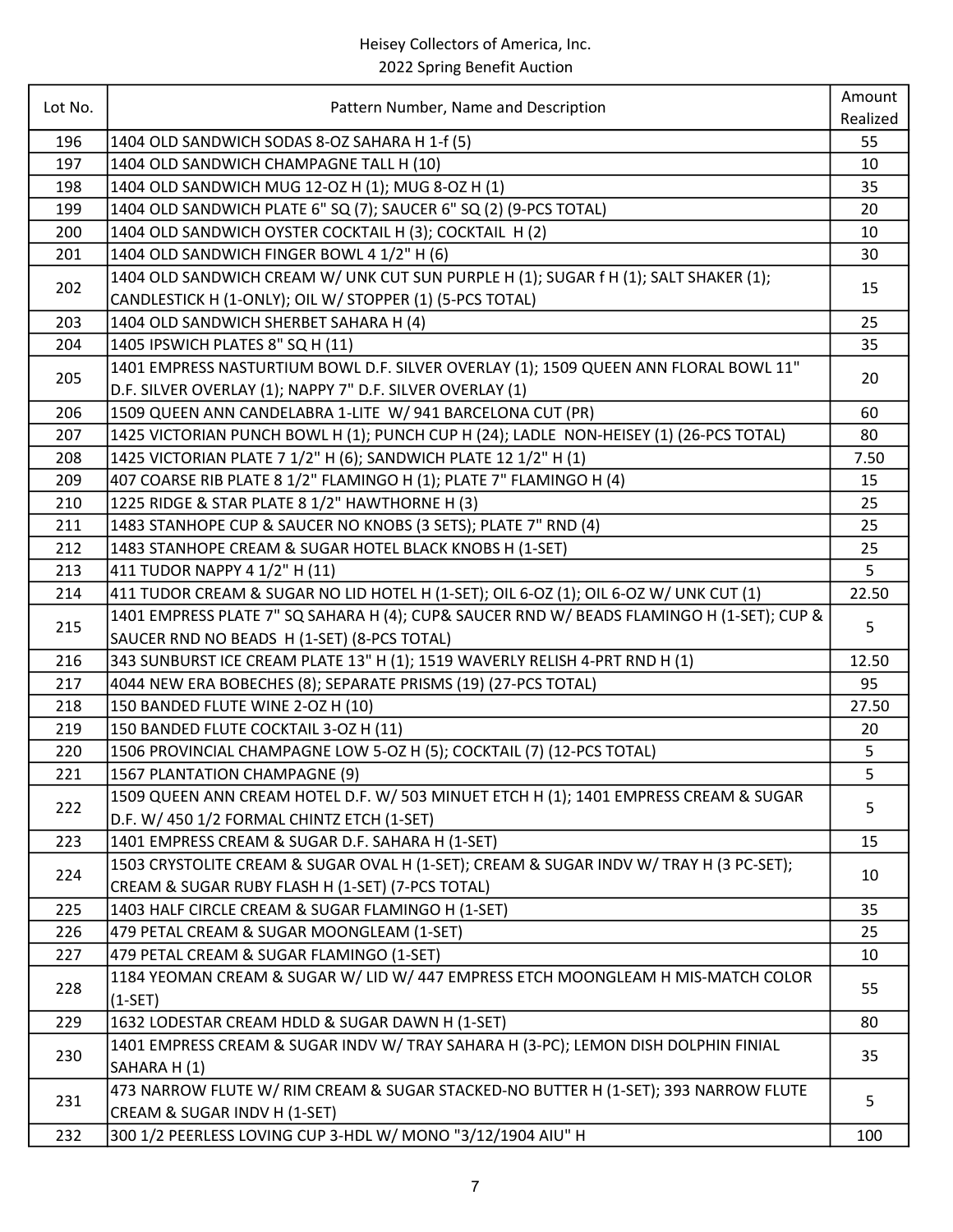| Pattern Number, Name and Description<br>Realized<br>3389 DUQUESNE GOBLET W/ 450 CHINTZ ETCH PAPER LABEL (3); CHAMPAGNE W/ 450 CHINTZ ETCH<br>233<br>85<br>(3)<br>1401 EMPRESS PLATE 7" SQ W/ 450 CHINTZ ETCH SAHARA H (4)<br>30<br>234<br>235<br>35<br>337 1/2 TOURAINE SHERBET N.O. HARVEY AMBER<br>3390 CARCASSONNE SODA 5-OZ COBALT BOWL (1); CHAMPAGNE W/ 448 OLD COLONY ETCH<br>236<br>40<br>FLAMINGO H (1); 1252 TWIST MINT 2-HDL FLAMINGO H (1)<br>1503 CRYSTOLITE CANDY BOX 7" W/ METAL LID CANDLEBLOCK "FLOWER" FINIAL H (1); BOOK MATCH<br>237<br>10<br>ASHTRAY H (1); 1150 COLONIAL STAR PLATE 6 1/2" H (3)<br>SIGN HEISEY ADVERTISING MIRROR SIGN BORDER f's<br>238<br>70<br>1529 COLT BALKING H (1); 1522 COLT STANDING (1); 1527 COLT KICKING (1); 1220 PUNTY BAND MUG<br>239<br>30<br>HDLD SOUV "PAVILION MICH" CUSTARD (1)<br>REFERENCE BOOKS: BOOK I (1); BOOK II (1); BOOK III (1) - C. VOGEL; HEISEY GLASS IN COLOR - YEAKLEY<br>(1); HEISEY ANIMALS BOOK 1 - MCDERMOTT (1); HEISEY ANIMALS BOOK 2 - COYLE (1); HEISEY'S DEEP<br>240<br>45<br>PLATE ETCHING - WILLEY (1); VERLY'S DECORATIVE GLASS - McPEEK (1); HEISEY GLASS 1925-1938 -<br>BREDEHOFT (1) (9-BOOKS TOTAL)<br>1219 SIMPLICITY W/ STAR PLATE 9" H (3); 1150 COLONIAL STAR PLATE 5 1/2" H (6); PLATE 6" H (2);<br>352 FLAT PANEL OYSTER COCKTAIL PLATE 8" H (1); 473 NARROW FLUTE W/ RIM LOAF SUGAR 2-HDL<br>NO CREAM (1); 341 PURITAN COMPORT NO LID H (1); 16 SUSANNEH PUFF BOX W/ SILVER PLATE LID<br>241<br>5<br>POOR SILVER H (1); 341 PURITAN NAPPY 7" OVAL H (1); 1184 YEOMAN MARMALADE NO LID W/ UNK<br>CUT H (1); 351 PRISCILLA MUSTARD W/ NON-HEISEY LID H (1); 341 1/2 PURITAN FINGER BOWL<br>FLARED H (1) (19-PCS TOTAL)<br>355 QUATOR CREAM & SUGAR FTD MOONGLEAM H (1-SET); 1231 RIBBED OCTAGON CREAM & SUGAR<br>242<br>60<br>SAHARA H (1-SET); 1184 YEOMAN CREAM D.O. HAWTHORNE H (1) (5-PCS TOTAL)<br>243<br>1540 LARIAT FOOTED URN W/ LID<br>35<br>1503 CRYSTOLITE CANDY BOX W/ RED METAL LID H (1); CANDY BOX 3-PRT W/ METAL LID<br>CANDLEBLOCK "FLOWER" FINIAL H (1); CIGARETTE BOX 4 1/2" H (1); CIGARETTE BOX 4" H (1); NAPPY 5<br>244<br>25<br>1/2" H (1); CHEESE PLATE H (1); ASHTRAY 3" SQ H (1) (7-PCS TOTAL)<br>1286 CUPID & PSYCHE ASHTRAY MOONGLEAM (1); ASHTRAY (1)<br>15<br>245<br>246<br>86 STOPPER (2); STRAINER f (1)<br>22.50<br>247<br>1 RINGNECK PHEASANT H (2)<br>35<br>1193 INSIDE SCALLOP CONSERVE 7" W/ HAWKES CUT MOONGLEAM RIM f's H (1); 1203 FLAT PANELED<br>45<br>248<br>OCTAGON FLORAL BOWL 12" MOONGLEAM H (1); 1252 TWIST CHEESE PLATE MOONGLEAM H (1)<br>1200 CUT BLOCK CREAM INDV RUBY FLASH SOUV "GETTYSBURG 1863" (1); 1220 PUNTY BAND MUG<br>RUBY FLASH SOUV "ATLANTIC CITY & BLANCHE 1909" (1); MUG RUBY FLASH SOUV "PAN AMERICAN<br>249<br>160<br>EXPO 1901 MARGUERITE" H (1)<br>250<br>1401 EMPRESS FLORAL BOWL 9" FLARED 3-HDL SAHARA H<br>50<br>150 BANDED FLUTE TRAY 13" BASE f H<br>251<br>12.50<br>252<br>1540 LARIAT PUNCH BOWL (1); UNDERPLATE (1); PUNCH CUP (12); LADLE (1) (15-PCS TOTAL)<br>20<br>253<br>1540 LARIAT CLARET (5); ASHTRAY (2); CREAM & SUGAR (1-SET); SANDWICH PLATE 13" (1)<br>7.50<br>341 1/2 PURITAN JUG 1/2-GAL H (1); BUTTER W/ LID BASE f H (1); 341 PURITAN TANKARD 1-QT H (1)<br>50<br>254<br>255<br>1511 TOUJOURS RELISH 3-PRT 5 O'CLOCK W/ 503 MINUET ETCH H<br>15<br>150 BANDED FLUTE GOBLET (1); 300 PEERLESS CHAMPAGNE (1); CORDIAL (4); CLARET (5); 359 ICE TEA<br>256<br>12.50<br>FTD (1) (12-PCS TOTAL) | Lot No. |  | Amount |
|--------------------------------------------------------------------------------------------------------------------------------------------------------------------------------------------------------------------------------------------------------------------------------------------------------------------------------------------------------------------------------------------------------------------------------------------------------------------------------------------------------------------------------------------------------------------------------------------------------------------------------------------------------------------------------------------------------------------------------------------------------------------------------------------------------------------------------------------------------------------------------------------------------------------------------------------------------------------------------------------------------------------------------------------------------------------------------------------------------------------------------------------------------------------------------------------------------------------------------------------------------------------------------------------------------------------------------------------------------------------------------------------------------------------------------------------------------------------------------------------------------------------------------------------------------------------------------------------------------------------------------------------------------------------------------------------------------------------------------------------------------------------------------------------------------------------------------------------------------------------------------------------------------------------------------------------------------------------------------------------------------------------------------------------------------------------------------------------------------------------------------------------------------------------------------------------------------------------------------------------------------------------------------------------------------------------------------------------------------------------------------------------------------------------------------------------------------------------------------------------------------------------------------------------------------------------------------------------------------------------------------------------------------------------------------------------------------------------------------------------------------------------------------------------------------------------------------------------------------------------------------------------------------------------------------------------------------------------------------------------------------------------------------------------------------------------------------------------------------------------------------------------------------------------------------------------------------------------------------------------------------------------------------------------------------------------------------------------------------------------------------------------------------------------------------------------------------------------------------------------|---------|--|--------|
|                                                                                                                                                                                                                                                                                                                                                                                                                                                                                                                                                                                                                                                                                                                                                                                                                                                                                                                                                                                                                                                                                                                                                                                                                                                                                                                                                                                                                                                                                                                                                                                                                                                                                                                                                                                                                                                                                                                                                                                                                                                                                                                                                                                                                                                                                                                                                                                                                                                                                                                                                                                                                                                                                                                                                                                                                                                                                                                                                                                                                                                                                                                                                                                                                                                                                                                                                                                                                                                                                            |         |  |        |
|                                                                                                                                                                                                                                                                                                                                                                                                                                                                                                                                                                                                                                                                                                                                                                                                                                                                                                                                                                                                                                                                                                                                                                                                                                                                                                                                                                                                                                                                                                                                                                                                                                                                                                                                                                                                                                                                                                                                                                                                                                                                                                                                                                                                                                                                                                                                                                                                                                                                                                                                                                                                                                                                                                                                                                                                                                                                                                                                                                                                                                                                                                                                                                                                                                                                                                                                                                                                                                                                                            |         |  |        |
|                                                                                                                                                                                                                                                                                                                                                                                                                                                                                                                                                                                                                                                                                                                                                                                                                                                                                                                                                                                                                                                                                                                                                                                                                                                                                                                                                                                                                                                                                                                                                                                                                                                                                                                                                                                                                                                                                                                                                                                                                                                                                                                                                                                                                                                                                                                                                                                                                                                                                                                                                                                                                                                                                                                                                                                                                                                                                                                                                                                                                                                                                                                                                                                                                                                                                                                                                                                                                                                                                            |         |  |        |
|                                                                                                                                                                                                                                                                                                                                                                                                                                                                                                                                                                                                                                                                                                                                                                                                                                                                                                                                                                                                                                                                                                                                                                                                                                                                                                                                                                                                                                                                                                                                                                                                                                                                                                                                                                                                                                                                                                                                                                                                                                                                                                                                                                                                                                                                                                                                                                                                                                                                                                                                                                                                                                                                                                                                                                                                                                                                                                                                                                                                                                                                                                                                                                                                                                                                                                                                                                                                                                                                                            |         |  |        |
|                                                                                                                                                                                                                                                                                                                                                                                                                                                                                                                                                                                                                                                                                                                                                                                                                                                                                                                                                                                                                                                                                                                                                                                                                                                                                                                                                                                                                                                                                                                                                                                                                                                                                                                                                                                                                                                                                                                                                                                                                                                                                                                                                                                                                                                                                                                                                                                                                                                                                                                                                                                                                                                                                                                                                                                                                                                                                                                                                                                                                                                                                                                                                                                                                                                                                                                                                                                                                                                                                            |         |  |        |
|                                                                                                                                                                                                                                                                                                                                                                                                                                                                                                                                                                                                                                                                                                                                                                                                                                                                                                                                                                                                                                                                                                                                                                                                                                                                                                                                                                                                                                                                                                                                                                                                                                                                                                                                                                                                                                                                                                                                                                                                                                                                                                                                                                                                                                                                                                                                                                                                                                                                                                                                                                                                                                                                                                                                                                                                                                                                                                                                                                                                                                                                                                                                                                                                                                                                                                                                                                                                                                                                                            |         |  |        |
|                                                                                                                                                                                                                                                                                                                                                                                                                                                                                                                                                                                                                                                                                                                                                                                                                                                                                                                                                                                                                                                                                                                                                                                                                                                                                                                                                                                                                                                                                                                                                                                                                                                                                                                                                                                                                                                                                                                                                                                                                                                                                                                                                                                                                                                                                                                                                                                                                                                                                                                                                                                                                                                                                                                                                                                                                                                                                                                                                                                                                                                                                                                                                                                                                                                                                                                                                                                                                                                                                            |         |  |        |
|                                                                                                                                                                                                                                                                                                                                                                                                                                                                                                                                                                                                                                                                                                                                                                                                                                                                                                                                                                                                                                                                                                                                                                                                                                                                                                                                                                                                                                                                                                                                                                                                                                                                                                                                                                                                                                                                                                                                                                                                                                                                                                                                                                                                                                                                                                                                                                                                                                                                                                                                                                                                                                                                                                                                                                                                                                                                                                                                                                                                                                                                                                                                                                                                                                                                                                                                                                                                                                                                                            |         |  |        |
|                                                                                                                                                                                                                                                                                                                                                                                                                                                                                                                                                                                                                                                                                                                                                                                                                                                                                                                                                                                                                                                                                                                                                                                                                                                                                                                                                                                                                                                                                                                                                                                                                                                                                                                                                                                                                                                                                                                                                                                                                                                                                                                                                                                                                                                                                                                                                                                                                                                                                                                                                                                                                                                                                                                                                                                                                                                                                                                                                                                                                                                                                                                                                                                                                                                                                                                                                                                                                                                                                            |         |  |        |
|                                                                                                                                                                                                                                                                                                                                                                                                                                                                                                                                                                                                                                                                                                                                                                                                                                                                                                                                                                                                                                                                                                                                                                                                                                                                                                                                                                                                                                                                                                                                                                                                                                                                                                                                                                                                                                                                                                                                                                                                                                                                                                                                                                                                                                                                                                                                                                                                                                                                                                                                                                                                                                                                                                                                                                                                                                                                                                                                                                                                                                                                                                                                                                                                                                                                                                                                                                                                                                                                                            |         |  |        |
|                                                                                                                                                                                                                                                                                                                                                                                                                                                                                                                                                                                                                                                                                                                                                                                                                                                                                                                                                                                                                                                                                                                                                                                                                                                                                                                                                                                                                                                                                                                                                                                                                                                                                                                                                                                                                                                                                                                                                                                                                                                                                                                                                                                                                                                                                                                                                                                                                                                                                                                                                                                                                                                                                                                                                                                                                                                                                                                                                                                                                                                                                                                                                                                                                                                                                                                                                                                                                                                                                            |         |  |        |
|                                                                                                                                                                                                                                                                                                                                                                                                                                                                                                                                                                                                                                                                                                                                                                                                                                                                                                                                                                                                                                                                                                                                                                                                                                                                                                                                                                                                                                                                                                                                                                                                                                                                                                                                                                                                                                                                                                                                                                                                                                                                                                                                                                                                                                                                                                                                                                                                                                                                                                                                                                                                                                                                                                                                                                                                                                                                                                                                                                                                                                                                                                                                                                                                                                                                                                                                                                                                                                                                                            |         |  |        |
|                                                                                                                                                                                                                                                                                                                                                                                                                                                                                                                                                                                                                                                                                                                                                                                                                                                                                                                                                                                                                                                                                                                                                                                                                                                                                                                                                                                                                                                                                                                                                                                                                                                                                                                                                                                                                                                                                                                                                                                                                                                                                                                                                                                                                                                                                                                                                                                                                                                                                                                                                                                                                                                                                                                                                                                                                                                                                                                                                                                                                                                                                                                                                                                                                                                                                                                                                                                                                                                                                            |         |  |        |
|                                                                                                                                                                                                                                                                                                                                                                                                                                                                                                                                                                                                                                                                                                                                                                                                                                                                                                                                                                                                                                                                                                                                                                                                                                                                                                                                                                                                                                                                                                                                                                                                                                                                                                                                                                                                                                                                                                                                                                                                                                                                                                                                                                                                                                                                                                                                                                                                                                                                                                                                                                                                                                                                                                                                                                                                                                                                                                                                                                                                                                                                                                                                                                                                                                                                                                                                                                                                                                                                                            |         |  |        |
|                                                                                                                                                                                                                                                                                                                                                                                                                                                                                                                                                                                                                                                                                                                                                                                                                                                                                                                                                                                                                                                                                                                                                                                                                                                                                                                                                                                                                                                                                                                                                                                                                                                                                                                                                                                                                                                                                                                                                                                                                                                                                                                                                                                                                                                                                                                                                                                                                                                                                                                                                                                                                                                                                                                                                                                                                                                                                                                                                                                                                                                                                                                                                                                                                                                                                                                                                                                                                                                                                            |         |  |        |
|                                                                                                                                                                                                                                                                                                                                                                                                                                                                                                                                                                                                                                                                                                                                                                                                                                                                                                                                                                                                                                                                                                                                                                                                                                                                                                                                                                                                                                                                                                                                                                                                                                                                                                                                                                                                                                                                                                                                                                                                                                                                                                                                                                                                                                                                                                                                                                                                                                                                                                                                                                                                                                                                                                                                                                                                                                                                                                                                                                                                                                                                                                                                                                                                                                                                                                                                                                                                                                                                                            |         |  |        |
|                                                                                                                                                                                                                                                                                                                                                                                                                                                                                                                                                                                                                                                                                                                                                                                                                                                                                                                                                                                                                                                                                                                                                                                                                                                                                                                                                                                                                                                                                                                                                                                                                                                                                                                                                                                                                                                                                                                                                                                                                                                                                                                                                                                                                                                                                                                                                                                                                                                                                                                                                                                                                                                                                                                                                                                                                                                                                                                                                                                                                                                                                                                                                                                                                                                                                                                                                                                                                                                                                            |         |  |        |
|                                                                                                                                                                                                                                                                                                                                                                                                                                                                                                                                                                                                                                                                                                                                                                                                                                                                                                                                                                                                                                                                                                                                                                                                                                                                                                                                                                                                                                                                                                                                                                                                                                                                                                                                                                                                                                                                                                                                                                                                                                                                                                                                                                                                                                                                                                                                                                                                                                                                                                                                                                                                                                                                                                                                                                                                                                                                                                                                                                                                                                                                                                                                                                                                                                                                                                                                                                                                                                                                                            |         |  |        |
|                                                                                                                                                                                                                                                                                                                                                                                                                                                                                                                                                                                                                                                                                                                                                                                                                                                                                                                                                                                                                                                                                                                                                                                                                                                                                                                                                                                                                                                                                                                                                                                                                                                                                                                                                                                                                                                                                                                                                                                                                                                                                                                                                                                                                                                                                                                                                                                                                                                                                                                                                                                                                                                                                                                                                                                                                                                                                                                                                                                                                                                                                                                                                                                                                                                                                                                                                                                                                                                                                            |         |  |        |
|                                                                                                                                                                                                                                                                                                                                                                                                                                                                                                                                                                                                                                                                                                                                                                                                                                                                                                                                                                                                                                                                                                                                                                                                                                                                                                                                                                                                                                                                                                                                                                                                                                                                                                                                                                                                                                                                                                                                                                                                                                                                                                                                                                                                                                                                                                                                                                                                                                                                                                                                                                                                                                                                                                                                                                                                                                                                                                                                                                                                                                                                                                                                                                                                                                                                                                                                                                                                                                                                                            |         |  |        |
|                                                                                                                                                                                                                                                                                                                                                                                                                                                                                                                                                                                                                                                                                                                                                                                                                                                                                                                                                                                                                                                                                                                                                                                                                                                                                                                                                                                                                                                                                                                                                                                                                                                                                                                                                                                                                                                                                                                                                                                                                                                                                                                                                                                                                                                                                                                                                                                                                                                                                                                                                                                                                                                                                                                                                                                                                                                                                                                                                                                                                                                                                                                                                                                                                                                                                                                                                                                                                                                                                            |         |  |        |
|                                                                                                                                                                                                                                                                                                                                                                                                                                                                                                                                                                                                                                                                                                                                                                                                                                                                                                                                                                                                                                                                                                                                                                                                                                                                                                                                                                                                                                                                                                                                                                                                                                                                                                                                                                                                                                                                                                                                                                                                                                                                                                                                                                                                                                                                                                                                                                                                                                                                                                                                                                                                                                                                                                                                                                                                                                                                                                                                                                                                                                                                                                                                                                                                                                                                                                                                                                                                                                                                                            |         |  |        |
|                                                                                                                                                                                                                                                                                                                                                                                                                                                                                                                                                                                                                                                                                                                                                                                                                                                                                                                                                                                                                                                                                                                                                                                                                                                                                                                                                                                                                                                                                                                                                                                                                                                                                                                                                                                                                                                                                                                                                                                                                                                                                                                                                                                                                                                                                                                                                                                                                                                                                                                                                                                                                                                                                                                                                                                                                                                                                                                                                                                                                                                                                                                                                                                                                                                                                                                                                                                                                                                                                            |         |  |        |
|                                                                                                                                                                                                                                                                                                                                                                                                                                                                                                                                                                                                                                                                                                                                                                                                                                                                                                                                                                                                                                                                                                                                                                                                                                                                                                                                                                                                                                                                                                                                                                                                                                                                                                                                                                                                                                                                                                                                                                                                                                                                                                                                                                                                                                                                                                                                                                                                                                                                                                                                                                                                                                                                                                                                                                                                                                                                                                                                                                                                                                                                                                                                                                                                                                                                                                                                                                                                                                                                                            |         |  |        |
|                                                                                                                                                                                                                                                                                                                                                                                                                                                                                                                                                                                                                                                                                                                                                                                                                                                                                                                                                                                                                                                                                                                                                                                                                                                                                                                                                                                                                                                                                                                                                                                                                                                                                                                                                                                                                                                                                                                                                                                                                                                                                                                                                                                                                                                                                                                                                                                                                                                                                                                                                                                                                                                                                                                                                                                                                                                                                                                                                                                                                                                                                                                                                                                                                                                                                                                                                                                                                                                                                            |         |  |        |
|                                                                                                                                                                                                                                                                                                                                                                                                                                                                                                                                                                                                                                                                                                                                                                                                                                                                                                                                                                                                                                                                                                                                                                                                                                                                                                                                                                                                                                                                                                                                                                                                                                                                                                                                                                                                                                                                                                                                                                                                                                                                                                                                                                                                                                                                                                                                                                                                                                                                                                                                                                                                                                                                                                                                                                                                                                                                                                                                                                                                                                                                                                                                                                                                                                                                                                                                                                                                                                                                                            |         |  |        |
|                                                                                                                                                                                                                                                                                                                                                                                                                                                                                                                                                                                                                                                                                                                                                                                                                                                                                                                                                                                                                                                                                                                                                                                                                                                                                                                                                                                                                                                                                                                                                                                                                                                                                                                                                                                                                                                                                                                                                                                                                                                                                                                                                                                                                                                                                                                                                                                                                                                                                                                                                                                                                                                                                                                                                                                                                                                                                                                                                                                                                                                                                                                                                                                                                                                                                                                                                                                                                                                                                            |         |  |        |
|                                                                                                                                                                                                                                                                                                                                                                                                                                                                                                                                                                                                                                                                                                                                                                                                                                                                                                                                                                                                                                                                                                                                                                                                                                                                                                                                                                                                                                                                                                                                                                                                                                                                                                                                                                                                                                                                                                                                                                                                                                                                                                                                                                                                                                                                                                                                                                                                                                                                                                                                                                                                                                                                                                                                                                                                                                                                                                                                                                                                                                                                                                                                                                                                                                                                                                                                                                                                                                                                                            |         |  |        |
|                                                                                                                                                                                                                                                                                                                                                                                                                                                                                                                                                                                                                                                                                                                                                                                                                                                                                                                                                                                                                                                                                                                                                                                                                                                                                                                                                                                                                                                                                                                                                                                                                                                                                                                                                                                                                                                                                                                                                                                                                                                                                                                                                                                                                                                                                                                                                                                                                                                                                                                                                                                                                                                                                                                                                                                                                                                                                                                                                                                                                                                                                                                                                                                                                                                                                                                                                                                                                                                                                            |         |  |        |
|                                                                                                                                                                                                                                                                                                                                                                                                                                                                                                                                                                                                                                                                                                                                                                                                                                                                                                                                                                                                                                                                                                                                                                                                                                                                                                                                                                                                                                                                                                                                                                                                                                                                                                                                                                                                                                                                                                                                                                                                                                                                                                                                                                                                                                                                                                                                                                                                                                                                                                                                                                                                                                                                                                                                                                                                                                                                                                                                                                                                                                                                                                                                                                                                                                                                                                                                                                                                                                                                                            |         |  |        |
|                                                                                                                                                                                                                                                                                                                                                                                                                                                                                                                                                                                                                                                                                                                                                                                                                                                                                                                                                                                                                                                                                                                                                                                                                                                                                                                                                                                                                                                                                                                                                                                                                                                                                                                                                                                                                                                                                                                                                                                                                                                                                                                                                                                                                                                                                                                                                                                                                                                                                                                                                                                                                                                                                                                                                                                                                                                                                                                                                                                                                                                                                                                                                                                                                                                                                                                                                                                                                                                                                            |         |  |        |
|                                                                                                                                                                                                                                                                                                                                                                                                                                                                                                                                                                                                                                                                                                                                                                                                                                                                                                                                                                                                                                                                                                                                                                                                                                                                                                                                                                                                                                                                                                                                                                                                                                                                                                                                                                                                                                                                                                                                                                                                                                                                                                                                                                                                                                                                                                                                                                                                                                                                                                                                                                                                                                                                                                                                                                                                                                                                                                                                                                                                                                                                                                                                                                                                                                                                                                                                                                                                                                                                                            |         |  |        |
|                                                                                                                                                                                                                                                                                                                                                                                                                                                                                                                                                                                                                                                                                                                                                                                                                                                                                                                                                                                                                                                                                                                                                                                                                                                                                                                                                                                                                                                                                                                                                                                                                                                                                                                                                                                                                                                                                                                                                                                                                                                                                                                                                                                                                                                                                                                                                                                                                                                                                                                                                                                                                                                                                                                                                                                                                                                                                                                                                                                                                                                                                                                                                                                                                                                                                                                                                                                                                                                                                            |         |  |        |
|                                                                                                                                                                                                                                                                                                                                                                                                                                                                                                                                                                                                                                                                                                                                                                                                                                                                                                                                                                                                                                                                                                                                                                                                                                                                                                                                                                                                                                                                                                                                                                                                                                                                                                                                                                                                                                                                                                                                                                                                                                                                                                                                                                                                                                                                                                                                                                                                                                                                                                                                                                                                                                                                                                                                                                                                                                                                                                                                                                                                                                                                                                                                                                                                                                                                                                                                                                                                                                                                                            |         |  |        |
|                                                                                                                                                                                                                                                                                                                                                                                                                                                                                                                                                                                                                                                                                                                                                                                                                                                                                                                                                                                                                                                                                                                                                                                                                                                                                                                                                                                                                                                                                                                                                                                                                                                                                                                                                                                                                                                                                                                                                                                                                                                                                                                                                                                                                                                                                                                                                                                                                                                                                                                                                                                                                                                                                                                                                                                                                                                                                                                                                                                                                                                                                                                                                                                                                                                                                                                                                                                                                                                                                            |         |  |        |
|                                                                                                                                                                                                                                                                                                                                                                                                                                                                                                                                                                                                                                                                                                                                                                                                                                                                                                                                                                                                                                                                                                                                                                                                                                                                                                                                                                                                                                                                                                                                                                                                                                                                                                                                                                                                                                                                                                                                                                                                                                                                                                                                                                                                                                                                                                                                                                                                                                                                                                                                                                                                                                                                                                                                                                                                                                                                                                                                                                                                                                                                                                                                                                                                                                                                                                                                                                                                                                                                                            |         |  |        |
|                                                                                                                                                                                                                                                                                                                                                                                                                                                                                                                                                                                                                                                                                                                                                                                                                                                                                                                                                                                                                                                                                                                                                                                                                                                                                                                                                                                                                                                                                                                                                                                                                                                                                                                                                                                                                                                                                                                                                                                                                                                                                                                                                                                                                                                                                                                                                                                                                                                                                                                                                                                                                                                                                                                                                                                                                                                                                                                                                                                                                                                                                                                                                                                                                                                                                                                                                                                                                                                                                            |         |  |        |
|                                                                                                                                                                                                                                                                                                                                                                                                                                                                                                                                                                                                                                                                                                                                                                                                                                                                                                                                                                                                                                                                                                                                                                                                                                                                                                                                                                                                                                                                                                                                                                                                                                                                                                                                                                                                                                                                                                                                                                                                                                                                                                                                                                                                                                                                                                                                                                                                                                                                                                                                                                                                                                                                                                                                                                                                                                                                                                                                                                                                                                                                                                                                                                                                                                                                                                                                                                                                                                                                                            |         |  |        |
|                                                                                                                                                                                                                                                                                                                                                                                                                                                                                                                                                                                                                                                                                                                                                                                                                                                                                                                                                                                                                                                                                                                                                                                                                                                                                                                                                                                                                                                                                                                                                                                                                                                                                                                                                                                                                                                                                                                                                                                                                                                                                                                                                                                                                                                                                                                                                                                                                                                                                                                                                                                                                                                                                                                                                                                                                                                                                                                                                                                                                                                                                                                                                                                                                                                                                                                                                                                                                                                                                            |         |  |        |
|                                                                                                                                                                                                                                                                                                                                                                                                                                                                                                                                                                                                                                                                                                                                                                                                                                                                                                                                                                                                                                                                                                                                                                                                                                                                                                                                                                                                                                                                                                                                                                                                                                                                                                                                                                                                                                                                                                                                                                                                                                                                                                                                                                                                                                                                                                                                                                                                                                                                                                                                                                                                                                                                                                                                                                                                                                                                                                                                                                                                                                                                                                                                                                                                                                                                                                                                                                                                                                                                                            |         |  |        |
|                                                                                                                                                                                                                                                                                                                                                                                                                                                                                                                                                                                                                                                                                                                                                                                                                                                                                                                                                                                                                                                                                                                                                                                                                                                                                                                                                                                                                                                                                                                                                                                                                                                                                                                                                                                                                                                                                                                                                                                                                                                                                                                                                                                                                                                                                                                                                                                                                                                                                                                                                                                                                                                                                                                                                                                                                                                                                                                                                                                                                                                                                                                                                                                                                                                                                                                                                                                                                                                                                            |         |  |        |
|                                                                                                                                                                                                                                                                                                                                                                                                                                                                                                                                                                                                                                                                                                                                                                                                                                                                                                                                                                                                                                                                                                                                                                                                                                                                                                                                                                                                                                                                                                                                                                                                                                                                                                                                                                                                                                                                                                                                                                                                                                                                                                                                                                                                                                                                                                                                                                                                                                                                                                                                                                                                                                                                                                                                                                                                                                                                                                                                                                                                                                                                                                                                                                                                                                                                                                                                                                                                                                                                                            |         |  |        |
|                                                                                                                                                                                                                                                                                                                                                                                                                                                                                                                                                                                                                                                                                                                                                                                                                                                                                                                                                                                                                                                                                                                                                                                                                                                                                                                                                                                                                                                                                                                                                                                                                                                                                                                                                                                                                                                                                                                                                                                                                                                                                                                                                                                                                                                                                                                                                                                                                                                                                                                                                                                                                                                                                                                                                                                                                                                                                                                                                                                                                                                                                                                                                                                                                                                                                                                                                                                                                                                                                            |         |  |        |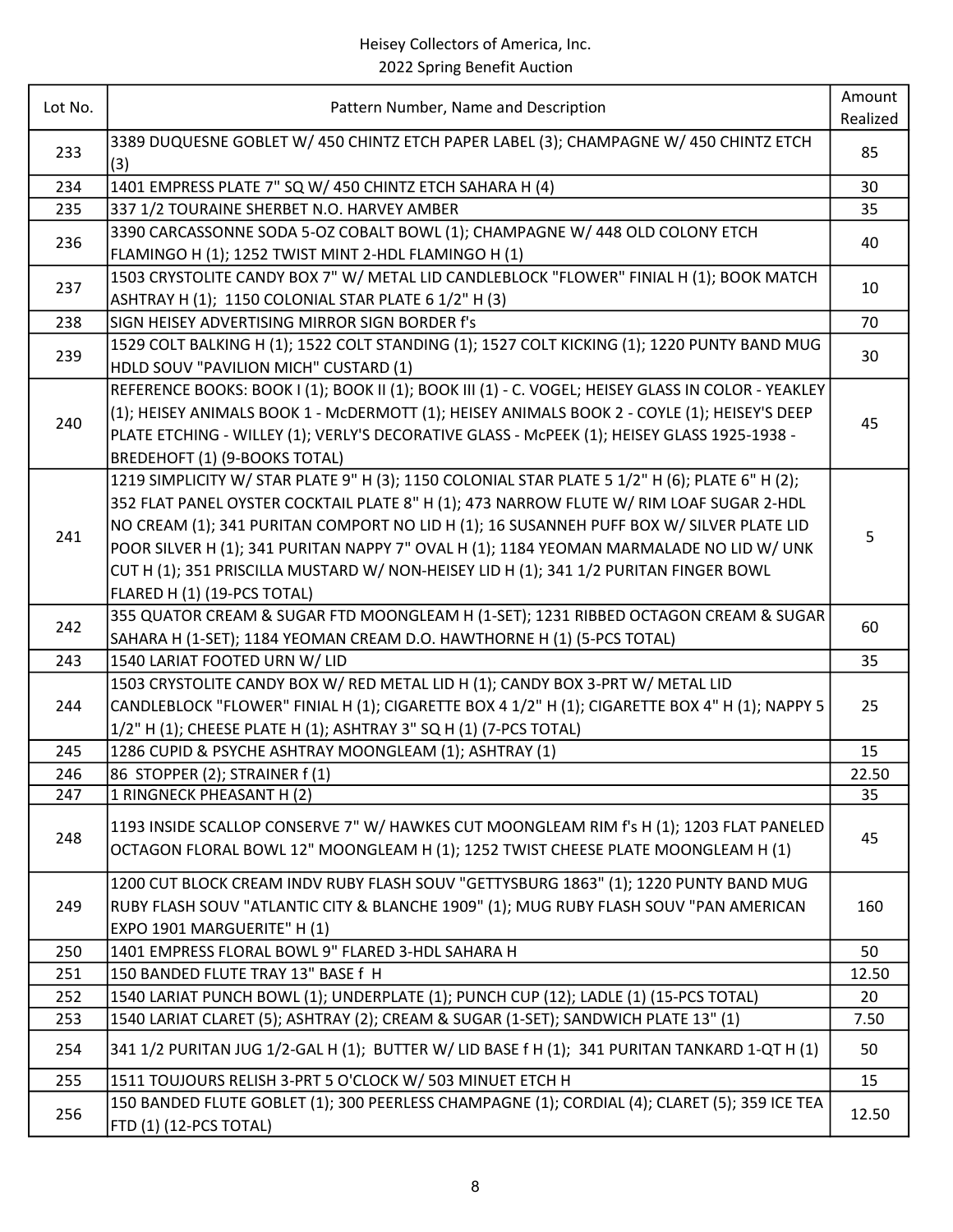| Lot No. | Pattern Number, Name and Description                                                                         | Amount   |
|---------|--------------------------------------------------------------------------------------------------------------|----------|
|         |                                                                                                              | Realized |
| 257     | 1183 REVERE CANDY JAR W/ LID 1-LB H (2); 465 RECESSED PANEL CANDY JAR W/ LID 1-LB W/ GOLD &                  | 25       |
|         | BLUE DÉCOR PAPER LABEL (1)                                                                                   |          |
|         | 353 MEDIUM FLAT PANEL CHEESE & CRACKER W/ SILVER OVERLAY H (1); 393 NARROW FLUTE                             |          |
| 258     | PRESERVE FTD W/ LID W/ GOLD DÉCOR RIM f H (1); 1150 COLONIAL STAR PLATE 5 1/2" W/                            | 20       |
|         | MATCHING NON-HEISEY NAPPY BOTH W/ SILVER OVERLAY H (2-PCS); 1189 YEOMAN CELERY 15" GOLD                      |          |
|         | DÉCOR H (1) (5-PCS TOTAL)                                                                                    |          |
| 259     | 1183 REVERE HONEY DISH W/ LID W/ UNK CUT H                                                                   | 55       |
|         | 1503 CRYSTOLITE PUNCH CUP H (12); 341 PURITAN PUNCH CUP STAR BOTTOM H (2); PUNCH CUP                         |          |
| 260     | PLAIN BOTTOM H (2); 300 PEERLESS PUNCH CUP H (8); 341 PURITAN PUNCH BOWL BASE ONLY H (1)                     | 7.50     |
|         | (25-PCS TOTAL)                                                                                               |          |
| 261     | 1428 WARWICK VASE 9" H (2)                                                                                   | 22.50    |
| 262     | 150 BANDED FLUTE PUNCH BOWL H (1); BASE H (1)                                                                | 25       |
| 263     | 1483 STANHOPE CREAM & SUGAR NO KNOBS H (1-SET); 1024 EILEEN CREAM & SUGAR NO LID POOR                        | 7.50     |
|         | GOLD DÉCOR H (1-SET); 1401 EMPRESS CREAM INDV MONO "FRR" (1)                                                 |          |
| 264     | 4163 WHALEY MUG 16-OZ W 462 FOX CHASE ETCH COBALT HDL H                                                      | 1000     |
| 265     | 4163 WHALEY MUG 16-OZ W 462 FOX CHASE ETCH HDL f H                                                           | 80       |
| 266     | 1469 RIDGELEIGH NAPPY 8 1/2" H (1); BONBON H (1)                                                             | 7.50     |
| 267     | 2052 GREAT SCOTT BAR 1 1/2-OZ W/ 462 FOX CHASE ETCH (4)                                                      | 130      |
| 268     | 1252 TWIST NAPPY 8" H (1); MINT SAHARA H (1); 1229 OCTAGON BONBON MARIGOLD (1); 411                          | 35       |
|         | TUDOR MINT H (1)                                                                                             |          |
| 269     | 1540 LARIAT BASKET 10 1/2" SIDE LOOPS                                                                        | 25       |
| 270     | 1540 LARIAT CANDLESTICK 2-LITE (1-ONLY); CANDLESTICK 3-LITE (3)                                              | 15       |
| 271     | 5038 ROOSTER STEM COCKTAIL (2)                                                                               | 40       |
| 272     | 3397 GASCONY DECANTER W/ 460 CLUB DRINKING SCENE ETCH                                                        | 130      |
| 273     | 3397 GASCONY SODA 14-OZ FTD W/ 462 FOX CHASE ETCH                                                            | 80       |
| 274     | 2401 OAKWOOD OLD FASHION W/462 FOX CHASE ETCH (2)                                                            | 110      |
| 275     | 4002 AQUA CALIENTE COCKTAIL W/ 462 FOX CHASE ETCH (3)                                                        | 70       |
| 276     | 2401 OAKWOOD SODA 7-OZ W/462 FOX CHASE ETCH (5)                                                              | 70       |
| 277     | 603 SODA 12-OZ W/ 462 FOX CHASE ETCH (1)                                                                     | 65       |
| 278     | 2405 SODA 14-OZ W/ 462 FOX CHASE ETCH (3)                                                                    | 90       |
| 279     | 465 RECESSED PANEL CANDY JAR 1-LB W/ LID W/ GOLD & ENAMEL DÉCOR (1); 1557 ROOSTER VASE<br>(2)                | 45       |
| 280     | 341 OLD WILLIAMSBURG RELISH 5-PRT OVAL (2)                                                                   | 5        |
| 281     | 1503 CRYSTOLITE RELISH 3-PRT H (1); RELISH 10" 5-PRT RND H (1); 1519 WAVERLY RELISH 11" 3-PRT<br>OBLONG H(1) | 5        |
|         | 1503 CRYSTOLITE CREAM H (2); HURRICANE CANDLEBLOCK H (1); CANDLEBLOCK RND (PR); 1469                         |          |
| 282     | RIDGELEIGH CREAM INDV H (1); 354 WIDE FLAT PANEL CREAM FOR STACK SET H (1); 351 PRISCILLA                    | 5        |
|         | JELLY FTD HDLD H (1); 433 GREEK KEY PUNCH CUP H (1) (9-PCS TOTAL)                                            |          |
|         | 475 NARROW FLUTE W/ RIM PRESERVE 6 1/2" W/ GOLD RIM DÉCOR H (1); 468 OCTAGON W/ RIM                          |          |
| 283     | CELERY 12" W/ UNK CUT H (1); 393 NARROW FLUTE PLATE 7" H (1); PLATE 6" H (1); 393 1/2 NARROW                 | 5        |
|         | FLUTE SHERBET LOW FTD H (4) (8-PCS TOTAL)                                                                    |          |
|         | 1519 WAVERLY CREAM & SUGAR TABLE W/ 507 ORCHID ETCH H (1-SET); FAN VASE 7" (1); 1255                         |          |
| 284     | PINEAPPLE & FAN MUG 7-0Z HDLD W/ MONO "WUK" EMERALD (1) (4-PC TOTAL)                                         | 20       |
| 285     | 4044 NEW ERA CANDLESTICK 2-LITE NO BOBECHE (PR); 1513 BAROQUE CANDELABRA 3-LITE NO                           |          |
|         | VASES (PR); 7000 SUNFLOWER CANDLESTICK (PR)                                                                  | 30       |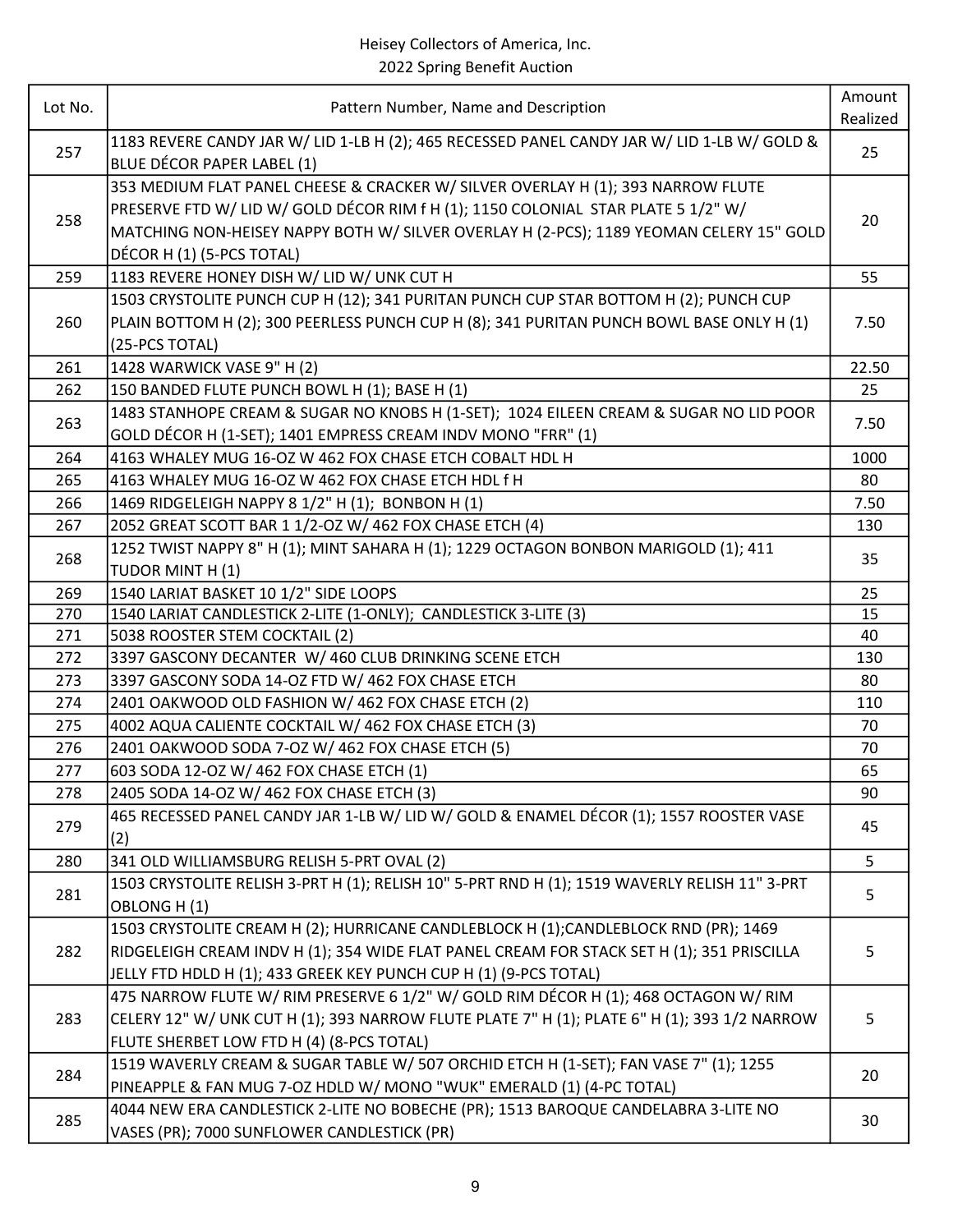| Lot No.    | Pattern Number, Name and Description                                                                                          | Amount   |
|------------|-------------------------------------------------------------------------------------------------------------------------------|----------|
|            |                                                                                                                               | Realized |
| 286        | 1185 YEOMAN PLATE 10" H (1); 1401 EMPRESS COMPORT 7" OVAL (1)                                                                 | 7.50     |
|            | 411 TUDOR JELLY 6" 2-HDL W/ UNK CUT H (1); CHEESE PLATE 6" 2-HDL MOONGLEAM H (1); 342                                         |          |
| 287        | COLONIAL BUTTER COVER ONLY H (1); 341 PURITAN NAPPY 4" H (2); 407 COARSE RIB PLATE 7" H (1) (6-                               | 7.50     |
|            | PCS TOTAL)                                                                                                                    |          |
| 288        | 300 PEERLESS GOBLET H (5); EGG CUP FTD H (1)                                                                                  | 7.50     |
| 289        | 373 OLD WILLIAMSBURG WINE H (5)                                                                                               | 10       |
| 290        | 1506 PROVINCIAL FLORAL BOWL 11 1/2" H (1); 350 PINWHEEL & FAN NAPPY 8" H (1)                                                  | 7.50     |
| 291        | 1485 SATURN PARFAIT 5-OZ H (3)                                                                                                | 7.50     |
| 292        | 1540 LARIAT CREAM & SUGAR H W/ TRAY (3-PC SET)                                                                                | 5        |
| 293        | 2 GOOSE WINGS HALF (1); 3 GOOSE WINGS UP (1)                                                                                  | 10       |
| 294        | 1184 YEOMAN MUSTARD W/ LID D.O. FLAMINGO H                                                                                    | 75       |
| 295        | 1529 COLT BALKING                                                                                                             | 30       |
| 296        | 1433 THUMBPRINT & PANEL FLORAL BOWL 11" SAHARA                                                                                | 30       |
| 297        | 136 TRIPLEX CANDLESTICK 3-LITE SAHARA H (PR)                                                                                  | 160      |
| 298        | 500 OCTAGON ICE TUB FLAMINGO H                                                                                                | 25       |
|            | 1280 WINGED SCROLL PUNCH CUP CUSTARD (1); OIL POOR GOLD CUSTARD W/ CRYSTAL STOPPER (1);                                       |          |
| 299        | 310 RING BAND TOOTHPICK SOUV "GRAND RAPIDS MINN" GOLD DÉCOR CUSTARD (1); TOOTHPICK                                            | 30       |
|            | SOUV "COLORADO SPRINGS COL" GOLD DÉCOR CUSTARD (1)                                                                            |          |
| 300        | 1193 INSIDE SCALLOP CUCUMBER DISH FLAMINGO H (1); 1401 EMPRESS CREAM & SUGAR INDV                                             | 5        |
|            | SAHARA H (1-SET)                                                                                                              |          |
| 301        | 459 ROUND COLONIAL BASKET W/ UNK CUT H                                                                                        | 20       |
| 302        | 150 BANDED FLUTE PLATE 6 3/4 " RND H (4); 407 COARSE RIB PLATE 6" H (8); 1225 RIDGE & STAR                                    | 5        |
|            | PLATE 6" H (1) (13-PCS TOTAL)                                                                                                 |          |
| 303<br>304 | 1541 SCOTTY (1); 341 OLD WILLIAMSBURG JELLY 1-HDL H (2)                                                                       | 12.50    |
|            | 1590 ZODIAC SHERBET LOW H (8)<br>1590 ZODIAC GOBLET H (2); COCKTAIL H (4); CHAMPAGNE H (1); OYSTER COCKTAIL H (3); PLATE 8" H | 10       |
| 305        | (2)                                                                                                                           | 60       |
| 306        | 3350 WABASH GOBLET 10-OZ W/ 439 PIED PIPER ETCH 1-RIM f H (8)                                                                 | 30       |
|            | 3350 WABASH SHERBET W/ 439 PIED PIPER ETCH (4); 4182 THIN PLATE 8" W/ 439 PIED PIPER ETCH                                     |          |
| 307        | (2); 2930 PLAIN & FANCY TUMBLER 10-OZ W/ 439 PIED PIPER ETCH (1)                                                              | 12.50    |
| 308        | 3350 WABASH WINE 2 1/2-OZ W/ 440 FRONTENAC ETCH H (2)                                                                         | 7.50     |
| 309        | 5048 ROOSTER HEAD COCKTAIL 3 1/2-OZ (4)                                                                                       | 45       |
|            | 353 MEDIUM FLAT PANEL SHERBET H (2); 300 PEERLESS SHERBET HI-FTD H (4); SHERBET H (3);                                        |          |
| 310D       | GOBLET H (2) (11-PCS TOTAL)                                                                                                   | 12.50    |
|            | 301 OLD WILLIAMSBURG MISC PARTS: SHORT BASE FOR CANDELABRA (2) 1 W/ FERULE; ARM FOR 3-                                        |          |
| 311        | LITE (1); ARM FOR 2-LITE (1); CANDLE CUP 1 W/ BASE X (2); BOBECHES RIM f W/ PRISMS (2) (8-PCS                                 | 20       |
|            | TOTAL)                                                                                                                        |          |
| 312        | 4214 ELAINE VASE 7" D.O. FLAMINGO                                                                                             | 210      |
| 313        | 2 GIRAFFE HEAD TURNED                                                                                                         | 45       |
| 314        | 1550 DOLPHIN CANDLESTICK (PR)                                                                                                 | 90       |
| 315        | 1 HORSEHEAD TOY (2)                                                                                                           | 70       |
| 316        | 1560 VICTORIAN BELL                                                                                                           | 20       |
| 317        | 1557 ROOSTER VASE                                                                                                             | 17.50    |
| 318        | 1541 SCOTTY (2)                                                                                                               | 30       |
| 319        | 1540 PLUG HORSE (1); 1522 COLT STANDING (1)                                                                                   | 30       |
|            |                                                                                                                               |          |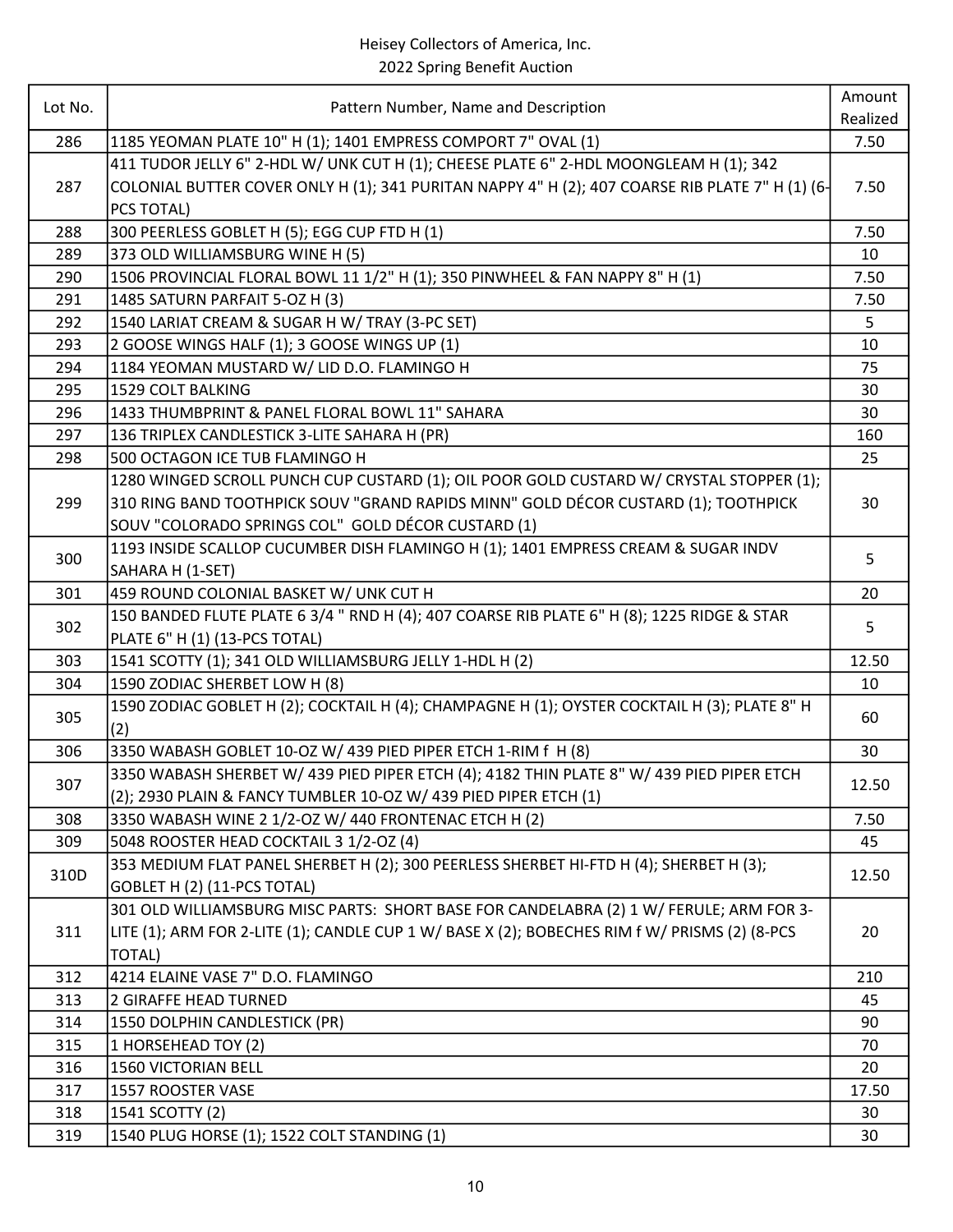| Lot No. | Pattern Number, Name and Description                                                                                            | Amount   |
|---------|---------------------------------------------------------------------------------------------------------------------------------|----------|
|         |                                                                                                                                 | Realized |
| 320     | <b>1 RINGNECK PHEASANT</b>                                                                                                      | 15       |
| 321     | 1469 RIDGELEIGH RELISH 7" 2-PRT H (1); 1503 CRYSTOLITE CANDY BOX NO LID H (1); 48 STEEPLE<br><b>DECANTER STOPPER TOP R (1)</b>  | 10       |
|         | 2 ELEPHANT MEDIUM FROSTED (1); #10 MUDDLER (1); 341 PURITAN SALT INDV (2); 3390                                                 |          |
| 322     | CARCASSONNE OYSTER COCKTAIL W/ 451 LAFAYETTE ETCH SAHARA (1) (5-PC TOTAL)                                                       | 95       |
|         | 310 RING BAND TOOTHPICK SOUV "WALHALLA ND" FAIR GOLD CUSTARD (1); TOOTHPICK SOUV "ST                                            |          |
| 323D    | JOSEPH MICH" FAIR GOLD CUSTARD (1)                                                                                              | 10       |
| 324D    | 1200 CUT BLOCK CREAM INDV CUSTARD                                                                                               | 10       |
|         | 1200 CUT BLOCK CREAM INDV SOUV "WITHEE WIS" CUSTARD (1); CREAM INDV SOUV "ALTOONA PA"                                           |          |
| 325D    | CUSTARD (1)                                                                                                                     | 5        |
| 326D    | 310 RING BAND SALT SOUV "ANN ARBOR MICH" POOR GOLD CUSTARD                                                                      | 15       |
| 327D    | 1200 CUT BLOCK SUGAR FLORAL DÉCOR SOUV "TOMAHAWK WIS" CUSTARD (1); SUGAR FLORAL                                                 | 12.50    |
|         | DÉCOR SOUV "MADDOCK N DAK" CUSTARD (1)                                                                                          |          |
| 328D    | 1220 PUNTY BAND CREAM INDV SOUV "TRAVERSE CITY MICH" POOR GOLD CUSTARD (1); CREAM                                               | 5        |
|         | INDV SOUV "LIVERMORE FALLS MAINE" POOR GOLD CUSTARD (1)                                                                         |          |
| 329D    | 1220 PUNTY BAND TUMBLER SOUV "MAYVILLE WIS" POOR GOLD CUSTARD H (1); 310 RING BAND                                              | 20       |
|         | TUMBLER SOUV "JACKSON MICH" POOR GOLD CUSTARD H (1)                                                                             |          |
| 330D    | 1220 PUNTY BAND MUG SOUV "HUDSON MICH" WORN GOLD CUSTARD H (1); MUG FLORAL DÉCOR                                                | 30       |
|         | SOUV "CLIFFORD L GURNEY 1907" CUSTARD H (1); MUG SOUV "OSTERDOCK IA" CUSTARD H (1)                                              |          |
|         | 1225 PLAIN BAND SUGAR FLORAL DÉCOR SOUV "HUBER 1903" CUSTARD H (1); SUGAR FLORAL DÉCOR                                          |          |
| 331D    | <b>CUSTARD H (1)</b>                                                                                                            | 10       |
|         | 5 PATRICIAN CANDLESTICK 8" H (1-ONLY); 29 SANFORD CANDLESTICK 7 1/2" FLORAL DÉCOR H (1-                                         |          |
| 332     | ONLY); 1433 THUMBPRINT & PANEL CANDLESTICK 2-LITE (1-ONLY)                                                                      | 5        |
| 333     | 350 PINWHEEL & FAN PUNCH CUP H (8)                                                                                              | 15       |
| 334     | 354 WIDE FLAT PANEL STACK SET: CREAM-SUGAR-BUTTER H (3-PCS)                                                                     | 22.50    |
| 335     | 353 MEDIUM FLAT PANEL COMPORT 7" LO FTD H                                                                                       | 5        |
| 336     | 429 PLAIN PANEL RECESS OIL 6-OZ W/ #9 STOPPER H (2)                                                                             | 5        |
| 337     | 352 FLAT PANEL FRENCH DRESSING 8-OZ W/ MOONGLEAM STOPPER (1); 1567 PLANTATION OIL 5-OZ                                          | 22.50    |
|         | W/ STOPPER NOT GROUND (1)                                                                                                       |          |
| 338     | 466 PANEL & DOUBLE PLEAT OIL 6-OZ W/ #9 STOPPER W/ UNK CUT H (2)                                                                | 35       |
| 339     | 350 PINWHEEL & FAN PUNCH CUP H (8)<br>393 NARROW FLUTE CELERY 12" H (1); CELERY 9" H (1); BANANA SPLIT H (1); BITTERS BOTTLE NO | 5        |
| 340     | <b>TUBE (1)</b>                                                                                                                 | 5        |
| 341     | 393 NARROW FLUTE PUNCH BOWL H (1); BASE H (1); PUNCH CUP H (17)                                                                 | 75       |
| 342     | 1469 RIDGELEIGH TORTE PLATE 18" H                                                                                               | 10       |
| 343     | 393 NARROW FLUTE GOBLET 8-OZ H (10)                                                                                             | 75       |
| 344     | 393 NARROW FLUTE GRAPEFRUIT LO FTD H (2)                                                                                        | 5        |
| 345     | 393 NARROW FLUTE CHAMPAGNE 6-OZ H (2); CHAMPAGNE 4 1/2-OZ HOLLOW STEM FLARED H (1);                                             |          |
|         | CHAMPAGNE 5-OZ HI FTD SHALLOW H (1)                                                                                             | 5        |
| 346     | 393 NARROW FLUTE GOBLET 9-OZ LO FTD H (1); CLARET 5-OZ H (1); PARFAIT 4 1/2-OZ H (1); COCKTAIL                                  | 20       |
|         | 3 1/2-OZ H (1); EGG CUP 5-OZ H (1) (5-PCS TOTAL)                                                                                |          |
| 347     | 393 NARROW FLUTE ALMOND INDV H (1); SHERBET FTD CUPPED H (1); SHERBET FTD H (1); 393 1/2                                        |          |
|         | NARROW FLUTE SHERBET 4 1/2-OZ LO FTD CUPPED H (1); 394 NARROW FLUTE EGG CUP 5-OZ                                                | 5        |
|         | BOSTON H (1) (5-PCS TOTAL)                                                                                                      |          |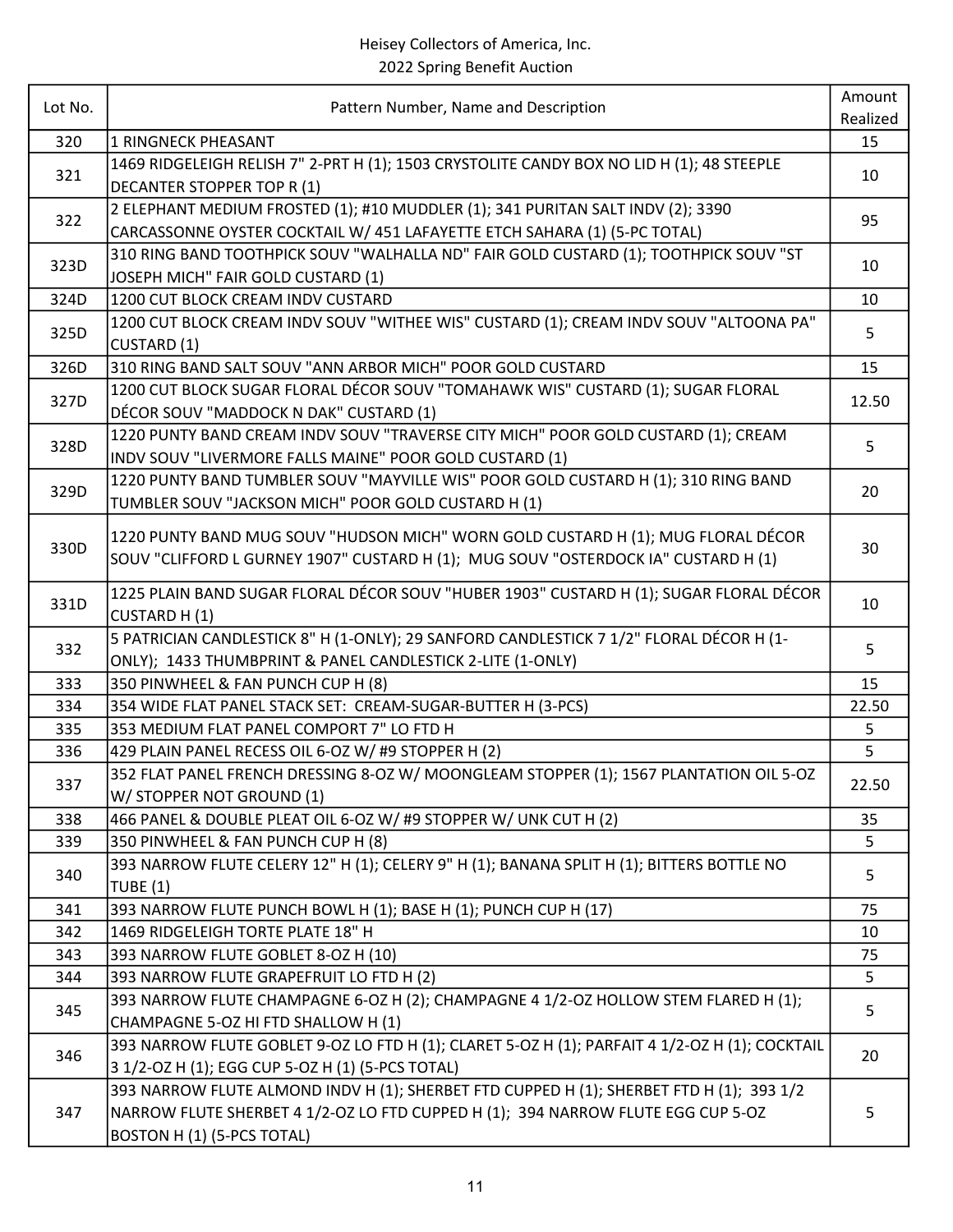| Lot No. | Pattern Number, Name and Description                                                           | Amount   |
|---------|------------------------------------------------------------------------------------------------|----------|
|         |                                                                                                | Realized |
| 348     | 393 NARROW FLUTE FRENCH DRESSING BOAT H (1); UNDERPLATE H (1); OIL 2-OZ STOPPER f H (1);       | 12.50    |
|         | ALL-MATCHING GREAT GOLD DÉCOR                                                                  |          |
| 349     | 354 WIDE FLAT PANEL DOMINO SUGAR DOUBLE BOTTOM ROUGH H (1); 393 NARROW FLUTE JELLY 5"          | 5        |
|         | HDLD 3-CORNER H (1); PLATE 4 1/2" H (1)                                                        |          |
| 350     | 393 NARROW FLUTE JUG 3-PINT (1); TUMBLER 8-OZ H (6)                                            | 20       |
| 351     | 393 NARROW FLUTE JUG 1/2-GAL H (1); SODA 11-OZ H (2)                                           | 17.50    |
| 352     | 393 NARROW FLUTE SHERRY 2-OZ H (2); BURGUNDY 3-OZ H (1); CLARET 5-OZ H (1)                     | 5        |
| 353     | 601 ELIZABETHAN CRÈME DE MINT 1 OZ H (1); 393 NARROW FLUTE CORDIAL 1-OZ H (1)                  | 85       |
| 354     | 393 NARROW FLUTE SODA 5-OZ FTD (1); JUICE 4-OZ FTD CUPPED (1); ICE TEA 12-OZ FTD HDLD H (1);   | 7.50     |
|         | ORANGE JUICE (1)                                                                               |          |
| 355     | 393 NARROW FLUTE MUSTARD W/ LID (1); #10 PADDLE (1); MARMALADE W/ LID SPOON SLOT F W/          | 75       |
|         | GOLD & BLUEBIRD DÉCOR H (1)                                                                    |          |
| 356     | 393 NARROW FLUTE JUG 3-PINT STUCK HDL H (1); JUG 3-PINT STUCK HDL CLOUDY H (1)                 | 25       |
| 357     | 411 TUDOR CREAM W/ NON-HEISEY LID (1): UNDERPLATE (1); ALL-MATCHING UNK CUT H                  | 7.50     |
| 358     | 1184 YEOMAN PRESERVE NO LID H RIM f (1); 1511 TOUJOURS APPLE MARMALADE W/ LID (1); #1          | 20       |
|         | MUSTARD SPOON (1); 1243 STEPPED OCTAGON PLATE 7 1/4" FLAMINGO (1)                              |          |
| 359     | 1503 CRYSTOLITE RELISH 3-PRT H (1); RELISH 4-PRT CLOVER (1); LEAF PICKLE SILVER OVERLAY BASE f | 5        |
|         | (1)                                                                                            |          |
| 360     | 1401 EMPRESS RELISH TRIPLEX 3-PRT W/ 448 OLD COLONY ETCH SAHARA (1); 1519 WAVERLY RELISH       | 7.50     |
|         | TRIPLEX 3-PRT (1)                                                                              |          |
| 361     | 1425 VICTORIAN RELISH 3- PRT H (1); MUSTARD W/ LID (1); #10 PADDLE (1)                         | 5        |
| 362     | 1425 VICTORIAN PUNCH CUP H (12)                                                                | 5        |
| 363     | 1519 WAVERLY CELERY 12" H (1); 1506 PROVINCIAL CELERY 13" H (1)                                | 10       |
| 364     | 1483 STANHOPE RELISH 3-PRT NO KNOBS W/ 490 MAYTIME ETCH                                        | 25       |
| 365     | 1495 FERN RELISH 3-PRT 2-HDL                                                                   | 5        |
| 366     | 3397 GASCONY MAYO 2-PRT W/ UNK CUT H                                                           | 10       |
| 367     | 1428 WARWICK CORNUCOPIA VASE 9" (2)                                                            | 17.50    |
| 368     | 1428 WARWICK CORNUCOPIA VASE 7" H (2); CORNUCOPIA VASE 5" (1)                                  | 15       |
| 369     | 1428 WARWICK CORNUCOPIA VASE 9" FROSTED H                                                      | 20       |
| 370     | 1401 EMPRESS PLATE 7 1/2" RND SAHARA H (7)                                                     | 5        |
| 371     | 458 PICKET BASKET H (1); 1503 CRYSTOLITE SWAN NUT INDV (6); SWAN NUT MASTER 6" (1)             | 27.50    |
| 372     | 1201 FANDANGO SUGAR INDV (1); 341 PURITAN PUNCH CUP H (7); 1205 FANCY LOOP PUNCH CUP (1)       | 5        |
|         | (9-PCS TOTAL)                                                                                  |          |
| 373     | 3408 JAMESTOWN CHAMPAGNE W/ 965 NARCISSUS CUT H (4)                                            | 5        |
| 374     | 3404 SPANISH CHAMPAGNE W/ UNK WATERFORD-LIKE CUT (3)                                           | 12.50    |
| 375     | 3404 SPANISH GOBLET W.O. W/895 WATERFORD CUT                                                   | 75       |
| 376     | 1567 PLANTATION FLORAL BOWL 13" (1); 1519 WAVERLY GARDENIA BOWL 13" W/ 508 FLORAL ETCH         | 5        |
|         | (1)                                                                                            |          |
|         | 5010 SYMPHONE CHAMPAGNE W/ 502 CRINOLINE ETCH (2); 3312 GAYOSO GOBLET W/ 168 ADAM              |          |
| 377     | ETCH (1); 341 PURITAN CLARET FLARED H (1); 1205 FANCY LOOP CHAMPAGNE (1); 485 HEXAGON          | 47.50    |
|         | STEM COLOGNE YELLOW IRIDIZED DAUBER R H (1) (6-PCS TOTAL)                                      |          |
| 378     | 5086 PLANTATION IVY STEM JUICE 5-OZ FTD W/ 516 PLANTATION IVY ETCH H (4)                       | 12.50    |
| 379     | 5086 PLANTATION IVY STEM COCKTAIL W/ 516 PLANTATION IVY ETCH H (3); WINE W/ 516                |          |
|         | PLANTATION IVY ETCH (1)                                                                        | 10       |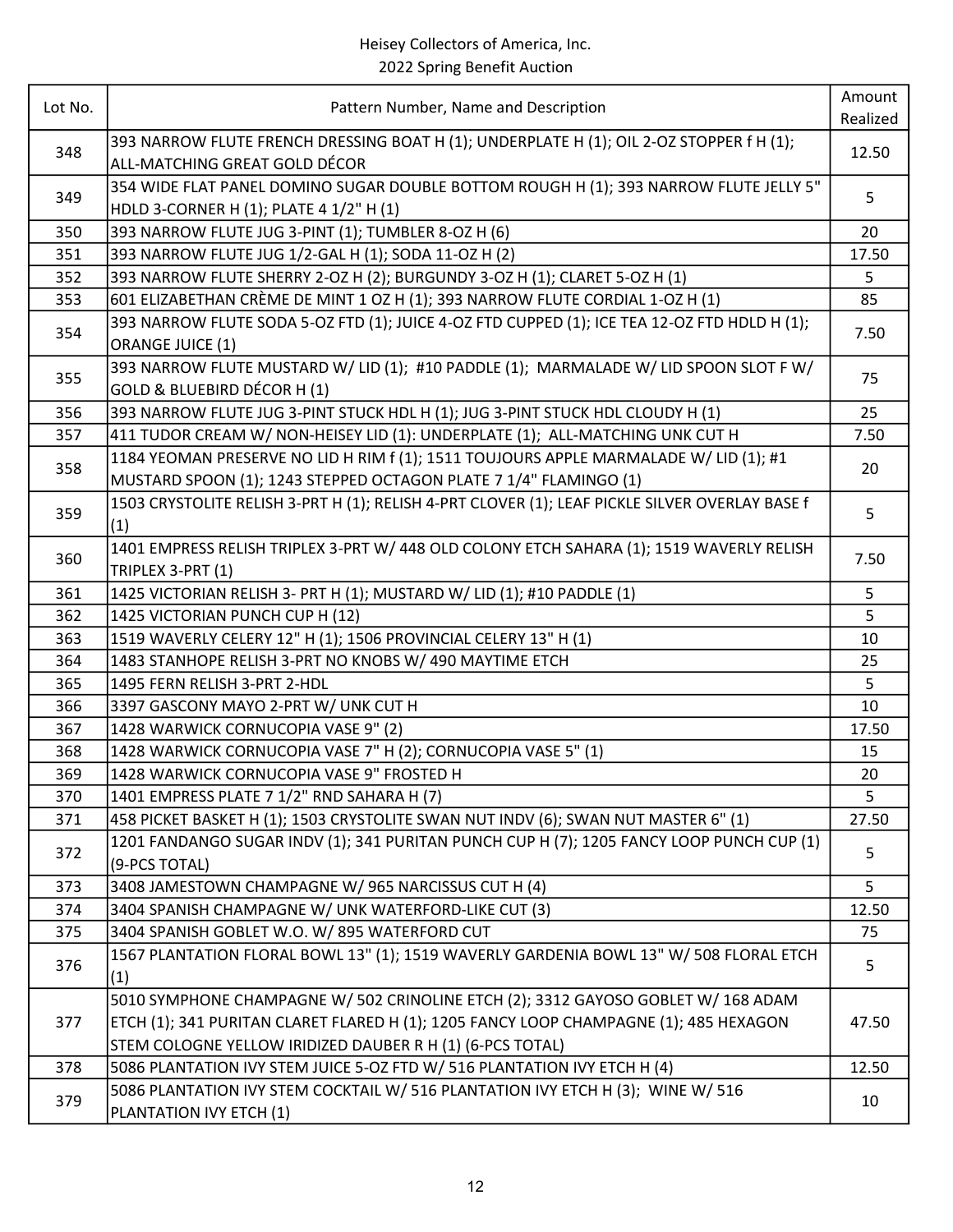| Lot No. | Pattern Number, Name and Description                                                                                                                                                                                               | Amount<br>Realized |
|---------|------------------------------------------------------------------------------------------------------------------------------------------------------------------------------------------------------------------------------------|--------------------|
| 380     | 5067 PLANTATION SHERBET W/ 516 PLANTATION IVY ETCH (3); JUICE 5-OZ FTD W/ 516 PLANTATION<br>IVY ETCH (1); WINE W/ 516 PLANTATION IVY ETCH (1); ICE TEA W 516 PLANTATION IVY ETCH (1) (6-<br>PCS TOTAL)                             | 22.50              |
| 381     | 1567 PLANTATION CREAM & SUGAR W/ 516 PLANTATION IVY ETCH (1-SET); TRAY (1); JELLY 2-HDL W/<br>516 PLANTATION IVY ETCH H (1)                                                                                                        | 15                 |
| 382     | 1567 PLANTATION CELERY 13" W/ 516 PLANTATION IVY ETCH H (1); DRESSING 2-PRT OVAL W/ 516<br>PLANTATION IVY ETCH H (1)                                                                                                               | 22.50              |
| 383     | 1567 PLANTATION BUTTER 1/4-LB W/ LID W/ 516 PLANTATION IVY ETCH H (1); MAYO W/ 516<br>PLANTATION IVY ETCH (1); UNDERPLATE W/ 516 PLANTATION IVY ETCH (1); SALT & PEPPER W/ 516<br>PLANTATION IVY ETCH CLOUDY (1-SET) (5-PCS TOTAL) | 35                 |
| 384     | 1567 PLANTATION MAYO 2-PRT W/ METAL BASE H (1); OIL W/ STOPPER (1); COASTER (1); PUNCH CUP<br>H (1) (4-PCS TOTAL)                                                                                                                  | 7.50               |
| 385     | 1567 PLANTATION ICE TEA FTD (1); JUICE FTD (1); TUMBLER H (1); SHERBET (1); CLARET (1) (5-PCS<br><b>TOTAL)</b>                                                                                                                     | 17.50              |
| 386     | 5067 PLANTATION COCKTAIL (2); SHERBET (1)                                                                                                                                                                                          | 5                  |
| 387     | 465 RECESSED PANEL CANDY JAR NO LID 1/4-LB (1); CANDY JAR NO LID 1/2-LB H (1); CANDY JAR NO<br>LID 1-LB $H(1)$                                                                                                                     | 5                  |
| 388     | 394 NARROW FLUTE ICE TEA 12-OZ HDLD FTD H (1); 473 NARROW FLUTE W/ RIM NUT INDV H (1);<br>1469 RIDGELEIGH CREAM INDV H (1); 355 QUATOR DOMINO SUGAR (1); 353 MEDIUM FLAT PANEL<br>VASE 8" STAR BOTTOM H (1) (5-PCS TOTAL)          | 5                  |
| 389     | 31 JACK-BE-NIMBLE TOY CANDLESTICK H (2); 33 SKIRTED PANEL TOY CANDLESTICK 3 1/2" H (2)                                                                                                                                             | 5                  |
| 390     | 1509 QUEEN ANN MINT 5 1/2" D.F. W/ 515 HEISEY ROSE ETCH (1); 1519 WAVERLY HONEY FTD W/ 515<br><b>HEISEY ROSE ETCH (1)</b>                                                                                                          | 5                  |
| 391     | 473 NARROW FLUTE W/ RIM STRAWBERRY & SUGAR PLATE INDV H                                                                                                                                                                            | 52.50              |
| 392     | 1401 EMPRESS CANDLESTICK 6" D.F. SAHARA H (PR); MAYO D.F. SAHARA H (1)                                                                                                                                                             | 80                 |
| 393     | 1567 PLANTATION FLORAL BOWL 12" CRIMPED (1)                                                                                                                                                                                        | 5                  |
| 394     | 411 TUDOR FRENCH DRESSING (1); #7 MAYO LADLE (1)                                                                                                                                                                                   | 10                 |
| 395     | 1 DOEHEAD BOOKEND H BOTTOM SCRATCHES (1)                                                                                                                                                                                           | 70                 |
| 396     | 1 ELEPHANT LARGE AMBER H                                                                                                                                                                                                           | 425                |
| 397     | 1 GOOSE WINGS DOWN (1); 2 GOOSE WINGS HALF (1)                                                                                                                                                                                     | 65                 |
| 398     | 2 HEN                                                                                                                                                                                                                              | 85                 |
| 399     | 21 WOOD DUCKLING FLOATING (1); 22 WOOD DUCKLING STANDING (1)                                                                                                                                                                       | 150                |
| 400     | 2 BUNNY HEAD DOWN B (1); 3 BUNNY HEAD UP (1)                                                                                                                                                                                       | 105                |
| 401     | 5 CYGNET (1); 1503 CRYSTOLITE SWAN NUT INDV H (1)                                                                                                                                                                                  | 30                 |
| 402     | 30 TOM THUMB TOY CANDLESTICK (2)                                                                                                                                                                                                   | 10                 |
| 403     | 1250 GROOVE & SLASH CRACKER JAR W/ LID INSIDE RIM f                                                                                                                                                                                | 450                |
| 404     | 1183 REVERE LEMON DISH W/ UNK CUT NO LID H (1); 1201 FANDANGO SUGAR WORN GOLD (1); 1295<br>BEADED SWAG NAPPY 5" EMERALD (1); 1469 RIDGELEIGH PUNCH CUP H (1); JELLY 6" H (1) (5-PCS<br><b>TOTAL)</b>                               | 5                  |
| 405     | 1280 WINGED SCROLL NAPPY 4" CUSTARD (2); 1255 PINEAPPLE & FAN CREAM TANKARD CUSTARD<br>POOR GOLD (1); 1295 BEADED SWAG OIL NO STOPPER OPAL (1)                                                                                     | 10                 |
| 406     | 133 TUMBLER PLAIN BOTTOM H                                                                                                                                                                                                         | 17.50              |
| 407     | 1540 LARIAT CANDLESTICK 1-LITE (1); 473 NARROW FLUTE W/ RIM CREAM MOONGLEAM H (1)                                                                                                                                                  | 15                 |
| 408     | 1220 PUNTY BAND WINE RUBY FLASH BOWL WEAR (1); 1225 PLAIN BAND WINE RUBY FLASH BOWL<br>(1)                                                                                                                                         | 27.50              |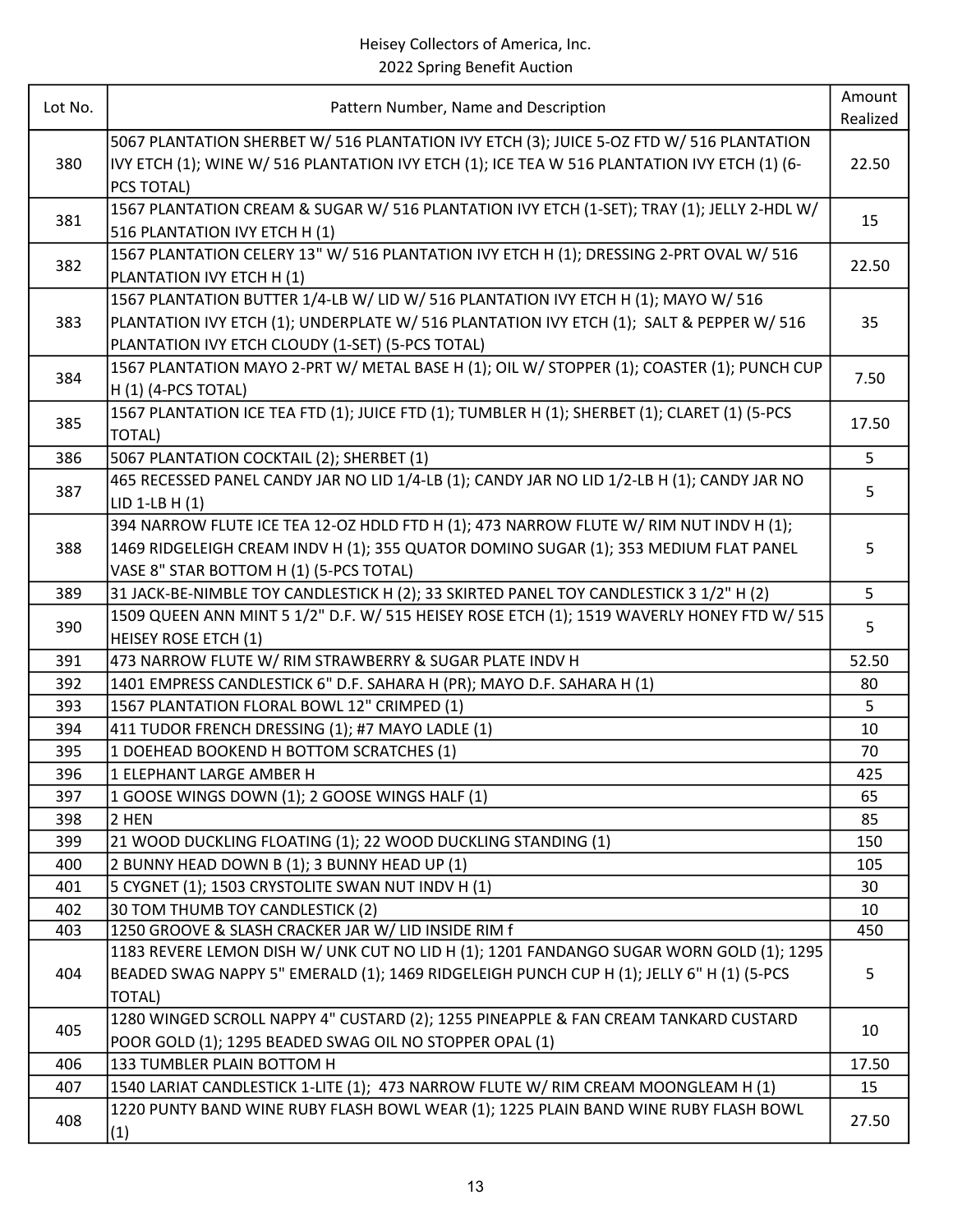| Lot No. | Pattern Number, Name and Description                                                   | Amount<br>Realized |
|---------|----------------------------------------------------------------------------------------|--------------------|
| 409     | 3416 BARBARA FRITCHIE CORDIAL SAHARA BOWL                                              | 110                |
| 410     | 3416 BARBARA FRITCHIE WINE W/ 799 MANHATTAN CUT                                        | 45                 |
| 411     | 3416 BARBARA FRITCHIE WINE W/ UNK CUT                                                  | 35                 |
| 412     | 3355 FAIRACRE CORDIAL D.O. MOONGLEAM STEM                                              | 70                 |
| 413     | 3389 DUQUESNE WINE W/ 913 EVERGLADE CUT                                                | 25                 |
| 414     | 3389 DUQUESNE WINE W/832 CONTINENTAL CUT                                               | 25                 |
| 415     | 4091 KIMBERLY CLARET W/ 944 COURTSHIP CUT (2)                                          | 7.50               |
| 416     | 3360 PENN CHARTER WINE W/ 781 ST. ANNE CUT                                             | 25                 |
| 417     | 1540 LARIAT JUICE W/ 1003 IVY CUT                                                      | 7.50               |
| 418     | 3408 JAMESTOWN CORDIAL W/ 965 NARCISSUS CUT                                            | 27.50              |
| 419     | 5009 QUEEN ANN WINE W/ 497 ROSALIE ETCH                                                | 25                 |
| 420     | 3404 SPANISH WINE W/ UNK CUT                                                           | 10                 |
| 421     | 5057 SUEZ WINE W/ 1017 PEACHTREE CUT                                                   | 27.50              |
| 422     | 3408 JAMESTOWN WINE W/ UNK CUT                                                         | 45                 |
| 423     | 3360 PENN CHARTER WINE W/ UNK CUT ON BOWL-BASE-STEM                                    | 55                 |
|         | 11 FLOWER BLOCK MUSHROOM TOP FLAMINGO (1); 1229 OCTAGON HORS D'OEUVRES 13"             |                    |
| 424     | <b>FLAMINGO SCRATCHES (1)</b>                                                          | 15                 |
| 425     | 407 COARSE RIB PITCHER 1-QT H                                                          | 15                 |
| 426     | 473 NARROW FLUTE W/ RIM JUG 1-PINT H (1); JELLY FTD H (1)                              | 35                 |
| 427     | 355 BORDEAU BON BONNIERE 7 1/2" H                                                      | 25                 |
| 428     | 1503 CRYSTOLITE CHEESE PLATE FTD (1); JELLY FTD H (1); COMPORT 5" FTD H (1)            | 5                  |
| 429     | 1229 OCTAGON BONBON HAWTHORNE (1); 393 NARROW FLUTE JELLY 5" HDLD 3-CORNER H (1)       | 7.50               |
| 430     | 1469 RIDGELEIGH FLORAL BOWL 14" OBLONG                                                 | 12.50              |
| 431     | 352 FLAT PANEL ORANGE BOWL                                                             | 35                 |
| 432     | 465 RECESSED PANEL BASKET 9" H                                                         | 20                 |
| 433     | 461 BANDED PICKET BASKET 7" H                                                          | 20                 |
| 434     | 417 DOUBLE RIB & PANEL BASKET MOONGLEAM                                                | 25                 |
| 435     | 417 DOUBLE RIB & PANEL BASKET FLAMINGO H                                               | 55                 |
| 436     | 1540 LARIAT BASKET BOTTOM LOOP                                                         | 15                 |
| 437     | 352 FLAT PANEL ICE CREAM CONE HOLDER H                                                 | 125                |
| 438     | 1506 PROVINCIAL CIGARETTE BOX W/ LID 4"                                                | 55                 |
| 439     | 5025 TYROLEAN CHAMPAGNE W/ 507 ORCHID ETCH (6)                                         | 25                 |
| 440     | 5025 TYROLEAN GOBLET W/ 507 ORCHID ETCH (6)                                            | 90                 |
| 441     | 1519 WAVERLY VIOLET VASE W/ 507 ORCHID ETCH H                                          | 20                 |
| 442     | 1519 WAVERLY CAKE SALVER PEDESTAL FT W/ 507 ORCHID ETCH CARBON ON FT                   | 25                 |
| 443     | 1567 PLANTATION MAYO ROLLED FT (1); SUGAR SHAKER (1); VASE 5" (1)                      | 60                 |
| 444     | 433 GREEK KEY PLATE 10" W/ APPLIED METAL RIM (1); JELLY FTD H (1)                      | 20                 |
| 445     | 3389 DUQUESNE CHAMPAGNE W/ 450 CHINTZ ETCH (8)                                         | 15                 |
| 446     | 341 1/2 PURITAN JUG 1/2-GAL SQUAT H                                                    | 15                 |
|         | 1519 WAVERLY SANDWICH PLATE W/ 515 HEISEY ROSE ETCH (1); 112 MERCURY CANDLESTICK 3" W/ |                    |
| 447     | 515 HEISEY ROSE ETCH (PR)                                                              | 22.50              |
| 448     | 2 GOOSE WINGS HALF (1); 3 GOOSE WINGS UP (1)                                           | 17.50              |
| 449     | 1 FILLY HEAD FORWARD FROSTED                                                           | 45                 |
| 450     | 2 GIRAFFE HEAD TURNED RUMP ROUGHNESS (1); 1 GIRAFFE HEAD BACK (1)                      | 60                 |
| 451     | 1195 PAUL REVERE FLORAL BOWL 13" W.O. MOONGLEAM H RIM NON-FILL                         | 12.50              |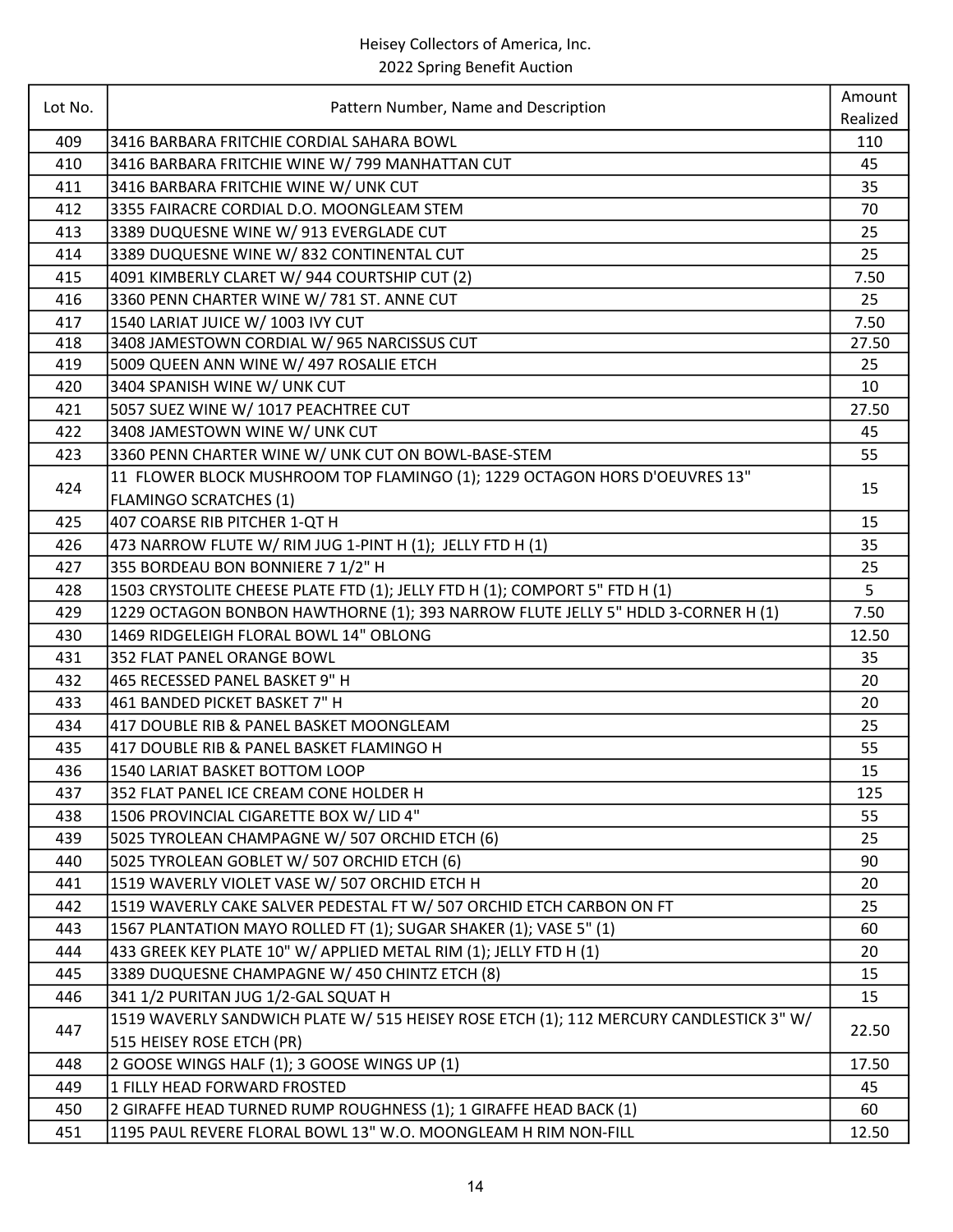| Lot No. | Pattern Number, Name and Description                                                                                                                                                                                                                                                                                     | Amount<br>Realized |
|---------|--------------------------------------------------------------------------------------------------------------------------------------------------------------------------------------------------------------------------------------------------------------------------------------------------------------------------|--------------------|
| 452     | 411 TUDOR JELLY 5" HI FTD MOONGLEAM H                                                                                                                                                                                                                                                                                    | 80                 |
| 453     | 9 GIBSON GIRL FLORAL BOWL 8" D.O. FLAMINGO H                                                                                                                                                                                                                                                                             | 10                 |
| 454     | 1108 PENELOPE EGG CUP SAUCER FTD                                                                                                                                                                                                                                                                                         | 42.50              |
| 455     | 1401 EMPRESS PLATE 6" D.F. W/ 454 ANTARCTIC ETCH                                                                                                                                                                                                                                                                         | 55                 |
| 456     | 1503 CRYSTOLITE CREAM & SUGAR INDV W TRAY H (3-PC); CANDY W/ LID SHELL FTD RIM ROUGH (1)                                                                                                                                                                                                                                 | 25                 |
| 457     | 300 1/2 PEERLESS CREAM & SUGAR HOTEL                                                                                                                                                                                                                                                                                     | 5                  |
| 458     | 325 PILLOWS JELLY FTD (1); 357 PRISON STRIPE JELLY FTD H (1); 305 PUNTY & DIAMOND POINT JELLY<br>FTD(1)                                                                                                                                                                                                                  | 90                 |
| 459     | 1776 KALONYAL COMPORT FTD (1)                                                                                                                                                                                                                                                                                            | 90                 |
| 460     | 3362 CHARTER OAK COMPORT 6" FTD H (1); 1951 CABOCHON JELLY FTD (1); 1534 MELON JELLY HDL<br>(1)                                                                                                                                                                                                                          | 5                  |
| 461     | 4002 AQUA CALIENTE W/ 9009 ARCTIC ETCH (1); W/ 5003 NIMROD ETCH (1); W/ 502 CRINOLINE ETCH<br>(1); W/ 467 TALLY HO ETCH (1); W/ 459 FISHERMAN ETCH (1); W/ 462 FOX CHASE ETCH (1); W/ 454<br>ANTARCTIC ETCH FT f (1); W/ 455 SPORTSMAN ETCH (1); W/ 463 EQUESTRIAN ETCH (1); W/ 481<br>LANCASTER ETCH (1) (10-PCS TOTAL) | 460                |
| 462     | 3405 ALIBI COCKTAIL 3-OZ W/ 9025 CHICKEN CHASE ETCH                                                                                                                                                                                                                                                                      | 90                 |
| 463     | 4227 ABRAMS FAVOR VASE D.O.                                                                                                                                                                                                                                                                                              | 155                |
| 464     | 1483 STANHOPE NUT NO KNOB (1); 1503 CRYSTOLITE LEAF NUT (2); 1401 EMPRESS NUT D.F. (2); 1571<br>LEAF NUT (1); 1506 PROVINCIAL NUT H (1); 1469 RIDGELEIGH JELLY OVAL H (1); 1404 OLD SANDWICH<br>ASHTRAY H (1) (9-PCS TOTAL)                                                                                              | 90                 |
| 465     | 1229 OCTAGON NUT H (1); 3316 BILTMORE NUT FTD D.O. (1); 1252 TWIST NUT H (1); 473 NARROW<br>FLUTE W/ RIM SALTED NUT H (1); NUT FTD FLARED H (1); ALMOND INDV H (1); 353 MEDIUM FLAT<br>PANEL NUT INDV H (2) (8-PCS TOTAL)                                                                                                | 5                  |
| 466     | 1489 PURITAN CAMELIA BOWL 8" X 10"                                                                                                                                                                                                                                                                                       | 32.50              |
| 467     | 2052 GREAT SCOTT BAR 8-OZ TAPERED IN ORIGINAL PAPER WRAPPING (2)                                                                                                                                                                                                                                                         | 210                |
| 468     | 459 ROUND COLONIAL BASKET 7" W/ UNK CUT H                                                                                                                                                                                                                                                                                | 15                 |
| 469     | 1236 EAGLE PLATE MOONGLEAM                                                                                                                                                                                                                                                                                               | 32.50              |
| 470     | 1184 YEOMAN PLATE 9" W/ 447 EMPRESS ETCH MARIGOLD WEAR (1); 1224 HEXAGON SIX PLATE 8"<br>W/ UNK CUT (1); 1401 EMPRESS PLATE 7" RND W/ 468 CHATEAU ETCH H (1)                                                                                                                                                             | 25                 |
| 471     | 411 TUDOR JELLY HI FTD W/ UNK CUT H (1); JELLY HI FTD W/ GOLD DÉCOR H (1)                                                                                                                                                                                                                                                | 20                 |
| 472     | 407 COARSE RIB JELLY LO FTD FLAMINGO (1); 1184 YEOMAN MINT COMPORT W/ UNK CUT (1)                                                                                                                                                                                                                                        | 12.50              |
| 473     | 1184 YEOMAN CIGARETTE ASHTRAY W/ UNK CUT MOONGLEAM H                                                                                                                                                                                                                                                                     | 500                |
| 474     | 1567 PLANTATION VASE 5"                                                                                                                                                                                                                                                                                                  | 25                 |
| 475     | 129 TRICORN CANDLESTICK MOONGLEAM H (PR)                                                                                                                                                                                                                                                                                 | 140                |
| 476     | 353 MEDIUM FLAT PANEL TRUMPET VASE 15" PLAIN BOTTOM CLOUDY H                                                                                                                                                                                                                                                             | 25                 |
| 477     | 10 MALLARD WINGS DOWN H (1); 11 MALLARD WINGS HALF (2)                                                                                                                                                                                                                                                                   | 25                 |
| 478     | 1 GOOSE WINGS DOWN H (1); 2 GOOSE WINGS HALF (1); 3 GOOSE WINGS UP (1)                                                                                                                                                                                                                                                   | 65                 |
| 479     | 1 GIRAFFE HEAD BACK (2); 2 GIRAFFE HEAD TURNED (2)                                                                                                                                                                                                                                                                       | 120                |
| 480     | 20 WOOD DUCK MOTHER (1); 21 WOOD DUCKLING STANDING (2)                                                                                                                                                                                                                                                                   | 220                |
| 481     | 1522 COLT STANDING (1); 1527 COLT KICKING (1); 1529 COLT BALKING (1)                                                                                                                                                                                                                                                     | 25                 |
| 482     | 1 ELEPHANT LARGE H (1); 2 ELEPHANT MEDIUM (1); 3 ELEPHANT SMALL (1)                                                                                                                                                                                                                                                      | 160                |
| 483     | 1 SOW (1); 2 PIGLET STANDING (1); 3 PIGLET SITTING EDGE ROUGHNESS (1)                                                                                                                                                                                                                                                    | 160                |
| 484     | 1 ROOSTER (1); 2 HEN (1)                                                                                                                                                                                                                                                                                                 | 250                |
| 485     | 1554 FISH BOOKEND (4)                                                                                                                                                                                                                                                                                                    | 45                 |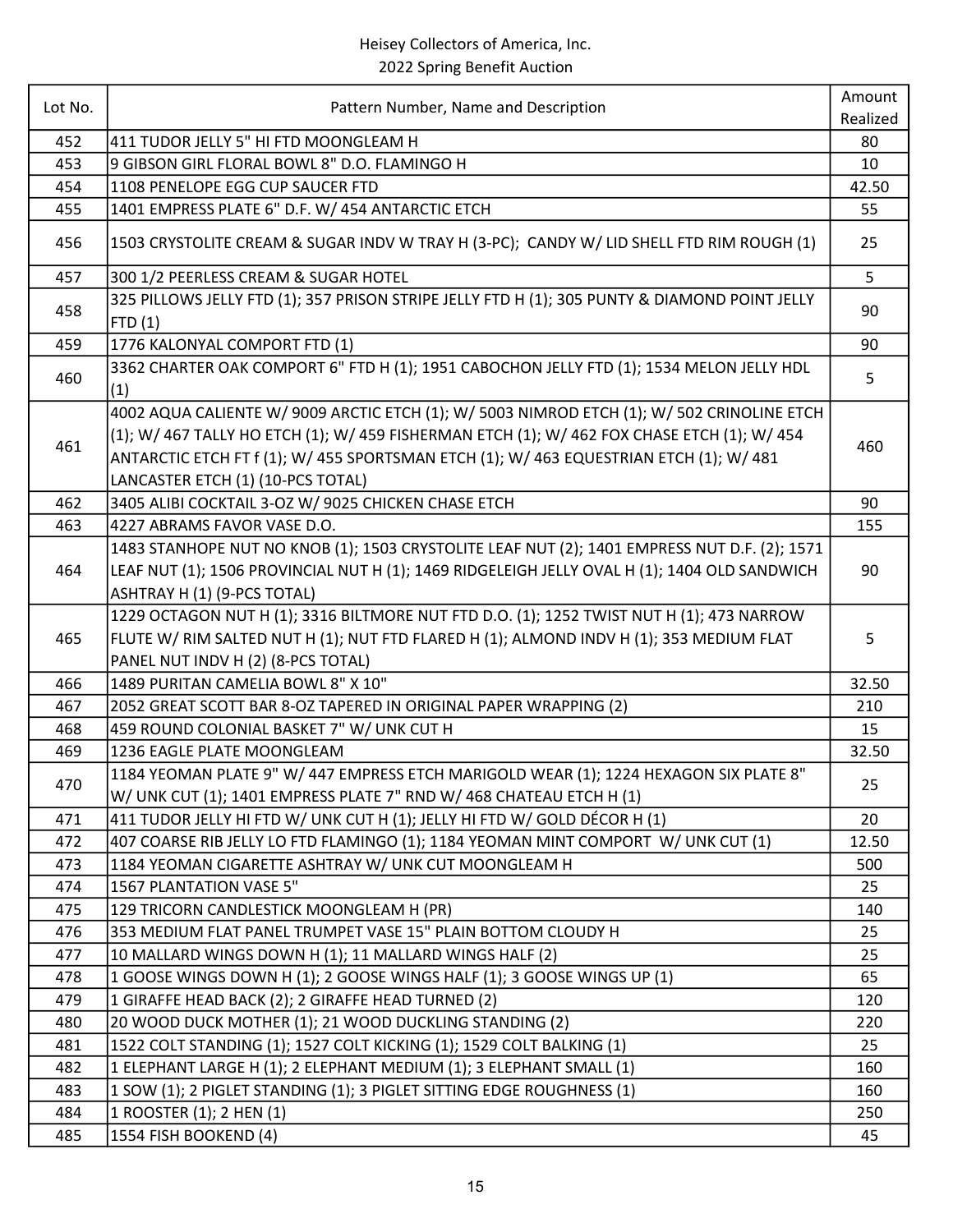| Lot No. | Pattern Number, Name and Description                                                                            | Amount<br>Realized |
|---------|-----------------------------------------------------------------------------------------------------------------|--------------------|
| 486     | 1 RINGNECK PHEASANT (2)                                                                                         | 10                 |
| 487     | 1541 SCOTTY (1); 1538 RABBIT PAPERWEIGHT (1)                                                                    | 75                 |
| 488     | 1557 ROOSTER VASE (2)                                                                                           | 10                 |
| 489     | 4 SWAN (1); 5 CYGNET H (1)                                                                                      | 325                |
| 490     | 1 DONKEY (2)                                                                                                    | 30                 |
| 491     | <b>5 SHOW HORSE</b>                                                                                             | 290                |
| 492     | 1 AIREDALE ON THE BUSTOFF                                                                                       | 290                |
| 493     | 2 FILLY HEAD BACK                                                                                               | 550                |
| 494     | 104 GAZELLE                                                                                                     | 360                |
| 495     | 1 HORSEHEAD BOOKEND (1-ONLY)                                                                                    | 50                 |
| 496     | 1 POUTER PIGEON H                                                                                               | 135                |
| 497     | 2 CLYDESDALE                                                                                                    | 150                |
| 498     | 101 TROPICAL FISH FROSTED                                                                                       | 270                |
| 499     | <b>1557 FIGHTING ROOSTER</b>                                                                                    | 7.50               |
| 500     | <b>100 ASIATIC PHEASANT</b>                                                                                     | 20                 |
| 501     | 1 MINUET GIRL                                                                                                   | 55                 |
| 502     | 1553 SPARROW TAIL UP (1); TAIL DOWN (1)                                                                         | 25                 |
| 503     | 1550 DOLPHIN CANDLESTICK (1-ONLY)                                                                               | 60                 |
| 504     | 1557 ROOSTER VASE FROSTED                                                                                       | 25                 |
| 505     | 1 HORSEHEAD TOY FROSTED (1); TOY (1)                                                                            | 115                |
| 506     | 1 HORSEHEAD TOY FROSTED (1); TOY (2)                                                                            | 60                 |
| 507     | 118 ROOSTER HEAD STOPPER (2) 1-NOT GROUND                                                                       | 20                 |
| 508     | 132 HORSEHEAD STOPPER SMALL FROSTED                                                                             | 42.50              |
| 509     | 1503 CRYSTOLITE SWAN NUT MASTER (1); SWAN NUT INDV (1)                                                          | 10                 |
| 510     | 5058 GOOSE STEM SHERRY FROSTED STEM                                                                             | 110                |
| 511     | 52 SHORT INDIVIDUAL SALT & PEPPER MOONGLEAM H (1-SET); 331 COLONIAL PANEL SALT INDV (1)                         | 27.50              |
| 512     | 21 ARISTOCRAT ELECTRO PORTABLE LAMP 9" W/ NON-HEISEY FITTINGS & SHADE                                           | 80                 |
| 513     | 1951 CABOCHON OIL (1); 362 EARNSHAW SYRUP 7-OZ W/ UNK CUT H (1); 1425 VICTORIAN PARTS FOR                       | 20                 |
|         | CONDIMENT SET: TRAY (1); MUSTARD W/ LID (1); SALT SHAKER H (1)                                                  |                    |
| 514     | 1567 PLANTATION CANDLESTICK 2-LITE (PR)                                                                         | 65                 |
| 515     | 1567 PLANTATION UNDERPLATE FOR PUNCH BOWL 19" WEAR                                                              | 25                 |
| 516     | 4163 WHALEY MUG W/ 462 FOX CHASE ETCH H (4)                                                                     | 200                |
| 517     | 1565 LEAF CANDLESTICK (PR)                                                                                      | 125                |
| 518     | 4054 CORONATION COCKTAIL SHAKER W/ 118 ROOSTER HEAD STOPPER (1); 5038 ROOSTER STEM<br><b>COCKTAIL (6)</b>       | 180                |
| 519     | 4036 MARSHALL COCKTAIL SHAKER W/ 118 ROOSTER HEAD STOPPER MONO "CBC"                                            | 20                 |
| 520     | 1509 QUEEN ANN SOCIAL HOUR TRAY 15" W/ 503 MINUET ETCH                                                          | 35                 |
| 521     | 1540 LARIAT BOWL 13" OVAL (1); NUT (1); PICKLE-OLIVE 7" RND (1); CARAMEL W/ COVER PAPER<br>LABEL (1)            | 30                 |
| 522     | 1540 LARIAT CANDLESTICK 3-LITE (PR); SANDWICH PLATE 14" W/ UNK CUT (1); FLORAL BOWL 12"<br>CRIMPED (1)          | 25                 |
| 523     | 1536 MILITARY CAP ASHTRAY                                                                                       | 35                 |
| 524     | 465 RECESSED PANEL CANDY JAR W/ LID 1-LB WORN GOLD DÉCOR H (1); 353 MEDIUM FLAT PANEL<br>MARMALADE W/ LID H (1) | 27.50              |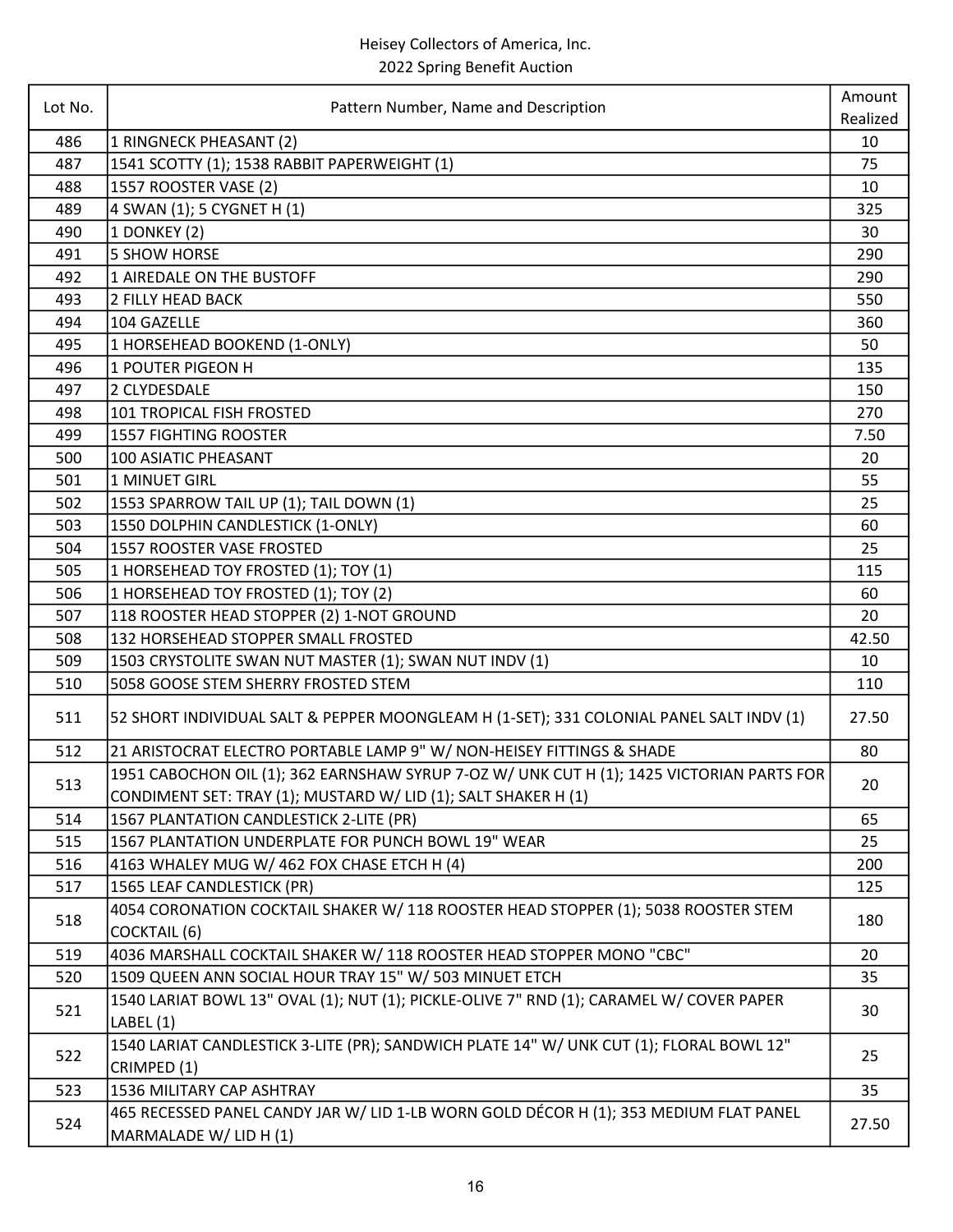| Realized<br>525<br>2 GOOSE WINGS HALF (1); 3 GOOSE WINGS UP (1); 1 RINGNECK PHEASANT (1)<br>15<br>526<br>1557 ROOSTER VASE (2)<br>17.50<br>4163 WHALEY TANKARD HDL C (1); 2451 SODA 10-OZ 1-RIM f (4) ALL ITEMS W/ MATCHING<br>527<br>100<br>WHEELING GOLD DÉCOR<br>352 FLAT PANEL OIL 2-OZ W/ STOPPER H (1); OIL 2-OZ NO STOPPER H (1); 1401 EMPRESS ICE BUCKET<br>D.F. NO HDL (1); 300 OLD WILLIAMSBURG CANDELABRA BASE H (1); 1469 RIDGELEIGH ASHTRAY INDV<br>528<br>25<br>2 1/2" SQ H (4)<br>325 PILLOWS TANKARD ROSE H<br>529<br>6250<br>530<br>325 PILLOWS EGG CUP H (2)<br>200<br>531<br>325 PILLOWS SALT & PEPPER #2 (1-SET) MIS-MATCHED LIDS<br>180<br>532<br>325 PILLOWS TUMBLER FAIR GOLD<br>40<br>1200 CUT BLOCK TUMBLER RUBY FLASH FAIR GOLD SOUV "ATLANTIC CITY 1897"<br>533<br>35<br>534<br><b>160 LOCKET ON CHAIN TUMBLER</b><br>120<br>535<br>160 LOCKET ON CHAIN TUMBLER RUBY FLASH W/ GOLD<br>250<br>536<br>80<br>1776 KALONYAL TUMBLER H<br>537<br>357 PRISON STRIPE TUMBLER H<br>160<br>538<br>90<br>365 OLD QUEEN ANNE TUMBLER H<br>539<br>433 GREEK KEY TUMBLER H<br>45<br>55<br>540<br>423 DIAMOND BAND TUMBLER GOOD GOLD H<br>541<br>1401 EMPRESS PLATE 8" RND W/ 462 FOX CHASE ETCH ON TOP H (2)<br>325<br>1401 EMPRESS PLATE 8" RND W/ 459 FISHERMAN ETCH ON BOTTOM H (2)<br>542<br>235<br>1401 EMPRESS PLATE 8" RND W/ 460 CLUB DRINKING SCENE ETCH ON TOP H (1); PLATE 8" SQ W/ 460<br>543<br>80<br>CLUB DRINKING SCENE ETCH ON BOTTOM H (1)<br>4045 HERON BALL VASE 7" W/ UNK CUT<br>85<br>544<br>545<br>1205 FANCY LOOP FRUIT BASKET<br>50<br>461 BANDED PICKET BASKET FLAMINGO H<br>546<br>45<br>547<br>8 JACOBEAN CANDLESTICK 9" (1-ONLY)<br>47.50<br>1495 FERN CANDLESTICK 2-LITE W/ 508 FLORAL ETCH (PR)<br>5<br>548<br>549<br>1 ROOSTER<br>150<br>107 WELLINGTON CANDLESTICK 10" W/ UNK CUT MOONGLEAM H (1-ONLY)<br>550<br>750<br>27 DAISY CANDLESTICK 9" H (1-ONLY)<br>551<br>150<br>20 SHEFFIELD CANDLESTICK 9" GOLD DÉCOR H (1-ONLY)<br>552<br>40<br><b>1 POUTER PIGEON</b><br>553<br>90<br>1540 LARIAT HURRICANE LAMP BASE 7" HDLD H (PR)<br>554<br>20<br>1405 IPSWICH CANDLEVASE W/ INSERT H (1-ONLY)<br>555<br>60<br>201 WINDSOR ELECTRO PORTABLE LAMP W/ 4060 SHADE W/ UNK CUT H (1)<br>556<br>42.50<br>1566 BANDED CRYSTOLITE CANDLEBLOCK (PR)<br>557<br>22.50<br>558<br>1401 EMPRESS CANDLESTICK 4-FTD 2-HDL H (PR)<br>20<br>559<br>1509 QUEEN ANN CANDLE HOLDER INDV D.F. (PR)<br>110<br>560<br>1280 WINGED SCROLL SPOONER WORN GOLD EMERALD<br>20<br>325 PILLOWS NAPPY 9" H<br>561<br>140<br>47 REGAL CANDLESTICK 9" GOLD DÉCOR H (1-ONLY)<br>562<br>30<br>563<br>300-0 OLD WILLIAMSBURG CANDELABRUM f H (1-ONLY)<br>35<br>564<br>1511 TOUJOURS CANDELABRA 2-LITE (PR)<br>275<br>565<br>1519 WAVERLY CANDLEBLOCK (PR)<br>25 | Lot No. | Pattern Number, Name and Description | Amount |
|----------------------------------------------------------------------------------------------------------------------------------------------------------------------------------------------------------------------------------------------------------------------------------------------------------------------------------------------------------------------------------------------------------------------------------------------------------------------------------------------------------------------------------------------------------------------------------------------------------------------------------------------------------------------------------------------------------------------------------------------------------------------------------------------------------------------------------------------------------------------------------------------------------------------------------------------------------------------------------------------------------------------------------------------------------------------------------------------------------------------------------------------------------------------------------------------------------------------------------------------------------------------------------------------------------------------------------------------------------------------------------------------------------------------------------------------------------------------------------------------------------------------------------------------------------------------------------------------------------------------------------------------------------------------------------------------------------------------------------------------------------------------------------------------------------------------------------------------------------------------------------------------------------------------------------------------------------------------------------------------------------------------------------------------------------------------------------------------------------------------------------------------------------------------------------------------------------------------------------------------------------------------------------------------------------------------------------------------------------------------------------------------------------------------------------------------------------------------------------------------------------------------------------------------------------------------------------------------------------------------------------------------------------------------------------------------------------------------------------------------------------------------------|---------|--------------------------------------|--------|
|                                                                                                                                                                                                                                                                                                                                                                                                                                                                                                                                                                                                                                                                                                                                                                                                                                                                                                                                                                                                                                                                                                                                                                                                                                                                                                                                                                                                                                                                                                                                                                                                                                                                                                                                                                                                                                                                                                                                                                                                                                                                                                                                                                                                                                                                                                                                                                                                                                                                                                                                                                                                                                                                                                                                                                            |         |                                      |        |
|                                                                                                                                                                                                                                                                                                                                                                                                                                                                                                                                                                                                                                                                                                                                                                                                                                                                                                                                                                                                                                                                                                                                                                                                                                                                                                                                                                                                                                                                                                                                                                                                                                                                                                                                                                                                                                                                                                                                                                                                                                                                                                                                                                                                                                                                                                                                                                                                                                                                                                                                                                                                                                                                                                                                                                            |         |                                      |        |
|                                                                                                                                                                                                                                                                                                                                                                                                                                                                                                                                                                                                                                                                                                                                                                                                                                                                                                                                                                                                                                                                                                                                                                                                                                                                                                                                                                                                                                                                                                                                                                                                                                                                                                                                                                                                                                                                                                                                                                                                                                                                                                                                                                                                                                                                                                                                                                                                                                                                                                                                                                                                                                                                                                                                                                            |         |                                      |        |
|                                                                                                                                                                                                                                                                                                                                                                                                                                                                                                                                                                                                                                                                                                                                                                                                                                                                                                                                                                                                                                                                                                                                                                                                                                                                                                                                                                                                                                                                                                                                                                                                                                                                                                                                                                                                                                                                                                                                                                                                                                                                                                                                                                                                                                                                                                                                                                                                                                                                                                                                                                                                                                                                                                                                                                            |         |                                      |        |
|                                                                                                                                                                                                                                                                                                                                                                                                                                                                                                                                                                                                                                                                                                                                                                                                                                                                                                                                                                                                                                                                                                                                                                                                                                                                                                                                                                                                                                                                                                                                                                                                                                                                                                                                                                                                                                                                                                                                                                                                                                                                                                                                                                                                                                                                                                                                                                                                                                                                                                                                                                                                                                                                                                                                                                            |         |                                      |        |
|                                                                                                                                                                                                                                                                                                                                                                                                                                                                                                                                                                                                                                                                                                                                                                                                                                                                                                                                                                                                                                                                                                                                                                                                                                                                                                                                                                                                                                                                                                                                                                                                                                                                                                                                                                                                                                                                                                                                                                                                                                                                                                                                                                                                                                                                                                                                                                                                                                                                                                                                                                                                                                                                                                                                                                            |         |                                      |        |
|                                                                                                                                                                                                                                                                                                                                                                                                                                                                                                                                                                                                                                                                                                                                                                                                                                                                                                                                                                                                                                                                                                                                                                                                                                                                                                                                                                                                                                                                                                                                                                                                                                                                                                                                                                                                                                                                                                                                                                                                                                                                                                                                                                                                                                                                                                                                                                                                                                                                                                                                                                                                                                                                                                                                                                            |         |                                      |        |
|                                                                                                                                                                                                                                                                                                                                                                                                                                                                                                                                                                                                                                                                                                                                                                                                                                                                                                                                                                                                                                                                                                                                                                                                                                                                                                                                                                                                                                                                                                                                                                                                                                                                                                                                                                                                                                                                                                                                                                                                                                                                                                                                                                                                                                                                                                                                                                                                                                                                                                                                                                                                                                                                                                                                                                            |         |                                      |        |
|                                                                                                                                                                                                                                                                                                                                                                                                                                                                                                                                                                                                                                                                                                                                                                                                                                                                                                                                                                                                                                                                                                                                                                                                                                                                                                                                                                                                                                                                                                                                                                                                                                                                                                                                                                                                                                                                                                                                                                                                                                                                                                                                                                                                                                                                                                                                                                                                                                                                                                                                                                                                                                                                                                                                                                            |         |                                      |        |
|                                                                                                                                                                                                                                                                                                                                                                                                                                                                                                                                                                                                                                                                                                                                                                                                                                                                                                                                                                                                                                                                                                                                                                                                                                                                                                                                                                                                                                                                                                                                                                                                                                                                                                                                                                                                                                                                                                                                                                                                                                                                                                                                                                                                                                                                                                                                                                                                                                                                                                                                                                                                                                                                                                                                                                            |         |                                      |        |
|                                                                                                                                                                                                                                                                                                                                                                                                                                                                                                                                                                                                                                                                                                                                                                                                                                                                                                                                                                                                                                                                                                                                                                                                                                                                                                                                                                                                                                                                                                                                                                                                                                                                                                                                                                                                                                                                                                                                                                                                                                                                                                                                                                                                                                                                                                                                                                                                                                                                                                                                                                                                                                                                                                                                                                            |         |                                      |        |
|                                                                                                                                                                                                                                                                                                                                                                                                                                                                                                                                                                                                                                                                                                                                                                                                                                                                                                                                                                                                                                                                                                                                                                                                                                                                                                                                                                                                                                                                                                                                                                                                                                                                                                                                                                                                                                                                                                                                                                                                                                                                                                                                                                                                                                                                                                                                                                                                                                                                                                                                                                                                                                                                                                                                                                            |         |                                      |        |
|                                                                                                                                                                                                                                                                                                                                                                                                                                                                                                                                                                                                                                                                                                                                                                                                                                                                                                                                                                                                                                                                                                                                                                                                                                                                                                                                                                                                                                                                                                                                                                                                                                                                                                                                                                                                                                                                                                                                                                                                                                                                                                                                                                                                                                                                                                                                                                                                                                                                                                                                                                                                                                                                                                                                                                            |         |                                      |        |
|                                                                                                                                                                                                                                                                                                                                                                                                                                                                                                                                                                                                                                                                                                                                                                                                                                                                                                                                                                                                                                                                                                                                                                                                                                                                                                                                                                                                                                                                                                                                                                                                                                                                                                                                                                                                                                                                                                                                                                                                                                                                                                                                                                                                                                                                                                                                                                                                                                                                                                                                                                                                                                                                                                                                                                            |         |                                      |        |
|                                                                                                                                                                                                                                                                                                                                                                                                                                                                                                                                                                                                                                                                                                                                                                                                                                                                                                                                                                                                                                                                                                                                                                                                                                                                                                                                                                                                                                                                                                                                                                                                                                                                                                                                                                                                                                                                                                                                                                                                                                                                                                                                                                                                                                                                                                                                                                                                                                                                                                                                                                                                                                                                                                                                                                            |         |                                      |        |
|                                                                                                                                                                                                                                                                                                                                                                                                                                                                                                                                                                                                                                                                                                                                                                                                                                                                                                                                                                                                                                                                                                                                                                                                                                                                                                                                                                                                                                                                                                                                                                                                                                                                                                                                                                                                                                                                                                                                                                                                                                                                                                                                                                                                                                                                                                                                                                                                                                                                                                                                                                                                                                                                                                                                                                            |         |                                      |        |
|                                                                                                                                                                                                                                                                                                                                                                                                                                                                                                                                                                                                                                                                                                                                                                                                                                                                                                                                                                                                                                                                                                                                                                                                                                                                                                                                                                                                                                                                                                                                                                                                                                                                                                                                                                                                                                                                                                                                                                                                                                                                                                                                                                                                                                                                                                                                                                                                                                                                                                                                                                                                                                                                                                                                                                            |         |                                      |        |
|                                                                                                                                                                                                                                                                                                                                                                                                                                                                                                                                                                                                                                                                                                                                                                                                                                                                                                                                                                                                                                                                                                                                                                                                                                                                                                                                                                                                                                                                                                                                                                                                                                                                                                                                                                                                                                                                                                                                                                                                                                                                                                                                                                                                                                                                                                                                                                                                                                                                                                                                                                                                                                                                                                                                                                            |         |                                      |        |
|                                                                                                                                                                                                                                                                                                                                                                                                                                                                                                                                                                                                                                                                                                                                                                                                                                                                                                                                                                                                                                                                                                                                                                                                                                                                                                                                                                                                                                                                                                                                                                                                                                                                                                                                                                                                                                                                                                                                                                                                                                                                                                                                                                                                                                                                                                                                                                                                                                                                                                                                                                                                                                                                                                                                                                            |         |                                      |        |
|                                                                                                                                                                                                                                                                                                                                                                                                                                                                                                                                                                                                                                                                                                                                                                                                                                                                                                                                                                                                                                                                                                                                                                                                                                                                                                                                                                                                                                                                                                                                                                                                                                                                                                                                                                                                                                                                                                                                                                                                                                                                                                                                                                                                                                                                                                                                                                                                                                                                                                                                                                                                                                                                                                                                                                            |         |                                      |        |
|                                                                                                                                                                                                                                                                                                                                                                                                                                                                                                                                                                                                                                                                                                                                                                                                                                                                                                                                                                                                                                                                                                                                                                                                                                                                                                                                                                                                                                                                                                                                                                                                                                                                                                                                                                                                                                                                                                                                                                                                                                                                                                                                                                                                                                                                                                                                                                                                                                                                                                                                                                                                                                                                                                                                                                            |         |                                      |        |
|                                                                                                                                                                                                                                                                                                                                                                                                                                                                                                                                                                                                                                                                                                                                                                                                                                                                                                                                                                                                                                                                                                                                                                                                                                                                                                                                                                                                                                                                                                                                                                                                                                                                                                                                                                                                                                                                                                                                                                                                                                                                                                                                                                                                                                                                                                                                                                                                                                                                                                                                                                                                                                                                                                                                                                            |         |                                      |        |
|                                                                                                                                                                                                                                                                                                                                                                                                                                                                                                                                                                                                                                                                                                                                                                                                                                                                                                                                                                                                                                                                                                                                                                                                                                                                                                                                                                                                                                                                                                                                                                                                                                                                                                                                                                                                                                                                                                                                                                                                                                                                                                                                                                                                                                                                                                                                                                                                                                                                                                                                                                                                                                                                                                                                                                            |         |                                      |        |
|                                                                                                                                                                                                                                                                                                                                                                                                                                                                                                                                                                                                                                                                                                                                                                                                                                                                                                                                                                                                                                                                                                                                                                                                                                                                                                                                                                                                                                                                                                                                                                                                                                                                                                                                                                                                                                                                                                                                                                                                                                                                                                                                                                                                                                                                                                                                                                                                                                                                                                                                                                                                                                                                                                                                                                            |         |                                      |        |
|                                                                                                                                                                                                                                                                                                                                                                                                                                                                                                                                                                                                                                                                                                                                                                                                                                                                                                                                                                                                                                                                                                                                                                                                                                                                                                                                                                                                                                                                                                                                                                                                                                                                                                                                                                                                                                                                                                                                                                                                                                                                                                                                                                                                                                                                                                                                                                                                                                                                                                                                                                                                                                                                                                                                                                            |         |                                      |        |
|                                                                                                                                                                                                                                                                                                                                                                                                                                                                                                                                                                                                                                                                                                                                                                                                                                                                                                                                                                                                                                                                                                                                                                                                                                                                                                                                                                                                                                                                                                                                                                                                                                                                                                                                                                                                                                                                                                                                                                                                                                                                                                                                                                                                                                                                                                                                                                                                                                                                                                                                                                                                                                                                                                                                                                            |         |                                      |        |
|                                                                                                                                                                                                                                                                                                                                                                                                                                                                                                                                                                                                                                                                                                                                                                                                                                                                                                                                                                                                                                                                                                                                                                                                                                                                                                                                                                                                                                                                                                                                                                                                                                                                                                                                                                                                                                                                                                                                                                                                                                                                                                                                                                                                                                                                                                                                                                                                                                                                                                                                                                                                                                                                                                                                                                            |         |                                      |        |
|                                                                                                                                                                                                                                                                                                                                                                                                                                                                                                                                                                                                                                                                                                                                                                                                                                                                                                                                                                                                                                                                                                                                                                                                                                                                                                                                                                                                                                                                                                                                                                                                                                                                                                                                                                                                                                                                                                                                                                                                                                                                                                                                                                                                                                                                                                                                                                                                                                                                                                                                                                                                                                                                                                                                                                            |         |                                      |        |
|                                                                                                                                                                                                                                                                                                                                                                                                                                                                                                                                                                                                                                                                                                                                                                                                                                                                                                                                                                                                                                                                                                                                                                                                                                                                                                                                                                                                                                                                                                                                                                                                                                                                                                                                                                                                                                                                                                                                                                                                                                                                                                                                                                                                                                                                                                                                                                                                                                                                                                                                                                                                                                                                                                                                                                            |         |                                      |        |
|                                                                                                                                                                                                                                                                                                                                                                                                                                                                                                                                                                                                                                                                                                                                                                                                                                                                                                                                                                                                                                                                                                                                                                                                                                                                                                                                                                                                                                                                                                                                                                                                                                                                                                                                                                                                                                                                                                                                                                                                                                                                                                                                                                                                                                                                                                                                                                                                                                                                                                                                                                                                                                                                                                                                                                            |         |                                      |        |
|                                                                                                                                                                                                                                                                                                                                                                                                                                                                                                                                                                                                                                                                                                                                                                                                                                                                                                                                                                                                                                                                                                                                                                                                                                                                                                                                                                                                                                                                                                                                                                                                                                                                                                                                                                                                                                                                                                                                                                                                                                                                                                                                                                                                                                                                                                                                                                                                                                                                                                                                                                                                                                                                                                                                                                            |         |                                      |        |
|                                                                                                                                                                                                                                                                                                                                                                                                                                                                                                                                                                                                                                                                                                                                                                                                                                                                                                                                                                                                                                                                                                                                                                                                                                                                                                                                                                                                                                                                                                                                                                                                                                                                                                                                                                                                                                                                                                                                                                                                                                                                                                                                                                                                                                                                                                                                                                                                                                                                                                                                                                                                                                                                                                                                                                            |         |                                      |        |
|                                                                                                                                                                                                                                                                                                                                                                                                                                                                                                                                                                                                                                                                                                                                                                                                                                                                                                                                                                                                                                                                                                                                                                                                                                                                                                                                                                                                                                                                                                                                                                                                                                                                                                                                                                                                                                                                                                                                                                                                                                                                                                                                                                                                                                                                                                                                                                                                                                                                                                                                                                                                                                                                                                                                                                            |         |                                      |        |
|                                                                                                                                                                                                                                                                                                                                                                                                                                                                                                                                                                                                                                                                                                                                                                                                                                                                                                                                                                                                                                                                                                                                                                                                                                                                                                                                                                                                                                                                                                                                                                                                                                                                                                                                                                                                                                                                                                                                                                                                                                                                                                                                                                                                                                                                                                                                                                                                                                                                                                                                                                                                                                                                                                                                                                            |         |                                      |        |
|                                                                                                                                                                                                                                                                                                                                                                                                                                                                                                                                                                                                                                                                                                                                                                                                                                                                                                                                                                                                                                                                                                                                                                                                                                                                                                                                                                                                                                                                                                                                                                                                                                                                                                                                                                                                                                                                                                                                                                                                                                                                                                                                                                                                                                                                                                                                                                                                                                                                                                                                                                                                                                                                                                                                                                            |         |                                      |        |
|                                                                                                                                                                                                                                                                                                                                                                                                                                                                                                                                                                                                                                                                                                                                                                                                                                                                                                                                                                                                                                                                                                                                                                                                                                                                                                                                                                                                                                                                                                                                                                                                                                                                                                                                                                                                                                                                                                                                                                                                                                                                                                                                                                                                                                                                                                                                                                                                                                                                                                                                                                                                                                                                                                                                                                            |         |                                      |        |
|                                                                                                                                                                                                                                                                                                                                                                                                                                                                                                                                                                                                                                                                                                                                                                                                                                                                                                                                                                                                                                                                                                                                                                                                                                                                                                                                                                                                                                                                                                                                                                                                                                                                                                                                                                                                                                                                                                                                                                                                                                                                                                                                                                                                                                                                                                                                                                                                                                                                                                                                                                                                                                                                                                                                                                            |         |                                      |        |
|                                                                                                                                                                                                                                                                                                                                                                                                                                                                                                                                                                                                                                                                                                                                                                                                                                                                                                                                                                                                                                                                                                                                                                                                                                                                                                                                                                                                                                                                                                                                                                                                                                                                                                                                                                                                                                                                                                                                                                                                                                                                                                                                                                                                                                                                                                                                                                                                                                                                                                                                                                                                                                                                                                                                                                            |         |                                      |        |
|                                                                                                                                                                                                                                                                                                                                                                                                                                                                                                                                                                                                                                                                                                                                                                                                                                                                                                                                                                                                                                                                                                                                                                                                                                                                                                                                                                                                                                                                                                                                                                                                                                                                                                                                                                                                                                                                                                                                                                                                                                                                                                                                                                                                                                                                                                                                                                                                                                                                                                                                                                                                                                                                                                                                                                            |         |                                      |        |
|                                                                                                                                                                                                                                                                                                                                                                                                                                                                                                                                                                                                                                                                                                                                                                                                                                                                                                                                                                                                                                                                                                                                                                                                                                                                                                                                                                                                                                                                                                                                                                                                                                                                                                                                                                                                                                                                                                                                                                                                                                                                                                                                                                                                                                                                                                                                                                                                                                                                                                                                                                                                                                                                                                                                                                            |         |                                      |        |
|                                                                                                                                                                                                                                                                                                                                                                                                                                                                                                                                                                                                                                                                                                                                                                                                                                                                                                                                                                                                                                                                                                                                                                                                                                                                                                                                                                                                                                                                                                                                                                                                                                                                                                                                                                                                                                                                                                                                                                                                                                                                                                                                                                                                                                                                                                                                                                                                                                                                                                                                                                                                                                                                                                                                                                            |         |                                      |        |
|                                                                                                                                                                                                                                                                                                                                                                                                                                                                                                                                                                                                                                                                                                                                                                                                                                                                                                                                                                                                                                                                                                                                                                                                                                                                                                                                                                                                                                                                                                                                                                                                                                                                                                                                                                                                                                                                                                                                                                                                                                                                                                                                                                                                                                                                                                                                                                                                                                                                                                                                                                                                                                                                                                                                                                            |         |                                      |        |
|                                                                                                                                                                                                                                                                                                                                                                                                                                                                                                                                                                                                                                                                                                                                                                                                                                                                                                                                                                                                                                                                                                                                                                                                                                                                                                                                                                                                                                                                                                                                                                                                                                                                                                                                                                                                                                                                                                                                                                                                                                                                                                                                                                                                                                                                                                                                                                                                                                                                                                                                                                                                                                                                                                                                                                            |         |                                      |        |
|                                                                                                                                                                                                                                                                                                                                                                                                                                                                                                                                                                                                                                                                                                                                                                                                                                                                                                                                                                                                                                                                                                                                                                                                                                                                                                                                                                                                                                                                                                                                                                                                                                                                                                                                                                                                                                                                                                                                                                                                                                                                                                                                                                                                                                                                                                                                                                                                                                                                                                                                                                                                                                                                                                                                                                            |         |                                      |        |
|                                                                                                                                                                                                                                                                                                                                                                                                                                                                                                                                                                                                                                                                                                                                                                                                                                                                                                                                                                                                                                                                                                                                                                                                                                                                                                                                                                                                                                                                                                                                                                                                                                                                                                                                                                                                                                                                                                                                                                                                                                                                                                                                                                                                                                                                                                                                                                                                                                                                                                                                                                                                                                                                                                                                                                            |         |                                      |        |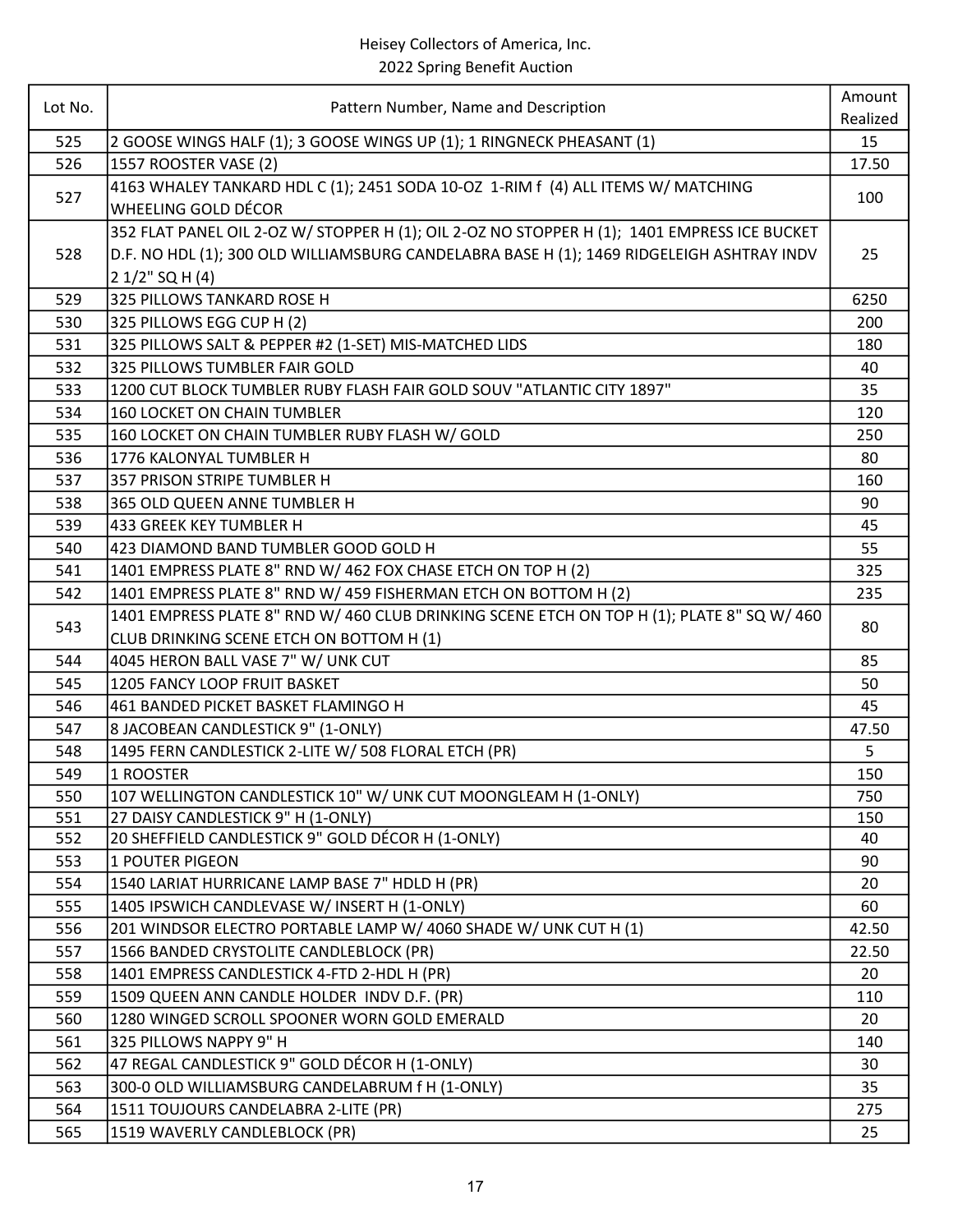| Lot No. | Pattern Number, Name and Description                                                                                   | Amount   |
|---------|------------------------------------------------------------------------------------------------------------------------|----------|
|         |                                                                                                                        | Realized |
| 566     | 1225 PLAIN BAND CAKE SALVER 10"                                                                                        | 55       |
| 567     | 2 FORK & SPOON f SALAD SET PLAIN HDL H (1-SET); #10 MUDDLER (1)                                                        | 35       |
| 568     | 20 SHEFFIELD CANDLESTICK 7" GOLD DÉCOR H (PR)                                                                          | 60       |
| 569     | 1185/109 PETTICOAT DOLPHIN COMPORT FLAMINGO                                                                            | 45       |
| 570     | 22 WINDSOR CANDLESTICK 9" FULL-CUT W/ UNK CUT (PR)                                                                     | 40       |
| 571     | 4002 AQUA CALIENTE W/ 459 FISHERMAN ETCH (1); 2401 OAKWOOD OLD FASHION W/ 459<br><b>FISHERMAN ETCH (1)</b>             | 150      |
| 572     | 4002 AQUA CALIENTE W/ 460 CLUB DRINKING SCENE ETCH (1); 2401 OAKWOOD SODA 12-OZ W/ 460<br>CLUB DRINKING SCENE ETCH (1) | 80       |
| 573     | 4002 AQUA CALIENTE W/ 496 SKIER ETCH (1); 2401 OAKWOOD OLD FASHION W/ 496 SKIER ETCH (1)                               | 80       |
| 574     | 1235 BEADED PANEL & SUNBURST PUNCH BOWL H (1); BASE H (1)                                                              | 70       |
| 575     | 1235 BEADED PANEL & SUNBURST TABLE SET COMPLETE: CREAM-SUGAR W/ LID-SPOONER GOLD<br>DECOR-BUTTER W/ LID (4-PCS TOTAL)  | 50       |
| 576     | 1235 BEADED PANEL & SUNBURST PUNCH BOWL H (1); BASE H (1)                                                              | 70       |
| 577     | 1235 BEADED PANEL & SUNBURST NAPPY 9" (1); NAPPY 8 1/2" (1); NAPPY 4 1/2" (4); NAPPY 4" GOLD<br>DÉCOR ON 2 (3)         | 10       |
| 578     | 1235 BEADED PANEL & SUNBURST PLATE 9" (1); PLATE 8" (3)                                                                | 70       |
| 579     | 1235 BEADED PANEL & SUNBURST CELERY 11" f (1); OIL (3)                                                                 | 30       |
| 580     | 1235 BEADED PANEL & SUNBURST CREAM & SUGAR W/ LID TABLE (1-SET); CREAM & SUGAR INDV (1-<br>SET)                        | 70       |
| 581     | 1235 BEADED PANEL & SUNBURST BUTTER W/ LID GOLD DÉCOR                                                                  | 35       |
| 582     | 1235 BEADED PANEL & SUNBURST NAPPY 9" CRIMPED f (1); NAPPY 4 1/2" (3)                                                  | 15       |
|         | 1235 BEADED PANEL & SUNBURST MUSTARD W/ LID GOLD DÉCOR (1); CREAM HOTEL GOLD DÉCOR                                     |          |
| 583     | (1); SUGAR INDV GOLD DÉCOR (1); TOOTHPICK GOLD DÉCOR (1); TUMBLER GOLD DÉCOR (1) (5 PCS<br><b>TOTAL)</b>               | 70       |
| 584     | 1235 BEADED PANEL & SUNBURST COMPORT 6" HI FTD (1); COMPORT 8" HI FTD (1)                                              | 50       |
| 585     | 1235 BEADED PANEL & SUNBURST CAKE SALVER 9"                                                                            | 130      |
| 586     | 1235 BEADED PANEL & SUNBURST CAKE BASKET 9 1/2"                                                                        | 110      |
| 587     | 1235 BEADED PANEL & SUNBURST TOOTHPICK (2); SALT INDV (2)                                                              | 50       |
| 588     | 1235 BEADED PANEL & SUNBURST CREAM TABLE RUBY STAIN (1); SUGAR HOTEL (1); CREAM INDV (1);<br>SUGAR INDV (2)            | 30       |
| 589     | 1235 BEADED PANEL & SUNBURST CRACKER JAR NO LID (1); BUTTER LID ONLY (1)                                               | 45       |
| 590     | 480 DAISY & LEAVES BASKET H (1); BASKET OVERCUT H (1)                                                                  | 35       |
| 591     | 417 DOUBLE RIB & PANEL BASKET MOONGLEAM H (1); BASKET FLAMINGO (1); BASKET H (1)                                       | 115      |
| 592     | 417 DOUBLE RIB & PANEL BASKET GOLD DÉCOR MOONGLEAM H (1); IRIDIZED H (1); GOLD DÉCOR<br>FLAMINGO H (1)                 | 70       |
| 593     | 461 BANDED PICKET BASKET 7" W/ UNK CUT H (1); 462 PLAIN HEXAGON BASKET 8" W/ UNK CUT H (1)                             | 35       |
| 594     | 459 ROUND COLONIAL BASKET 7" GOLD DÉCOR H (1); 1540 LARIAT BASKET BOTTOM LOOP H (1)                                    | 35       |
| 595     | 464 LOKAY FRUIT BASKET W/ 679 WINDSOR CUT H (1); 466 GREAT PLAINS FRUIT BASKET W/ UNK CUT<br>H(1)                      | 35       |
| 596     | 1295 BEADED SWAG TABLE SET COMPLETE: CREAM-SUGAR W/ LID-SPOONER-BUTTER W/ LID<br>PAINTED DAISY DÉCOR OPAL (4-PC SET)   | 45       |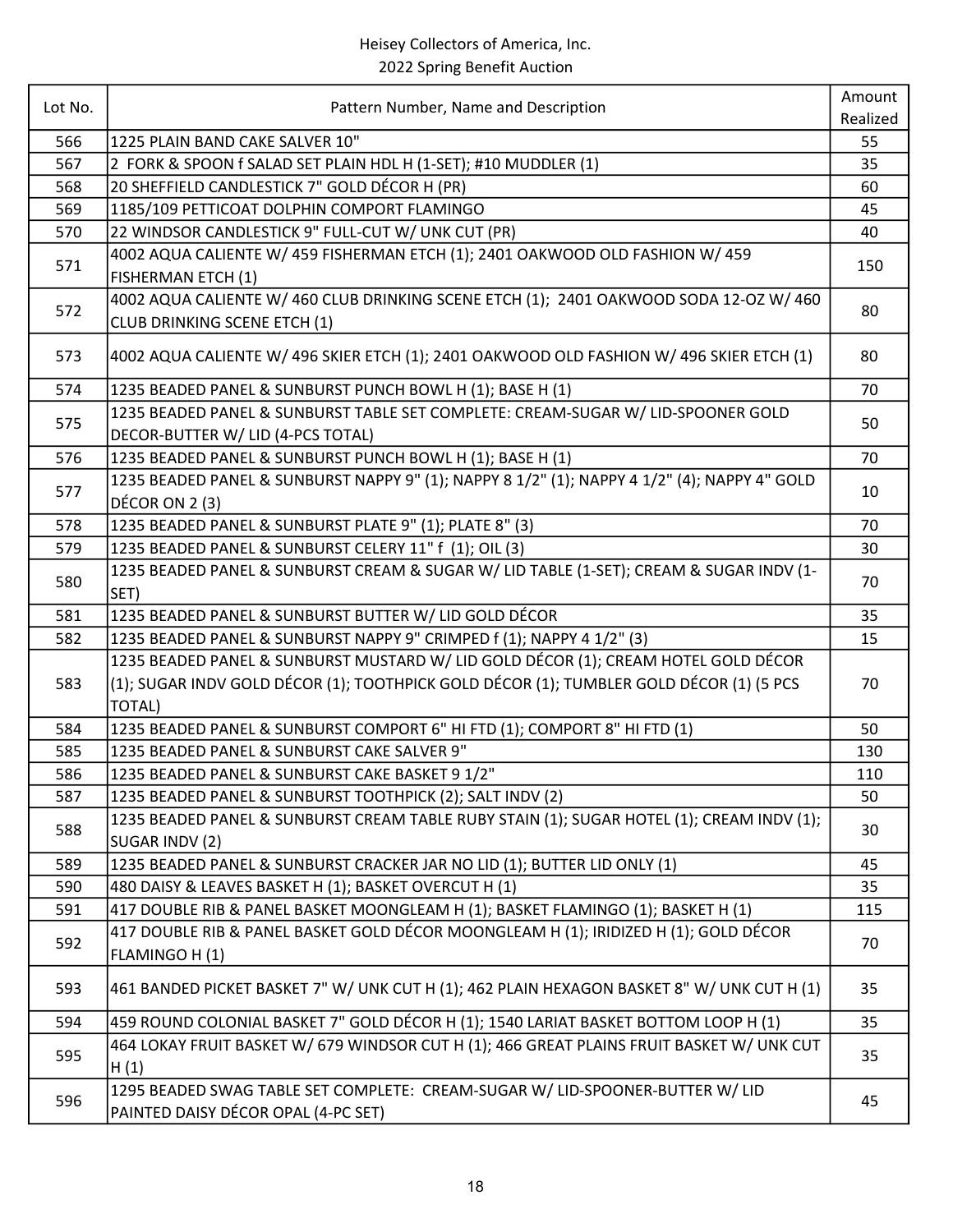| Lot No. | Pattern Number, Name and Description                                                                                                                                                                | Amount<br>Realized |
|---------|-----------------------------------------------------------------------------------------------------------------------------------------------------------------------------------------------------|--------------------|
| 597     | 1295 BEADED SWAG PITCHER 1/2-GAL ROSE BUD DÉCOR OPAL (1); PITCHER 1/2-GAL WORN GOLD &<br>CORNFLOWER DÉCOR OPAL (1); TANKARD WORN GOLD & CORNFLOWER DÉCOR OPAL (1)                                   | 35                 |
| 598     | 1295 BEADED SWAG SPOONER ROSE BUD DÉCOR OPAL (1); TUMBLER C ROSE BUD & GOLD DÉCOR<br>OPAL (1); TOOTHPICK ROSE BUD & GOLD DÉCOR OPAL (1); WINE ROSE BUD & GOLD DÉCOR OPAL (1)                        | 20                 |
| 599     | 1295 BEADED SWAG BUTTER W/ LID CORNFLOWER & GOLD DÉCOR OPAL (1); SUGAR W/ LID GOLD<br>DÉCOR OPAL (1); CREAM CORNFLOWER & GOLD DÉCOR OPAL (1); SPOONER CORNFLOWER & GOLD<br>DÉCOR OPAL (1)           | 20                 |
| 600     | 1295 BEADED SWAG NAPPY W/ METAL BASE 5" OPAL (2); NAPPY 4 1/2" SOUV "ARCHBOLD OHIO" RED<br>& GOLD DÉCOR OPAL (1); NAPPY 4" PALE CUSTARD (1)                                                         | 10                 |
| 601     | 1295 BEADED SWAG NAPPY 4 1/2" SOUV "ELMIRA" GOLD DÉCOR CUSTARD (1); GOBLET SOUV "SAN<br>ANTONIO TEXAS" ROSE DÉCOR CUSTARD (1); GOBLET SOUV "BALDWIN WIS" ROSE DÉCOR CUSTARD<br>(1)                  | 25                 |
| 602     | 1295 BEADED SWAG CREAM CORNFLOWER DÉCOR OPAL (1); BUTTER W/ LID CORNFLOWER DÉCOR<br>OPAL (1); SUGAR W/ LID DAISY & GOLD DÉCOR OPAL (1); SPOONER DAISY & GOLD DÉCOR OPAL (1)                         | 12.50              |
| 603     | 310 RING BAND PITCHER ROSE & GOLD DÉCOR CUSTARD H (1); TUMBLER ROSE & GOLD DÉCOR<br>CUSTARD H (3)                                                                                                   | 35                 |
| 604     | 310 RING BAND TUMBLER SOUV "OSNABROCK N.D." OPAL H (1); TUMBLER SOUV "SPENCERVILLE, O"<br>CUSTARD H (1); TUMBLER SOUV "SKOWHEGAN ME" CUSTARD H (1); TUMBLER ROSE DÉCOR SOUV<br>"NORA" CUSTARD H (1) | 20                 |
| 605     | 310 RING BAND PITCHER GOOD GOLD CUSTARD (1); JELLY FTD FAIR GOLD CUSTARD (1); SUGAR W/<br>LID TABLE GREEN & FAIR GOLD CUSTARD (1)                                                                   | 35                 |
| 606     | 1280 WINGED SCROLL TABLE SET ITEMS: CREAM POOR GOLD CUSTARD (1); SUGAR LID ONLY POOR<br>GOLD CUSTARD (1); SPOONER POOR GOLD CUSTARD (1); BUTTER W/ LID POOR GOLD CUSTARD (1)                        | 30                 |
| 607     | 1280 WINGED SCROLL TUMBLER 2-GOOD GOLD 1-FAIR GOLD CUSTARD (3)                                                                                                                                      | 45                 |
| 608     | 1280 WINGED SCROLL OIL W/ CRYSTAL STOPPERS CUSTARD (3)                                                                                                                                              | 25                 |
| 609     | 1280 WINGED SCROLL NAPPY 8" FAIR GOLD CUSTARD (1); NAPPY 4 1/2" CUSTARD (1); NAPPY 4"<br>POOR GOLD CUSTARD (1); BONBON 6" OVAL POOR GOLD CUSTARD (1)                                                | 20                 |
| 610     | 1280 WINGED SCROLL PUFF BOX SOUV "K.B. THOUSAND ISLANDS 1900" CUSTARD (1); PUFF BOX<br>BOTTOM ONLY OPAL (1); NON-HEISEY HAIR RECEIVER FAIR GOLD & ROSE DÉCOR CUSTARD (1)                            | 35                 |
| 611     | 1280 WINGED SCROLL SALT & PEPPER SILVER LIDS POOR GOLD DECOR CUSTARD (1-SET)                                                                                                                        | 40                 |
| 612     | 310 RING BAND SPOONER ROSE & GOLD DECOR CUSTARD (1); TUMBLER ROSE & GOLD DÉCOR<br>CUSTARD H(2)                                                                                                      | 25                 |
| 613     | REFERENCE BOOKS VOGEL BOOKS ORIGINAL (SET OF 4); CHINA GLASS & LAMPS DEC-1931 (1)                                                                                                                   | 40                 |
| 614     | REFERENCE BOOKS "HEISEY STEMWARE" - BRADLEY-RYAN-RYAN                                                                                                                                               | 30                 |
| 615     | 6060 COUNTRY CLUB BAR W/ 517 WINCHESTER ETCH                                                                                                                                                        | 210                |
| 616     | 6060 COUNTRY CLUB COCKTAIL W/ 517 WINCHESTER ETCH                                                                                                                                                   | 80                 |
| 617     | 4036 1/2 MARSHALL DECANTER W/ 517 WINCHESTER ETCH                                                                                                                                                   | 450                |
| 618     | 1183 REVERE PLATE 8" W/ 9036 ALF LANDON ETCH (1); 1184 YEOMAN CUP W/ 9036 ALF LANDON<br>ETCH $H(1)$                                                                                                 | 50                 |
| 619     | 1401 EMPRESS PITCHER D.F. W/ 451 LAFAYETTE ETCH                                                                                                                                                     | 80                 |
| 620     | 500 OCTAGON ICE BUCKET W/ HANDLE WONKY W/ 513 NYMPH & SATYR ETCH H                                                                                                                                  | 220                |
| 621     | 1184 YEOMAN GOBLET W/ 9041 THE WIGWAM ETCH H X                                                                                                                                                      | 65                 |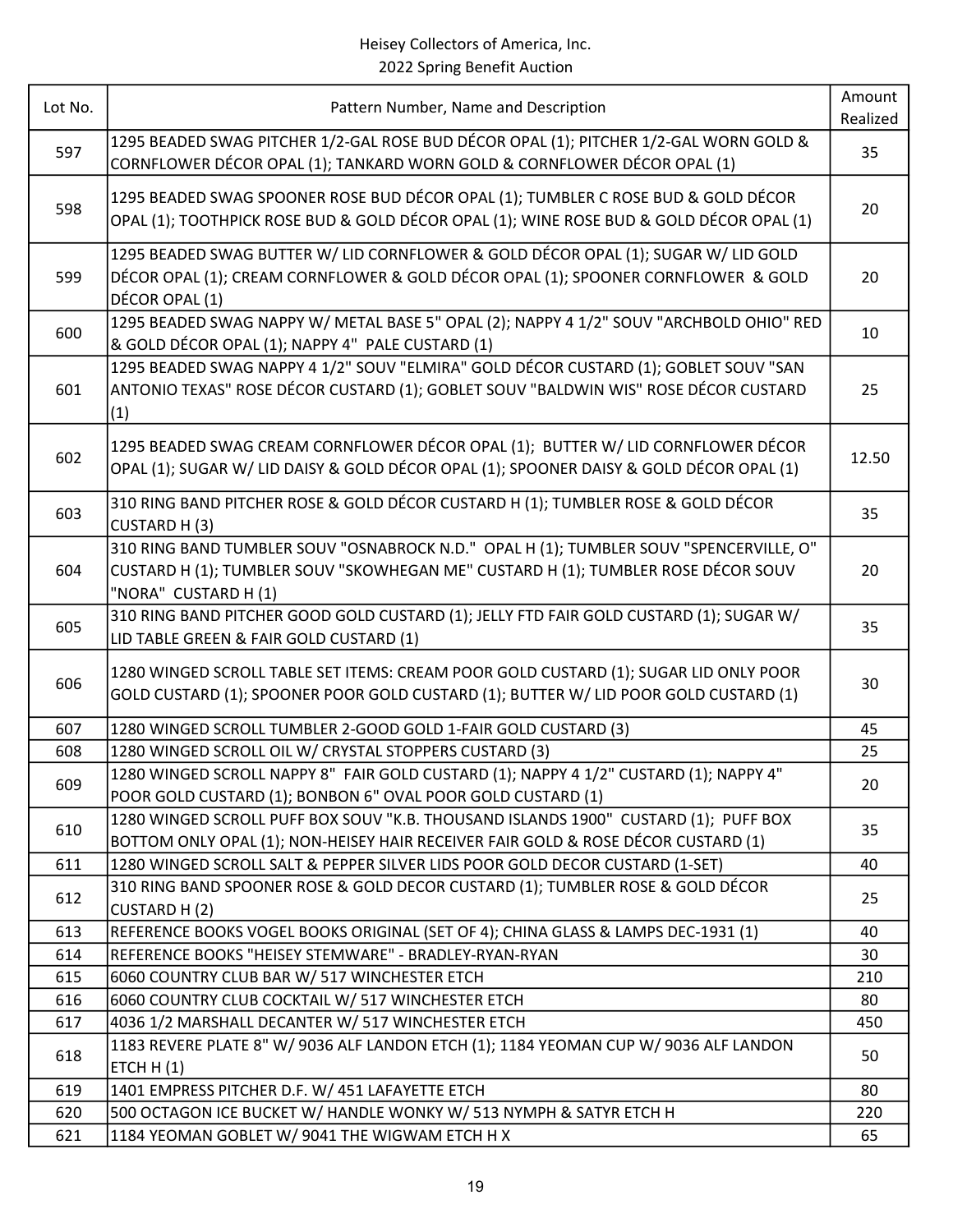| Lot No. | Pattern Number, Name and Description                                                           | Amount   |
|---------|------------------------------------------------------------------------------------------------|----------|
|         |                                                                                                | Realized |
| 622     | 2401 OAKWOOD BAR 3-OZ SHORT TAPERED 1/2-SHAM W/ 9042 THE SEA WOLFE ETCH                        | 350      |
| 623     | 4035 BETHEL DECANTER W/878 SEA GLADE CUT                                                       | 2100     |
| 624     | 1519 WAVERLY UNDERPLATE FOR MAYO W/ 507 ORCHID ETCH - LEFT IN ACID BATH SO ETCHED DEEP         | 160      |
| 625     | 4002 AQUA CALIENTE COCKTAIL W/ 498 MODERN POLO PLAYER ETCH                                     | 80       |
| 626     | 2401 OAKWOOD SODA 10-OZ W/ 495 POLO PLAYER ETCH                                                | 50       |
| 627     | 3408 JAMESTOWN MUG W/ 9028 AMHERST GERMAN CLUB ETCH                                            | 55       |
| 628     | 3408 JAMESTOWN MUG W/ 9027 AMHERST CREST MONO "1900 40TH REUNION"                              | 10       |
| 629     | 4052 NATIONAL GOBLET W/ 9027 AMHERST CREST                                                     | 75       |
| 630     | 301 OLD WILLIAMSBURG CANDELABRA 3-LITE SHORT BASE H (PR)                                       | 90       |
| 631D    | 1433 THUMBPRINT & PANEL CANDLESTICK 2-LITE COBALT (PR)                                         | 95       |
| 632D    | 1401 EMPRESS VASE 9" D.F. MOONGLEAM H                                                          | 185      |
| 633D    | 133 SWAN-HANDLED CANDLESTICK (PR)                                                              | 275      |
| 634     | 1425 VICTORIAN COCKTAIL H (8); CLARET H (3); SHERBET (1)                                       | 10       |
| 635     | 1425 VICTORIAN OYSTER COCKTAIL H (14); PUNCH CUP H (5)                                         | 10       |
| 636     | 150 BANDED FLUTE EGG CUP H (2); 343 SUNBURST PUNCH CUP H (6)                                   | 12.50    |
| 637     | 500 OCTAGON CREAM & SUGAR FLAMINGO H (1-SET)                                                   | 40       |
| 638     | 360 CORBY CREAM & SUGAR NO LID f's H (1-SET)                                                   | 15       |
|         | 1506 PROVINCIAL CREAM & SUGAR H (1-SET); 1503 CRYSTOLITE CREAM & SUGAR H (1-SET); 1469         |          |
| 639     | RIDGELEIGH CREAM & SUGAR H (1-SET); 1185 YEOMAN CREAM & SUGAR NO LID W/ UNK CUT H (1-          | 7.50     |
|         | SET); 407 COARSE RIB CREAM & SUGAR NO LID HOTEL H (1-SET) (10-PCS TOTAL)                       |          |
|         | 411 TUDOR PLATE 6" H (5); 1404 OLD SANDWICH ASHTRAY H (1); 355 QUATOR BUTTER INDV H (5) (11-   |          |
| 640     | PCS TOTAL)                                                                                     | 7.50     |
| 641     | 2 OLD WILLIAMSBURG CANDLESTICK 9" (PR)                                                         | 20       |
| 642     | 1 GEORGIAN CANDLESTICK 9" (PR)                                                                 | 20       |
| 643     | 22 WINDSOR CANDLESTICK 8" H (PR)                                                               | 20       |
| 644     | 25 FEDERAL CANDLESTICK 9" (PR)                                                                 | 80       |
| 645     | 1469 RIDGELEIGH CANDLESTICK 2-LITE (PR)                                                        | 85       |
| 646     | 140 CROCUS CANDLESTICK H (PR)                                                                  | 200      |
| 647     | 33 SKIRTED PANEL CANDLESTICK 7 1/2" 1-f (2)                                                    | 12.50    |
| 648     | 128 LIBERTY CANDLESTICK FLAMINGO 3" (PR)                                                       | 35       |
| 649     | 116 OAKLEAF CANDLESTICK FROSTED LEAVES FLAMINGO CANDLE CUP (PR)                                | 20       |
| 650     | 1529 COLT BALKING (1); 1522 COLT STANDING (1); 1527 COLT KICKING (1) ALL-LAVENDER ICE HCA-93-  |          |
|         | D #234 OF 260                                                                                  | 80       |
| 651     | 100 ASIATIC PHEASANT LAVENDER ICE HCA-96-D #255 OF 275                                         | 30       |
|         | 1 POUTER PIGEON (1); 14 KINGFISHER (1); 3 ELEPHANT SMALL (1); 1 ELEPHANT LARGE (1); 2          |          |
|         | ELEPHANT MEDIUM (1); 11 MALLARD WINGS HALF (1); 10 MALLARD WINGS DOWN (1); 12 MALLARD          |          |
| 652     | WINGS UP (1); 5 SHOW HORSE (1); 1541 SCOTTY (1); ALL-LAVENDER ICE HCA-93-D #362 OF 450 (10-    | 210      |
|         | PCS TOTAL)                                                                                     |          |
| 653     | 1 REARING HORSE BOOKEND LAVENDER ICE HCA-93-D                                                  | 75       |
|         | 1447 ROCOCO PLATE 8" BLUE HAZE HCA-75-I (1); PLATE 8" NUT BROWN HCA-74-I (1); PLATE 8" VERDE   |          |
| 654     | <b>GREEN HCA-73-I (1)</b>                                                                      | 5        |
| 655     | 1529 COLT BALKING CARAMEL SLAG H-B-I IG (1); 1527 COLT KICKING CARAMEL SLAG H-B-I IG (1); 1522 | 40       |
|         | COLT STANDING CARAMEL SLAG H-B-I IG (1)                                                        |          |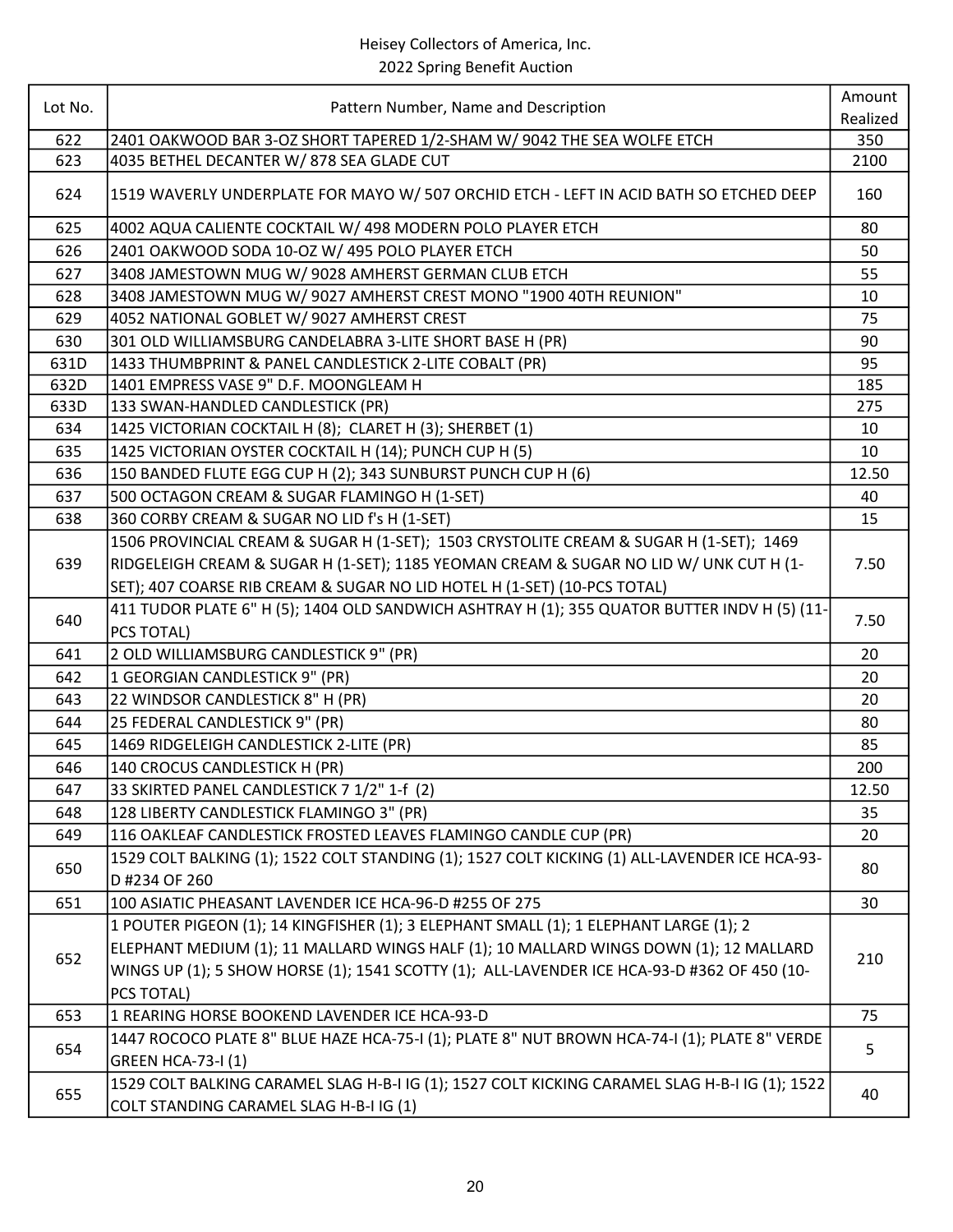| Lot No. |                                                                                                                    | Amount   |
|---------|--------------------------------------------------------------------------------------------------------------------|----------|
|         | Pattern Number, Name and Description                                                                               | Realized |
| 656     | 10 MALLARD WINGS DOWN AMBER H-B-I IG (1); 11 MALLARD WINGS HALF AMBER H-B-I IG (1); 12                             | 35       |
|         | MALLARD WINGS UP AMBER H-B-I (1)                                                                                   |          |
| 657     | 1506 PROVINCIAL CREAM & SUGAR AMBER H-B-I (1-SET)                                                                  | 5        |
| 658     | 1601 SLEEPING FOX ASHTRAY LAVENDER ICE FROSTED FOX HCA-93-D "HEISEY MUSEUM ADDITION                                | 25       |
|         | DEDICATION"                                                                                                        |          |
| 659     | 2 GIRAFFE HEAD TURNED H-B-I AIG (1); GIRAFFE HEAD TURNED AMBER H-B-I AIG HEAD MOLD MARK                            | 110      |
|         | (1)                                                                                                                |          |
| 660     | 1 POUTER PIGEON LAVENDER ICE HCA-93-D #190 OF 450                                                                  | 30       |
| 661     | 100 ASIATIC PHEASANT LAVENDER ICE HCA-96-D #32 OF 275                                                              | 40       |
| 662     | 2 HEN SUNSHINE YELLOW H-B-I AIG PAPER LABEL (1); 1 ROOSTER AMBER H-B-I IG (1); 1550 DOLPHIN                        | 105      |
|         | MATCH HOLDER SUNSHINE YELLOW H-B-I IG (1)                                                                          |          |
| 663     | 10 MALLARD WINGS DOWN AMBER H-B-I IG PAPER LABEL (1); 11 MALLARD WINGS HALF AMBER H-B-I                            | 30       |
|         | IG PAPER LABEL (1); 12 MALLARD WINGS UP AMBER H-B-I (1)                                                            |          |
| 664     | 1 SOW AMBER H-B-I AIG (1); 1601 SLEEPING FOX ASHTRAY LAVENDER ICE FROSTED FOX HCA-93-D                             | 80       |
|         | "HEISEY MUSEUM ADDITION DEDICATION" (1); 1 DONKEY CARAMEL SLAG H-B-I IG (1)                                        |          |
| 665     | 1 FILLY HEAD FORWARD AMBER H-B-I AIG (1); 3 ELEPHANT SMALL NUT BROWN H-B-I PAPER LABEL                             | 95       |
|         | (1); 3 ELEPHANT SMALL PINK IRIDIZED H-B-I LIG (1)                                                                  |          |
|         | 3 ELEPHANT SMALL (1); 12 MALLARD WINGS UP (1); 1 REARING HORSE BOOKEND (1); 1 BULL (1); 10                         |          |
| 666     | MALLARD WINGS DOWN (1); 1 POUTER PIGEON (1); 1541 SCOTTY DOG (1); 14 KINGFISHER (1); 11                            |          |
|         | MALLARD WINGS HALF (1); 2 ELEPHANT MEDIUM (1); 1 ELEPHANT LARGE (1); 5 SHOW HORSE (1) ALL-                         | 310      |
|         | LAVENDER ICE FOR HCA BY DALZELL #68 OF 450 (12-PCS TOTAL)                                                          |          |
| 667     | 1527 COLT KICKING ULTRA BLUE H-B-I IG (1); 1529 COLT BALKING ULTRA BLUE H-B-I IG (1)                               | 35       |
| 668     | 11 MALLARD WINGS HALF BLUE HAZE H-B-I IG (1); 1450 PLUG HORSE ROSE PINK HCA-78-I                                   | 25       |
| 669     | 1435 ASHTRAY INDV W/ 467 TALLY HO ETCH MONO "1971-1981 HCA" FOR HCA BY IMPERIAL                                    | 10       |
|         | 1 AIREDALE (1); 1529 COLT BALKING (1); 1527 COLT KICKING (1); 1522 COLT STANDING (1); 5 CYGNET                     |          |
|         | $(1)$ ; 1 FILLY HEAD FORWARD $(1)$ ; 1554 FISH BOOKEND $(1)$ ; 1 GIRAFFE $(1)$ ; 2 HEN $(1)$ ; 104 GAZELLE $(1)$ ; |          |
| 670     | 1538 RABBIT PAPERWEIGHT (1); 1 SOW (1); 103 TIGER PAPERWEIGHT (1); 22 WOOD DUCKLING                                | 290      |
|         | STANDING (1) ALL-ROSALENE FOR HCA BY FENTON #221 OF 450 (14-PCS TOTAL)                                             |          |
| 671     | 1601 SLEEPING FOX ASHTRAY COBALT W/ SILVER FOX HCA-99-M                                                            | 90       |
|         | 1 ROOSTER MILK GLASS H-B-I IG (1); 2 HEN MILK GLASS H-B-I IG (1); 4 CHICK HEAD DOWN MILK GLASS                     |          |
| 672     | H-B-I IG (1); 3 CHICK HEAD UP MILK GLASS H-B-I IG (3) (6-PCS TOTAL)                                                | 15       |
|         | 20 WOOD DUCK SUNSHINE YELLOW H-B-I IG (1); 21 WOOD DUCKLING FLOATING SUNSHINE YELLOW H-                            |          |
| 673     | B-I IG (1); 22 WOOD DUCKLING STANDING SUNSHINE YELLOW H-B-I IG (1)                                                 | 45       |
| 674     | 7078 DIAMOND H SIGN ON BASE ROSALENE FOR HCA BY FENTON                                                             | 20       |
| 675     | PAPERWEIGHT HOCKEY-PUCK SHAPE FOR HCA 100TH ANNIVERSARY 1996 BY DALZELL                                            | 15       |
|         | 1591 STORYBOOK MUG LT BLUE HCA-87-F (1); FERN GREEN H-B-I EWR (1); EVERGREEN HCA-89-D (1);                         |          |
| 676     | RUBY HCA-89-D (1) (4-PCS TOTAL)                                                                                    | 55       |
|         | 1 ELEPHANT LARGE FRENCH OPALESCENT HCA-88-F (1); 2 ELEPHANT MEDIUM FRENCH OPALESCENT                               |          |
| 677     | HCA 88-F (1); 3 ELEPHANT SMALL FRENCH OPALESCENT HCA-87-F (1)                                                      | 110      |
|         |                                                                                                                    |          |
| 678     | 1540 PLUG HORSE FERN GREEN HCA-77-I (1); PINK HCA-78-I (1); SUNSHINE YELLOW HCA-79-I (1);                          |          |
|         | HEATHER HCA-80-I (1); HORIZON BLUE HCA-81-I (1); EMERALD GREEN HCA-82-I (1); TANGELO HCA-83-                       |          |
|         | I (1); RUBY HCA-84-I (1); BLACK HCA-85-I (1); CLEMATIS HCA-86-I (1); CRYSTAL OPALESCENT HCA-87-F                   | 290      |
|         | (1); OPAL HCA-88-F (1); TEAL HCA-89-F (1); SAPPHIRE BLUE OPALESCENT HCA-91-F (1); BURMESE HCA-                     |          |
|         | 92-F (1); MEADOW GREEN HCA-94-D (1); NUT BROWN HCA-95-D (1) (17-PCS TOTAL)                                         |          |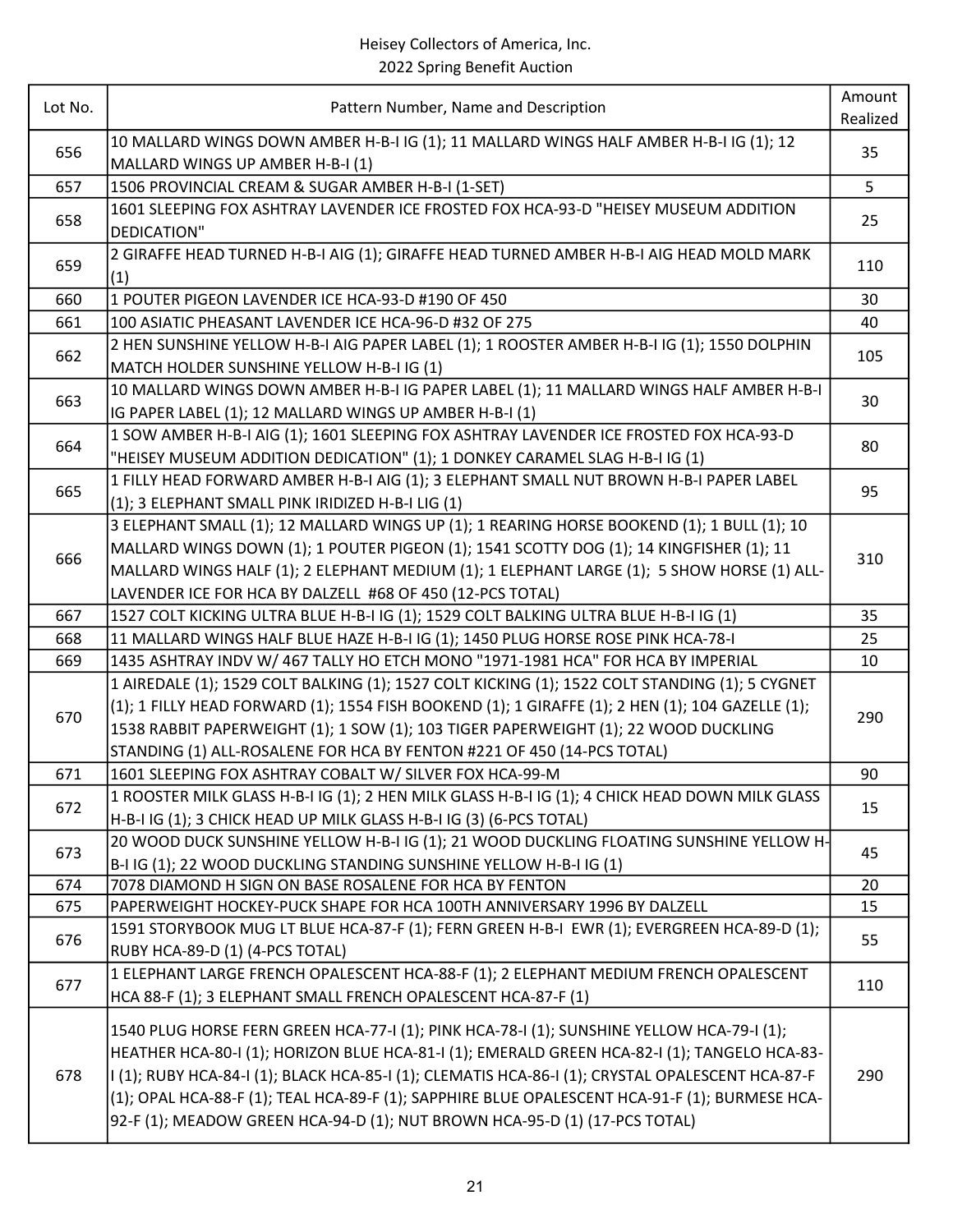| Lot No. | Pattern Number, Name and Description                                                                                                 | Amount<br>Realized |
|---------|--------------------------------------------------------------------------------------------------------------------------------------|--------------------|
| 679     | 1503 CRYSTOLITE PUNCH BOWL (1); PUNCH CUP (21)                                                                                       | 25                 |
|         | 1428 WARWICK VASE 9" H (1); VASE 7" H (2); VASE INDV H (1); CANDLESTICK 1-LITE H (2-PR);                                             |                    |
| 680     | CANDLESTICK 2-LITE (PR); FLORAL BOWL RUBY FLASH H (1) (11-PCS TOTAL)                                                                 | 25                 |
| 681     | 350 PINWHEEL & FAN NAPPY 8" H (2); NAPPY 4" H (7)                                                                                    | 5                  |
|         | 1205 FANCY LOOP NAPPY 8" (1); NAPPY 11" CRIMPED (1); VASE 8" FLARED (1); WATER BOTTLE (1);                                           |                    |
| 682     | JELLY 1-HDL 3-CORNER (1); TOOTHPICK FAIR GOLD (1); PICKLE 6" WORN GOLD EMERALD (1) (7-PCS                                            | 80                 |
|         | <b>TOTAL)</b>                                                                                                                        |                    |
|         | 1503 CRYSTOLITE DRESSING OVAL H (1); FLORAL BOWL OVAL H (1); FLORAL BOWL 10" FLARED (2);                                             |                    |
| 683     | CANDLESTICK 1-LITE (PR) (6-PCS TOTAL)                                                                                                | 7.50               |
| 684     | 1235 BEADED PANEL & SUNBURST CRACKER JAR W/ LID C (1); CRACKER JAR NO LID (1)                                                        | 25                 |
|         | 1469 RIDGELEIGH CENTER PIECE 8" H (1); VASE INDV H (1); TRAY RECT 10 1/2" H (1); CANDLESTICKS 1-                                     |                    |
| 685     | LITE 3" (PR); COASTER (1); COASTER SAHARA (1) (7-PCS TOTAL)                                                                          | 25                 |
| 686     | 2 CLYDESDALE                                                                                                                         | 145                |
|         | 1506 PROVINCIAL MARMALADE W/ LID H (1); NUT H (3); CREAM & SUGAR INDV ON TRAY H (3-PC);                                              |                    |
| 687     | VASE SWEET PEA H (1); PUNCH CUP H (9); TORTE PLATE 13" H (2); FLORAL BOWL 12" FLARED (2);                                            | 20                 |
|         | CANDLEBLOCK (3) (24-PCS TOTAL)                                                                                                       |                    |
| 688     | 1569 FOOTED DROOP VASE 11 1/2" H (1); 1513 BAROQUE CANDLESTICK 3-LITE (1-ONLY)                                                       | 5                  |
| 689     | 10 MALLARD WINGS DOWN H (1); 11 MALLARD WINGS HALF (1); 12 MALLARD WINGS UP (1)                                                      | 22.50              |
| 690     | 20 WOOD DUCK                                                                                                                         | 75                 |
| 691     | 5 CYGNET H (1); 1541 SCOTTY f (1); 1557 ROOSTER VASE (1); 1550 FISH MATCH HOLDER f (1)                                               | 40                 |
|         | 1506 PROVINCIAL CHEESE PLATE FTD H (1); JELLY 2-HDL H (1); CREAM & SUGAR INDV ON TRAY H (3-                                          |                    |
| 692     | PC); CREAM H (1); TORTE PLATE 13" H (1); FLORAL BOWL 11 1/2" FLARED H (1); GARDENIA BOWL 12                                          | 50                 |
|         | 1/2" H (1); CANDLEBLOCK (PR) (11-PCS TOTAL)                                                                                          |                    |
|         | 1506 PROVINCIAL GOBLET (12); ICE TEA FTD H (12); COCKTAIL H (6); CHAMPAGNE H (27) (57-PCS                                            |                    |
| 693     | <b>TOTAL)</b>                                                                                                                        | 75                 |
| 694     | 325 PILLOWS ROSE BOWL FTD H                                                                                                          | 100                |
| 695     | 4044 NEW ERA CANDELABRA (PR)                                                                                                         | 35                 |
| 696     | 1401 EMPRESS NUT (2); NUT FLAMINGO H (1); NUT SAHARA (1); NUT MOONGLEAM (1)                                                          | 25                 |
| 697     | 1252 TWIST NUT MARIGOLD H (1); NUT MOONGLEAM H (1); NUT FLAMINGO H (1); NUT (1)                                                      | 27.50              |
|         | 1229 OCTAGON NUT FLAMINGO H (1); NUT MOONGLEAM H (1); NUT MARIGOLD H (1); NUT                                                        |                    |
| 698     | HAWTHORNE H (2); NUT D.O. H (1); NUT W/ 447 EMPRESS ETCH MARIGOLD D.O. H (1) (7-PCS TOTAL)                                           | 90                 |
|         |                                                                                                                                      |                    |
| 699     | 353 MEDIUM FLAT PANEL NUT FTD MOONGLEAM H (2); NUT FTD W/ UNK CUT MOONGLEAM H (1);                                                   | 15                 |
|         | 393 NARROW FLUTE NUT FTD H (1)                                                                                                       |                    |
| 700     | 3316 BILTMORE NUT MOONGLEAM FT (1)                                                                                                   | 40                 |
| 701     | 1252 TWIST ALMOND FTD MOONGLEAM (1); BONBON INDV H (1)                                                                               | 12.50              |
| 702     | 433 GREEK KEY ALMOND FTD H (2)                                                                                                       | 15                 |
| 703     | 1194 PENTAGON NUT FLAMINGO                                                                                                           | 80                 |
| 704     | 1571 LEAF NUT (1)                                                                                                                    | 50                 |
| 705     | 4044 NEW ERA NUT FROSTED (1); 351 PRISCILLA BUTTER INDV H (1)                                                                        | 32.50              |
| 706     | 1180 BRAZIL NUT MOONGLEAM H (1); 1229 OCTAGON NUT D.O. SAHARA H (2)                                                                  | 17.50              |
| 707     | 1469 RIDGELEIGH NUT H (2); NUT 2-PRT H (1); 1454 DIAMOND POINT JELLY H (1); 1535 OVAL &<br>DIAMOND POINT ASHTRAY H (1) (5-PCS TOTAL) | 5                  |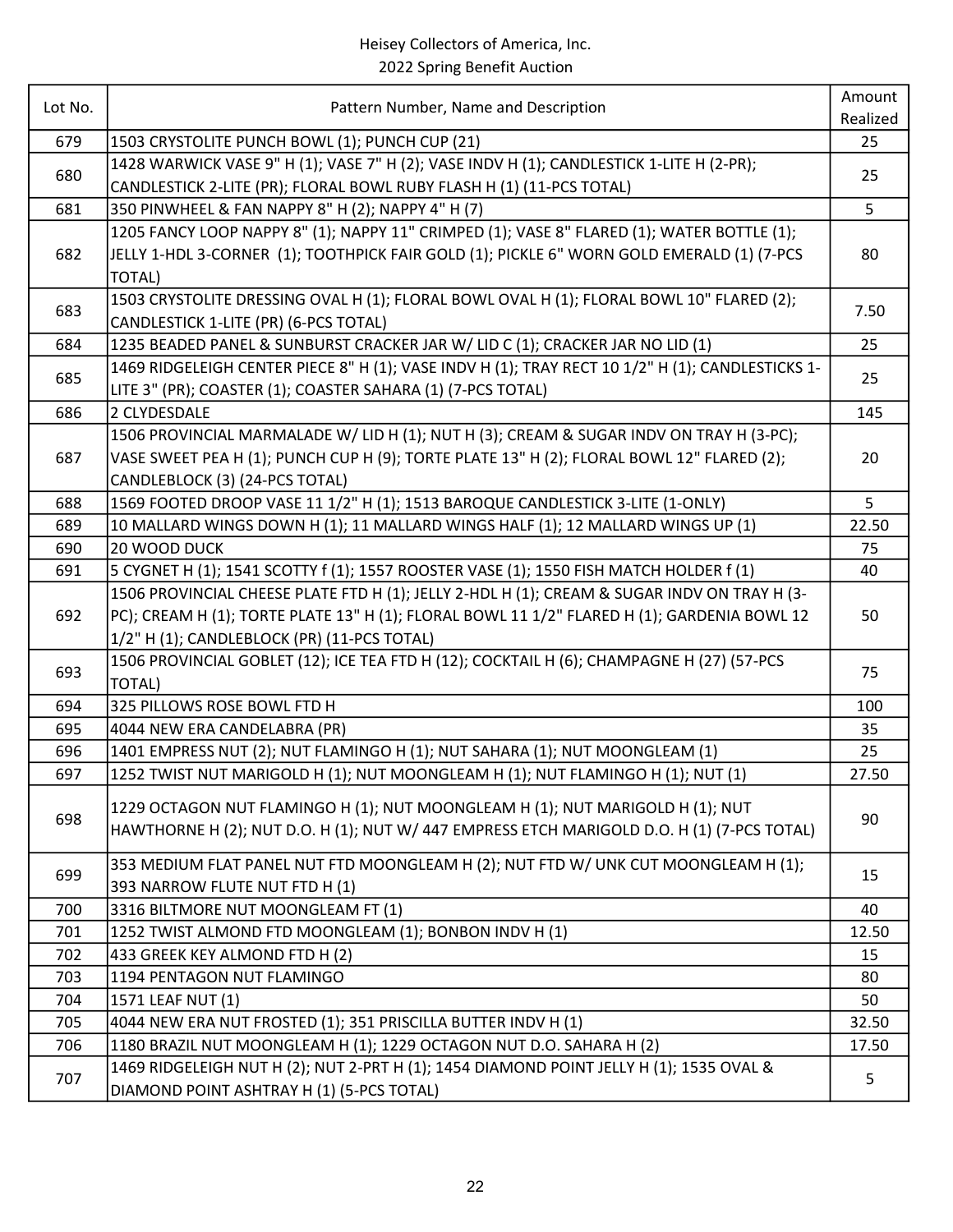| Lot No. | Pattern Number, Name and Description                                                                                                                                                                                                                                                                                                                     | Amount<br>Realized |
|---------|----------------------------------------------------------------------------------------------------------------------------------------------------------------------------------------------------------------------------------------------------------------------------------------------------------------------------------------------------------|--------------------|
| 708     | 475 NARROW FLUTE W/ RIM CHOW CHOW H (1); 394 NARROW FLUTE SALTED NUT H (1); 473<br>NARROW FLUTE W/ RIM ALMOND FTD H (1); SALTED NUT FLAMINGO H (2); SALTED NUT H (1) (6-PCS<br><b>TOTAL)</b>                                                                                                                                                             | 25                 |
| 709     | 1540 LARIAT CHAMPAGNE (6); SHERBET (10); COCKTAIL (1); OYSTER COCKTAIL (2); 5019 WAVERLY<br>CHAMPAGNE (2) (21-PCS TOTAL)                                                                                                                                                                                                                                 | 10                 |
| 710     | 1255 PINEAPPLE & FAN VASE 12" (1); 358 PRISON STRIPE VASE (1)                                                                                                                                                                                                                                                                                            | 45                 |
| 711     | 112 MERCURY CANDLESTICK (PR); 118 MISS MUFFET CANDLESTICK FLAMINGO (1); 113 MARS<br>CANDLESTICK MOONGLEAM (1); 1565 LEAF CANDLESTICK (1) (5-PCS TOTAL)                                                                                                                                                                                                   | 20                 |
| 712     | 1401 EMPRESS PLATE 6" RND SAHARA H (3); PLATE 6" SQ SAHARA H (12)                                                                                                                                                                                                                                                                                        | 7.50               |
| 713     | 352 FLAT PANEL TRAY 12" RND H (1); 1150 COLONIAL STAR PLATE 6" H (4); PLATE 7 1/2" H (6); 300<br>PEERLESS SHERBET DEEP H (1); 341 PURITAN JELLY 4" H (1); 1404 OLD SANDWICH SUNDAE H (5) (18-<br>PCS TOTAL)                                                                                                                                              | 10                 |
| 714     | 1433 THUMBPRINT & PANEL VASE STRAIGHT H (1); 325 PILLOWS CRACKER JAR NO LID H (1)                                                                                                                                                                                                                                                                        | 120                |
| 715     | 150 BANDED FLUTE PUNCH CUP (7); 341 PURITAN PUNCH CUP PLAIN BOTTOM (10); PUNCH CUP STAR<br>BOTTOM (4); 343 SUNBURST PUNCH CUP (9); 1101 STITCH PUNCH CUP D.O. (1); 337 TOURAINE<br>PUNCH CUP (4); 1503 CRYSTOLITE PUNCH CUP (7); 1540 LARIAT PUNCH CUP (9) (51-PC TOTAL)                                                                                 | 32.50              |
| 716     | 3350 WABASH CHAMPAGNE W/ 440 FRONTENAC ETCH (3); 4182 THIN PLATE 7" W/ 440 FRONTENAC<br>ETCH (6); PLATE 8" W/ 440 FRONTENAC ETCH (3) (12-PCS TOTAL)                                                                                                                                                                                                      | 5                  |
| 717     | 300 1/2 PEERLESS WATER BOTTLE CLOUDY (1); 331 COLONIAL PANEL WATER BOTTLE H (1)                                                                                                                                                                                                                                                                          | 5                  |
| 718     | 3333 OLD GLORY CHAMPAGNE H (4); 3389 DUQUESNE CHAMPAGNE W/ 450 CHINTZ ETCH SAHARA<br>(1)                                                                                                                                                                                                                                                                 | 7.50               |
| 719     | 394 NARROW FLUTE PRESERVE W/ LID WORN GOLD (1); 1186 YEOMAN JELLY 2-HDL POOR GOLD (1)                                                                                                                                                                                                                                                                    | 5                  |
| 720     | 7012 SQUARED FAN PUFF BOX NO LID H (2); 16 SUSANNEH HAIR RECEIVER W/ LID W/ UNK CUT H (1);<br>PUFF BOX W/ LID W/ 679 WINDSOR CUT H (1); 1503 CRYSTOLITE PUFF BOX 4" W/ FITTED LID (1) (5-<br>PCS TOTAL)                                                                                                                                                  | 15                 |
| 721     | 3350 WABASH GOBLET W/ 746 MT VERNON CUT H (4); SHERBET (4); OYSTER COCKTAIL (5) (13-PCS<br>TOTAL)                                                                                                                                                                                                                                                        | 110                |
| 722     | 1519 WAVERLY TORTE PLATE 13 1/2" W/ 507 ORCHID ETCH (1); 1506 PROVINCIAL SANDWICH PLATE<br>13" H (1); 1229 OCTAGON CHEESE PLATE W/ 447 EMPRESS ETCH (1)                                                                                                                                                                                                  | 7.50               |
| 723     | 3390 CARCASSONNE GOBLET LO FTD W/ 448 OLD COLONY ETCH FLAMINGO (2); GOBLET LO FTD (2);<br>SHERBET W/ 451 LAFAYETTE ETCH (1)                                                                                                                                                                                                                              | 10                 |
| 724     | 3357 KING ARTHUR SHERBET MOONGLEAM STEM & FT (2); 3362 CHARTER OAK SHERBET<br>MOONGLEAM (1)                                                                                                                                                                                                                                                              | 55                 |
| 725     | 1184 YEOMAN SHERBET (2); SHERBET FLAMINGO (3)                                                                                                                                                                                                                                                                                                            | 7.50               |
| 726     | 351 PRISCILLA VASE 4 1/2" H (2)                                                                                                                                                                                                                                                                                                                          | 17.50              |
| 727     | 1231 RIBBED OCTAGON CELERY 13" FLAMINGO H (1); 1189 YEOMAN CELERY 13" W/ UNK CUT H (1);<br>1401 EMPRESS PICKLE/OLIVE 13" W/ LOTUS ETCH (1); 1469 RIDGELEIGH CELERY 13" H (1);<br>PICKLE/OLIVE 13" H (1)                                                                                                                                                  | 17.50              |
| 728     | 407 COARSE RIB PLATE 7" H (4); PLATE 4 1/2" H (2); 1228 SWIRL PLATE 7" MARCEL WAVE H (4); 1150<br>COLONIAL STAR PLATE 5 1/2" H (1); 1219 SIMPLICITY W/ STAR PLATE 5 1/2" H (1); PLATE 5 1/2" W/<br>UNK CUT H (1); 1401 EMPRESS PLATE 4 1/2" SAHARA H (1); 1519 WAVERLY UNDERPLATE FOR MAYO<br>(1); 393 NARROW FLUTE NAPPY 9" FLARED H (1) (16-PCS TOTAL) | 7.50               |
| 729     | 17 STAR DECANTER HDL                                                                                                                                                                                                                                                                                                                                     | 50                 |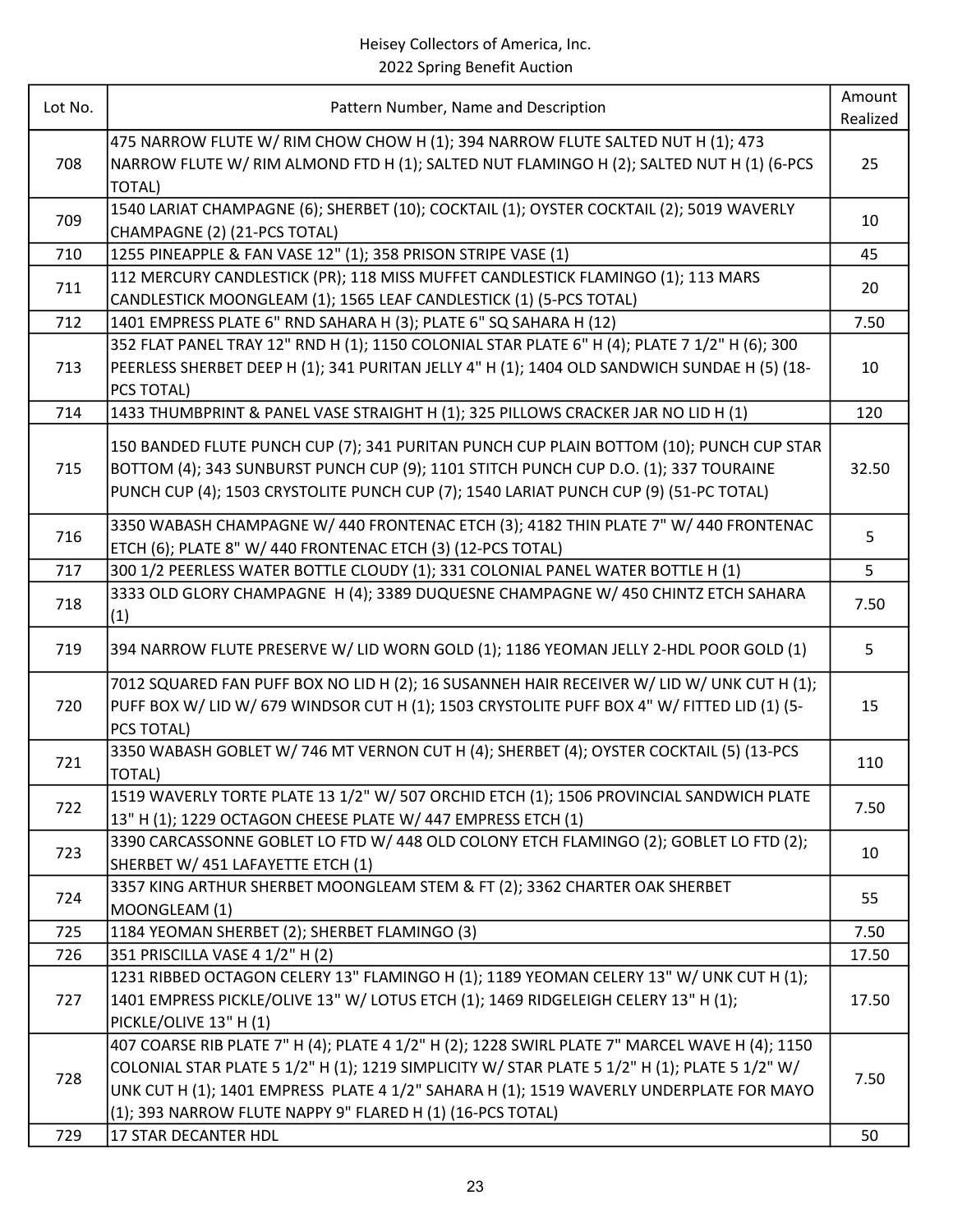| Lot No. |                                                                                             | Amount   |
|---------|---------------------------------------------------------------------------------------------|----------|
|         | Pattern Number, Name and Description                                                        | Realized |
| 730     | 1466 STAR RELISH 5-PRT W/ 855 FUCHSIA CUT (1); 1401 EMPRESS RELISH 3-PRT W/ 781 ST ANNE CUT | 65       |
|         | (1); 1951 CABOCHON RELISH 3-PRT 9" MONO H (1)                                               |          |
| 731     | 114 PLUTO CANDLESTICK (PR); 1472 PARALLEL QUARTER CANDLESTICK (PR)                          | 5        |
| 732     | 465 RECESSED PANEL BASKET 7" SUN PURPLE H (1); 461 BANDED PICKET BASKET 7" H (1)            | 20       |
| 733     | 1231 RIBBED OCTAGON CREAM & SUGAR FLAMINGO H (1-SET)                                        | 10       |
| 734     | 406 COARSE RIB CREAM & SUGAR W/ LID FLAMINGO H (1-SET)                                      | 35       |
| 735     | 354 WIDE FLAT PANEL CREAM & SUGAR FLAMINGO H (1-SET)                                        | 15       |
| 736     | 406 COARSE RIB CREAM & SUGAR W/ LID MOONGLEAM H (1-SET)                                     | 60       |
| 737     | 341 1/2 PURITAN CREAM & SUGAR W/ LID TABLE H (1-SET)                                        | 15       |
| 738     | 393 NARROW FLUTE CREAM & SUGAR NO LID RND HOTEL H (1-SET)                                   | 5        |
| 739     | 1170 PLEAT & PANEL CREAM & SUGAR NO LID FLAMINGO H (1-SET)                                  | 5        |
| 740     | 1541 ATHENA CREAM & SUGAR (1-SET)                                                           | 5        |
| 741     | 1540 LARIAT CREAM & SUGAR H (1-SET)                                                         | 5        |
| 742     | 341 PURITAN CREAM & SUGAR OVAL HOTEL H (1-SET)                                              | 20       |
| 743     | 411 TUDOR GRAPEFRUIT FTD FLAMINGO H (1)                                                     | 10       |
|         | 406 COARSE RIB SUGAR W/ LID (1); SUGAR NO LID (1); 1101 STITCH PUNCH CUP FLAMINGO H (3);    |          |
| 744     | 1186 YEOMAN CUP FLAMINGO H (1); 1184 YEOMAN UNDERPLATE FOR CREAM SOUP D.O. FLAMINGO         | 20       |
|         | (4); 112 MERCURY CANDLESTICK FLAMINGO (1-ONLY) (11-PCS TOTAL)                               |          |
|         | 419 SUSSEX GOBLET 8-OZ MOONGLEAM BOWL H (1); 3440 PORTSMOUTH GOBLET MOONGLEAM FT            |          |
| 745     | (1); 1295 BEADED SWAG GOBLET CUSTARD (1); 5057 SUEZ ICE TEA AMBER STEM (1)                  | 110      |
| 746     | 4036 MARSHALL COCKTAIL SHAKER W/ STRAINER & STOPPER W/ 507 ORCHID ETCH (1)                  | 65       |
| 747     | 4225 COBEL COCKTAIL SHAKER W/ STRAINER & STOPPER W/ 507 ORCHID ETCH (1)                     | 40       |
| 748     | 4037 CLARENCE SHERRY BOTTLE W/ 507 ORCHID ETCH W/ SILVER COATED STOPPER                     | 115      |
| 749     | 3390 CARCASSONNE CIGARETTE HOLDER W/ UNK CUT                                                | 45       |
|         | 1295 BEADED SWAG TOOTHPICK (1); TOOTHPICK RUBY FLASH SOUV "MOTHER 1909" (1); TOOTHPICK      |          |
| 750     | RUBY FLASH SOUV "SADIE GAR XENIA 1910" (1); 351 PRISCILLA TOOTHPICK H (1); 300 PEERLESS     | 40       |
|         | TOOTHPICK H (1); 1201 FANDANGO TOOTHPICK (1) (6-PCS TOTAL)                                  |          |
| 751     | 1495 FERN CANDLESTICK 2-LITE W/ 508 FLORAL ETCH (PR)                                        | 10       |
|         | 4044 NEW ERA CANDLESTICK 2-LITE W/ UNK CUT (PR); 1433 THUMBPRINT & PANEL CANDLESTICK 2-     |          |
| 752     | LITE W/ UNK CUT (1-ONLY)                                                                    | 15       |
| 753     | 3333 OLD GLORY GOBLET 10-OZ W/ UNK CUT 1-C (4)                                              | 120      |
| 754     | 3350 WABASH COMPORT W/ COVER W/ UNK HAWKES-LIKE CUT H                                       | 40       |
| 755     | 3380 OLD DOMINION FINGER BOWL 4" D.O. SAHARA (3)                                            | 40       |
|         | 5 PATRICIAN CANDELABRUM 1-LITE W/ BOBECHE & PRISMS H (1-ONLY); 105 PEMBROKE                 |          |
| 756     | CANDELABRUM 7" W/ PRISMS H (1-ONLY); 4044 NEW ERA CANDELABRA 2-LITE BOBECHES & PRISMS       | 65       |
|         | (PR)                                                                                        |          |
|         | 29 ELIZABETH CANDLESTICK 7" H STEM f (1-ONLY); 2 OLD WILLIAMSBURG CANDLESTICK 7 1/2" (1-    |          |
| 757     | ONLY); 8 JACOBEAN CANDLESTICK 9" (1-ONLY); 4 ESSEX CANDLESTICK 9" (1-ONLY)                  | 130      |
| 758     | 104 BERTHA CANDLESTICK (PR)                                                                 | 210      |
|         | 32 SKIRTED PANEL W/ HDL CANDLESTICK 5" (1); 150 BANDED FLUTE CHAMBERSTICK HDL 4" H (1); 33  |          |
| 759     | SKIRTED PANEL CANDLESTICK 5" (1); CANDLESTICK 7" BASE f's (PR)                              | 5        |
| 760     | 1519 WAVERLY CANDLEBLOCK BASE f's (PR)                                                      | 27.50    |
|         | 1489 PURITAN CANDLEBLOCK (PR); 1495 FERN CANDLESTICK 2-LITE (PR); 1506 PROVINCIAL           |          |
| 761     | CANDLEBLOCK (1); 118 MISS MUFFET CANDLESTICK H (PR) (7-PCS TOTAL)                           | 15       |
| 762     | 1495 FERN NAPPY 4 1/2" (1); JELLY 6" HDL (1); CHEESE PLATE 6" HDL (1); RELISH 3-PRT FTD (1) | 5        |
|         |                                                                                             |          |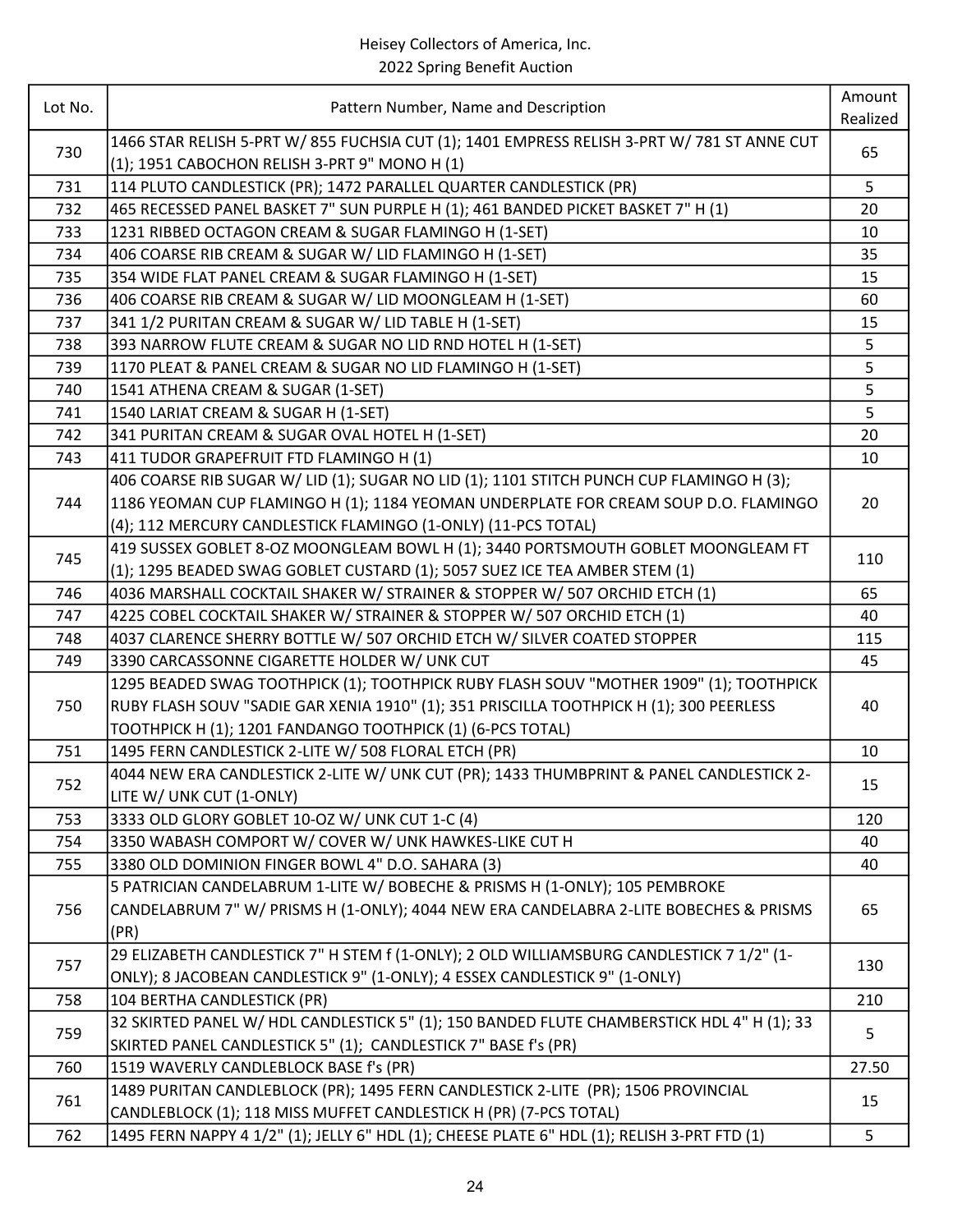| Lot No. | Pattern Number, Name and Description                                                      | Amount   |
|---------|-------------------------------------------------------------------------------------------|----------|
|         |                                                                                           | Realized |
| 763     | 4045 HERON BALL VASE 9"                                                                   | 70       |
| 764     | 4044 NEW ERA NUT INDV (1); RELISH 3-PRT (1); CELERY RIM f (1)                             | 20       |
| 765     | 1252 TWIST ALMOND FTD MOONGLEAM (1); 1231 RIBBED OCTAGON OVAL PLATTER MOONGLEAM f         | 35       |
|         | (1); 1180 BRAZIL NUT MOONGLEAM H (1)                                                      |          |
| 766     | 1250 GROOVE & SLASH CAKE SALVER 12" WEAR                                                  | 825      |
| 767     | 300 PEERLESS CAKE SALVER 10"                                                              | 130      |
| 768     | 1522 COLT STANDING (1); 1527 COLT KICKING (1); 1529 COLT BALKING (1)                      | 70       |
| 769     | 2 PIGLET STANDING (1); 3 GOOSE WINGS UP (1); 2 GOOSE WINGS HALF (1)                       | 17.50    |
| 770     | 1 ELEPHANT LARGE (1); 2 ELEPHANT MEDIUM (1)                                               | 60       |
| 771     | 351 PRISCILLA JUG 3-PINT H                                                                | 10       |
| 772     | 1486 COLEPORT FLORAL BOWL 14" OVAL BASE ROUGHNESS                                         | 25       |
|         | 1488 KOHINOOR ASHTRAY (1); 436 ASHTRAY 4 1/2" RND H (1); 1489 PURITAN ASHTRAY SQ W/       |          |
|         | HORSEHEAD (1); 1536 MILITARY CAP ASHTRAY (1); 1401 EMPRESS TRAY FOR INDV CREAM & SUGAR    |          |
| 773     | (1); 1503 CRYSTOLITE ASHTRAY SQ 3" PAPER LABEL (1); 352 FLAT PANEL CREAM & SUGAR NO LID   | 40       |
|         | INDV H (1-SET) (8-PCS TOTAL)                                                              |          |
| 774     | 341 PURITAN BON BONNIERE 9" STRAIGHT H                                                    | 85       |
| 775     | 1489 PURITAN OIL & VINEGAR BOTTLE (2)                                                     | 27.50    |
|         | 351 PRISCILLA MUSTARD W/ LID H (2); 417 DOUBLE RIB & PANEL MUSTARD W/ LID H (2); 393      |          |
|         | NARROW FLUTE MUSTARD W/ LID H (1); 407 COARSE RIB MUSTARD W/ LID H (1); 352 FLAT PANEL    |          |
| 776     | MUSTARD W/ LID H (1) 1225 PLAIN BAND MUSTARD W/ LID (1); 1205 FANCY LOOP MUSTARD W/ LID f | 120      |
|         | (1); 1201 FANDANGO HORSERADISH W/ LID POOR GOLD (1) (10-PCS TOTAL)                        |          |
|         | 394 NARROW FLUTE MUSTARD W/ LID H (1); #1 SPOON (1); 393 COMBINATION RELISH W/ LID H (1); |          |
| 777     | 353 MEDIUM FLAT PANEL MARMALADE W/ LID f (1)                                              | 42.50    |
| 778     | 341 PURITAN NAPPY 4 1/2" H (3); JELLY RND HDL H (1); SHERBET FTD (1)                      | 7.50     |
|         | 397 COLONIAL CUPPED SCALLOP NAPPY 7" H (1); 1201 FANDANGO NAPPY 8" CRIMPED (1); 350       |          |
| 779     | PINWHEEL & FAN NAPPY 8" H (1)                                                             | 10       |
|         | 1252 TWIST MAYO FTD W/ UNK CUT (1); #7 MAYO LADLE (2); 1567 PLANTATION BUTTER W/ LID RND  |          |
| 780     | H (1); 1519 WAVERLY EPERGNETTE H (2)                                                      | 35       |
|         | V-8621 PINE CONE BOWL 6 1/2" VERLYS BY HEISEY (1); 1404 OLD SANDWICH PLATE 6" H (1); 1401 |          |
| 781     | EMPRESS PLATE 6" RND H (1); 1509 QUEEN ANN PLATE 6" RND W/ 502 CRINOLINE ETCH (2); 4182   | 10       |
|         | THIN PLATE 6" W/ 440 FRONTENAC ETCH (1); PLATE 6" W/ 442 DIANA ETCH (1) (7-PCS TOTAL)     |          |
| 782     | 3333 OLD GLORY GOBLET W/ 674 ADAMS CUT H (1); GOBLET W/ 679 WINDSOR CUT H (1); GOBLET     |          |
|         | W/ UNK CUT (3) (5-PCS TOTAL)                                                              | 180      |
| 783     | 1184 YEOMAN FLORAL BOWL 15"                                                               | 30       |
| 784     | 21 ARISTOCRAT STAND LAMP BASE ONLY 15" SUN PURPLE H STEM f's (2)                          | 40       |
| 785     | 6 BOBECHE 6" W/ 12 "C" 6" PRISMS f's (2)                                                  | 175      |
| 786     | 300 CANDELABRA PARTS: BOBECHE 4" W/ H PRISMS f's (6)                                      | 130      |
|         | 300 OLD WILLIAMSBURG CANDELABRA PARTS: ARM 3-LITE W/ CHROME COLLAR AND FERRULE (2);       |          |
| 787     | CANDLE CUP (7); CENTER POST 6" (1); SPOOL (2); FERRULE CHROME (3); LOT OF "A" PRISMS      | 120      |
|         |                                                                                           |          |
| 788     | 1469 RIDGELEIGH CANDLEVASE 6" FLARED (1); 335 PRINCE OF WALES PLUMES NAPPY 4 1/2" FAIR    | 20       |
|         | GOLD H (4); NAPPY 8" FAIR GOLD H (1)                                                      |          |
| 789     | 5010 SYMPHONE OYSTER COCKTAIL W/ 502 CRINOLINE ETCH (10)                                  | 15       |
| 790     | 351 PRISCILLA TOOTHPICK H (1); 333 WALDORF ASTORIA TOOTHPICK H (1)                        | 22.50    |
| 791     | 458 PICKET BASKET W/ UNK CUT H                                                            | 20       |
| 792     | 1519 WAVERLY SANDWICH PLATE 14" CTR HDL (1); MAYO H (1); SALT & PEPPER (1-SET)            | 20       |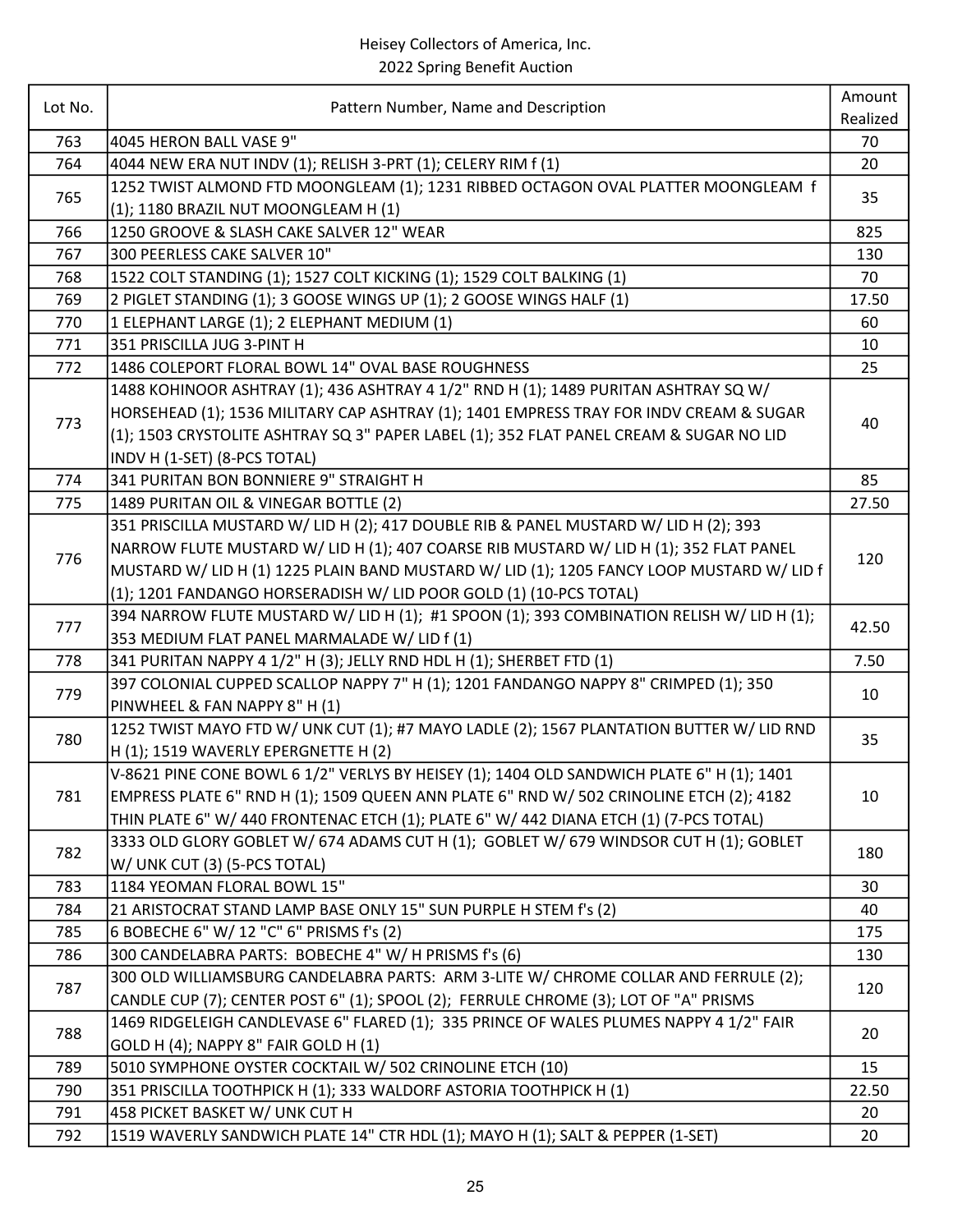| Lot No. | Pattern Number, Name and Description                                                                                                                                                                                                                                                                                     | Amount<br>Realized |
|---------|--------------------------------------------------------------------------------------------------------------------------------------------------------------------------------------------------------------------------------------------------------------------------------------------------------------------------|--------------------|
| 793     | 134 TRIDENT CANDLESTICK W/849 NOMAD CUT (PR)                                                                                                                                                                                                                                                                             | 10                 |
| 794     | 1503 CRYSTOLITE CUP H (2); SAUCER H (6); JELLY FTD H (1); 1000 ISLAND DRESSING H (1) 1519<br>WAVERLY EPERGNETTE 5" H (4) (14-PCS TOTAL)                                                                                                                                                                                  | 10                 |
| 795     | 1567 PLANTATION SYRUP "DRIPCUT" AMBER BAKELITE HDL                                                                                                                                                                                                                                                                       | 40                 |
| 796     | 1184 YEOMAN GOBLET FLAMINGO H (6); COCKTAIL FLAMINGO H (6); 3362 CHARTER OAK COCKTAIL<br>FLAMINGO H (1) (13-PCS TOTAL)                                                                                                                                                                                                   | 50                 |
| 797     | 341 PURITAN NAPPY 4" H (2); NAPPY 3 1/2" H (1); PLATE 4" H (3); PLATE 5" H (7) (13-PCS TOTAL)                                                                                                                                                                                                                            | 5                  |
| 798     | 1186 YEOMAN CUP & SAUCER GOLD & GREEN DÉCOR H (5-SETS); CUP GOLD DÉCOR (4); SAUCER GOLD<br>DÉCOR (5) (19-PCS TOTAL)                                                                                                                                                                                                      | 35                 |
| 799     | 1252 TWIST PLATE 7" MOONGLEAM H (5); CHEESE PLATE MOONGLEAM H (1); MINT MOONGLEAM H<br>(1); 3355 FAIRACRE WINE MOONGLEAM STEM & FT H (1) (8-PCS TOTAL)                                                                                                                                                                   | 45                 |
| 800     | 1170 PLEAT & PANEL PLATE 14" FLAMINGO H WEAR (1); OIL NO STOPPER FLAMINGO (1); OIL W/<br>STOPPER MOONGLEAM (1)                                                                                                                                                                                                           | 50                 |
| 801     | 1225 RIDGE & STAR PLATE 8" MOONGLEAM H (1); PLATE 7" MOONGLEAM H (10); 407 COARSE RIB<br>PLATE 7" MOONGLEAM H (3); 353 MEDIUM FLAT PANEL NUT MOONGLEAM H (4) (18-PCS TOTAL)                                                                                                                                              | 30                 |
| 802     | 1229 OCTAGON MINT W/ UNK CUT MOONGLEAM (1); CHEESE PLATE D.O. MOONGLEAM (1); NUT<br>MOONGLEAM H (4); 1184 YEOMAN CUP MOONGLEAM H (2); SAUCER MOONGLEAM H (5); 1401<br>EMPRESS PLATE 7" RND MOONGLEAM H (3) (16-PCS TOTAL)                                                                                                | 20                 |
| 803     | 1184 YEOMAN CUP & SAUCER D.O. FLAMINGO H (1-SET); CUP NO OPTIC FLAMINGO H (6); CREAM &<br>SUGAR W/ LID FLAMINGO H (1-SET); CREAM SOUP FLAMINGO H (5); 1186 YEOMAN CUP & SAUCER<br>FLAMINGO H (5-SETS); 9 GIBSON GIRL FLORAL BOWL 8" FLAMINGO H (1) (26-PCS TOTAL)                                                        | 25                 |
| 804     | 1252 TWIST ALMOND FTD FLAMINGO (1); NUT FLAMINGO H (5); CHEESE PLATE FLAMINGO H (2);<br>MINT FLAMINGO H (1); UNDERPLATE FOR CREAM SOUP FLAMINGO H (4); (13-PCS TOTAL)                                                                                                                                                    | 15                 |
| 805     | 341 1/2 PURITAN JUG 1/2-GAL H (1); 393 NARROW FLUTE JUG 1-QT H (1)                                                                                                                                                                                                                                                       | 15                 |
| 806     | 406 COARSE RIB CREAM & SUGAR W/ LID FLAMINGO H (1-SET); 1231 RIBBED OCTAGON CREAM &<br>SUGAR FLAMINGO H (1-SET); 353 MEDIUM FLAT PANEL NUT FTD FLAMINGO H (2); 473 NARROW<br>FLUTE W/ RIM SALTED NUT FLAMINGO H (1); 1225 RIDGE & STAR PLATE 7" FLAMINGO H (6); 407<br>COARSE RIB PLATE 7" FLAMINGO H (6) (19-PCS TOTAL) | 25                 |
| 807     | 393 NARROW FLUTE CREAM & SUGAR W/ LID H (1-SET); MUSTARD W/ LID H (1); TUMBLER H (1); 407<br>COARSE RIB SUGAR HOTEL LID ONLY (1); 300 PEERLESS EGG CUP H (3); 351 PRISCILLA SHERBET<br>CRIMPED VAR SIZES H (10); 341 PURITAN SHERBET CRIMPED H (2); 352 FLAT PANEL WATER BAR H (1)<br>(21-PCS TOTAL)                     | 15                 |
| 808     | 1229 OCTAGON JELLY FLAMINGO H (1); NUT FLAMINGO H (5); 1231 RIBBED OCTAGON CUP<br>FLAMINGO H (1); 479 PETAL CREAM FLAMINGO H (1); 1233 PRESSED DIAMOND PLATE 6" FLAMINGO<br>H (1); 1243 STEPPED OCTAGON PLATE 6" FLAMINGO H (2); 1401 EMPRESS PLATE 6" SQ FLAMINGO H<br>(4) (15-PCS TOTAL)                               | 20                 |
| 809     | 1229 OCTAGON NUT H (15); 393 NARROW FLUTE NUT H (19); 1454 DIAMOND POINT JELLY (21);<br>ASHTRAY (20) (75-PCS TOTAL)                                                                                                                                                                                                      | 45                 |
| 810     | 393 NARROW FLUTE SALT INDV H (5); 473 NARROW FLUTE W/ RIM ALMOND INDV H (1); 394<br>NARROW FLUTE DOMINO SUGAR H (1); 1183 REVERE SALT INDV W/ UNK CUT H (1); 1404 OLD<br>SANDWICH ASHTRAY H (1); 1469 RIDGELEIGH SALT INDV H (2) (11-PCS TOTAL)                                                                          | 12.50              |
| 811     | 393 NARROW FLUTE PUNCH CUP H (6); 407 COARSE RIB PUNCH CUP H (7); 341 PURITAN PUNCH CUP<br>H (4); 1101 STITCH PUNCH CUP H (8); 337 TOURAINE PUNCH CUP H (2) (27-PCS TOTAL)                                                                                                                                               | 5                  |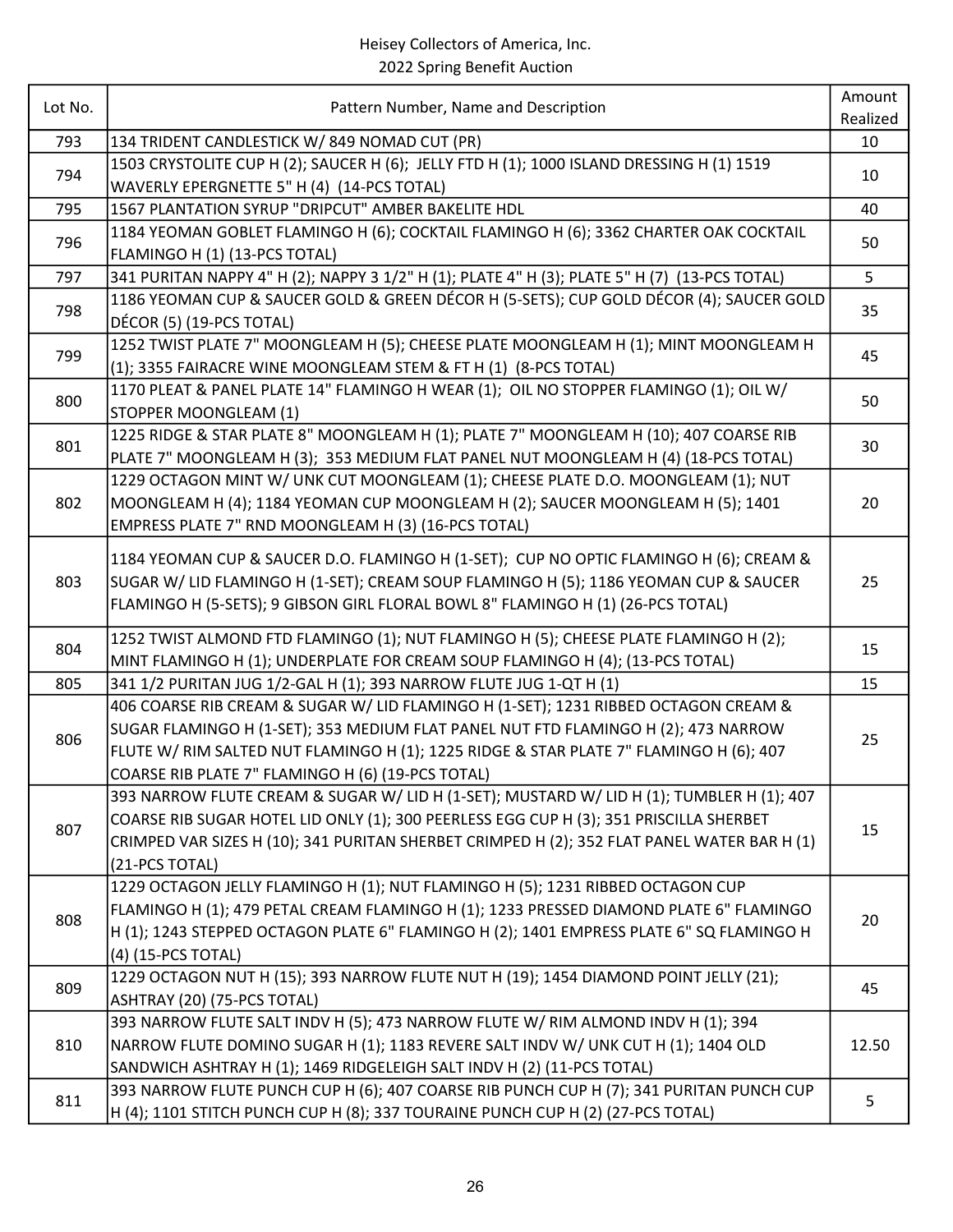| Lot No. | Pattern Number, Name and Description                                                          | Amount   |
|---------|-----------------------------------------------------------------------------------------------|----------|
|         |                                                                                               | Realized |
|         | 1184 YEOMAN DEMITASSE CUP HAWTHORNE H (2); 1280 WINGED SCROLL SPOONER EMERALD FAIR            |          |
| 812     | GOLD (1); 7012 SQUARED FAN PUFF BOX NO LID H (1); 1519 WAVERLY SAUCER H (4); 1401 EMPRESS     | 25       |
|         | SAUCER RND W/ 448 OLD COLONY ETCH H (3); 341 1/2 PURITAN SUGAR TABLE NO LID H (1); 341 OLD    |          |
|         | WILLIAMSBURG CREAM INDV (1) (13-PCS TOTAL)                                                    |          |
| 813     | 341 PURITAN PUNCH BOWL H (1); BASE HI FT H (1); PUNCH CUP H (38) (40-PCS TOTAL)               | 50       |
| 814     | 1404 OLD SANDWICH FLORAL BOWL OVAL H (1); CANDLESTICK H (PR); #6 FLORAL BLOCK (1)             | 45       |
| 815     | 1555 CORNUCOPIA ELF SHOE VASE (1); 1519 WAVERLY CORNUCOPIA VASE CARBON ON HDL (1)             | 10       |
| 816     | 460 PINWHEEL BASKET 8" H                                                                      | 55       |
|         | 1506 PROVINCIAL OIL (2); CREAM & SUGAR H (1-SET); MAYO H (1); UNDERPLATE H (1); CHEESE PLATE  |          |
| 817     | (1); BONBON H (1); JELLY 2-PRT H (1); CREAM & SUGAR INDV ON TRAY H (3-PC); CANDY W/ LID FTD H | 65       |
|         | (1); COASTER (2); NUT H (5) (20-PCS TOTAL)                                                    |          |
| 818     | DOOR KNOB ASSEMBLY CROSS HATCH (1-SET)                                                        | 40       |
| 819     | 1255 PINEAPPLE & FAN VASE 6" POOR GOLD EMERALD (1); VASE 6" FAIR GOLD (1)                     | 20       |
| 820     | 487 HEXAGON STEM COLOGNE 3 1/2-OZ W/ UNK CUT BROKEN DAUBER H                                  | 30       |
| 821     | 1503 CRYSTOLITE FLORAL BOWL OVAL H (1); CANDLEBLOCK (PR); CANDLESTICK 3-LITE (1-ONLY); 1502   | 10       |
|         | <b>CANDLEBLOCK SWIRL (PR)</b>                                                                 |          |
| 822     | 343 SUNBURST JUG 1-QT H                                                                       | 40       |
|         | 1509 QUEEN ANN OIL W/ 497 ROSALIE ETCH (1); 1235 BEADED PANEL & SUNBURST OIL (1); 305         |          |
| 823     | PUNTY & DIAMOND POINT OIL WRONG STOPPER (1); 411 TUDOR OIL WRONG STOPPER H (1); 341           | 52.50    |
|         | PURITAN OIL 2-OZ W/ #7 STOPPER H (1); OIL 4-OZ W/ #4 STOPPER H (1); 351 PRISCILLA OIL 4-OZ W/ |          |
|         | #7 STOPPER H (1) (7-PCS TOTAL)                                                                |          |
| 824     | 1 ELEPHANT LARGE X (1); 2 ELEPHANT MEDIUM (1); 3 ELEPHANT SMALL (1)                           | 80       |
| 825     | 5 SHOW HORSE H                                                                                | 480      |
| 826     | 2 CLYDESDALE                                                                                  | 100      |
| 827     | 1 BULL H OFF COLOR f                                                                          | 330      |
| 828     | 300-5 OLD WILLIAMSBURG CANDELABRUM 5-LITE SUN PURPLE (1-ONLY)                                 | 300      |
| 829     | 1540 PLUG HORSE (5)                                                                           | 35       |
| 830     | 1522 COLT STANDING 1-H (4); 1527 COLT KICKING (2); 1529 COLT BALKING (2) (8-PCS TOTAL)        | 55       |
|         | 1 POUTER PIGEON B (1); 100 ASIATIC PHEASANT H (1); 2 GOOSE WINGS HALF (2); 1553 SPARROW (1);  |          |
| 831     | 1557 ROOSTER VASE (1) (6-PCS TOTAL)                                                           | 95       |
| 832     | 1 HORSEHEAD BOOKEND (PR)                                                                      | 140      |
| 833     | 1538 RABBIT PAPERWEIGHT (1); 2 BUNNY HEAD DOWN f (1)                                          | 65       |
| 834     | 1506 PROVINCIAL MARMALADE W/LID H (1); FRENCH DRESSING WRONG STOPPER (1); OIL (1); VASE       |          |
|         | SWEET PEA H (1); CANDY FTD H (1) (5-PCS TOTAL)                                                | 105      |
| 835     | 1183 REVERE CANDY JAR W/ LID 1-LB W/ UNK CUT H OFF COLOR (1); CANDY JAR W/ LID 1/2-LB W/      |          |
|         | UNK CUT H OFF COLOR (1)                                                                       | 30       |
| 836     | 301 OLD WILLIAMSBURG CANDELABRA 3-LITE SHORT BASE (PR)                                        | 100      |
|         | 300 1/2 PEERLESS VASE 9" CLOUDY (1); 305 PUNTY & DIAMOND POINT VASE 8" (1); 353 MEDIUM        |          |
| 837     | FLAT PANEL VASE 15" H (1); 5012 URN VASE 7" (1)                                               | 20       |
| 838     | 1540 LARIAT BONBON (2); VASE RND TOP (2); URN NO LID (1); HURRICANE BASE HDL NO SHADE (1);    |          |
|         | GARDENIA BOWL 12" (1); GOBLET (2); CHAMPAGNE (2) (11-PCS TOTAL)                               | 25       |
| 839     | 5 PATRICIAN CANDELABRUM 2-LITE (1-ONLY)                                                       | 200      |
| 840     | 335 PRINCE OF WALES PLUMES JUG FAIR GOLD (1); SPOONER FAIR GOLD (1); JELLY FTD SHALLOW        |          |
|         | POOR GOLD (1); SUGAR TABLE NO LID (1)                                                         | 35       |
| 841     | 365 OLD QUEEN ANNE NAPPY 9" CRIMPED (1); NAPPY 5" SHALLOW (1); NAPPY 4 1/2" (1)               | 20       |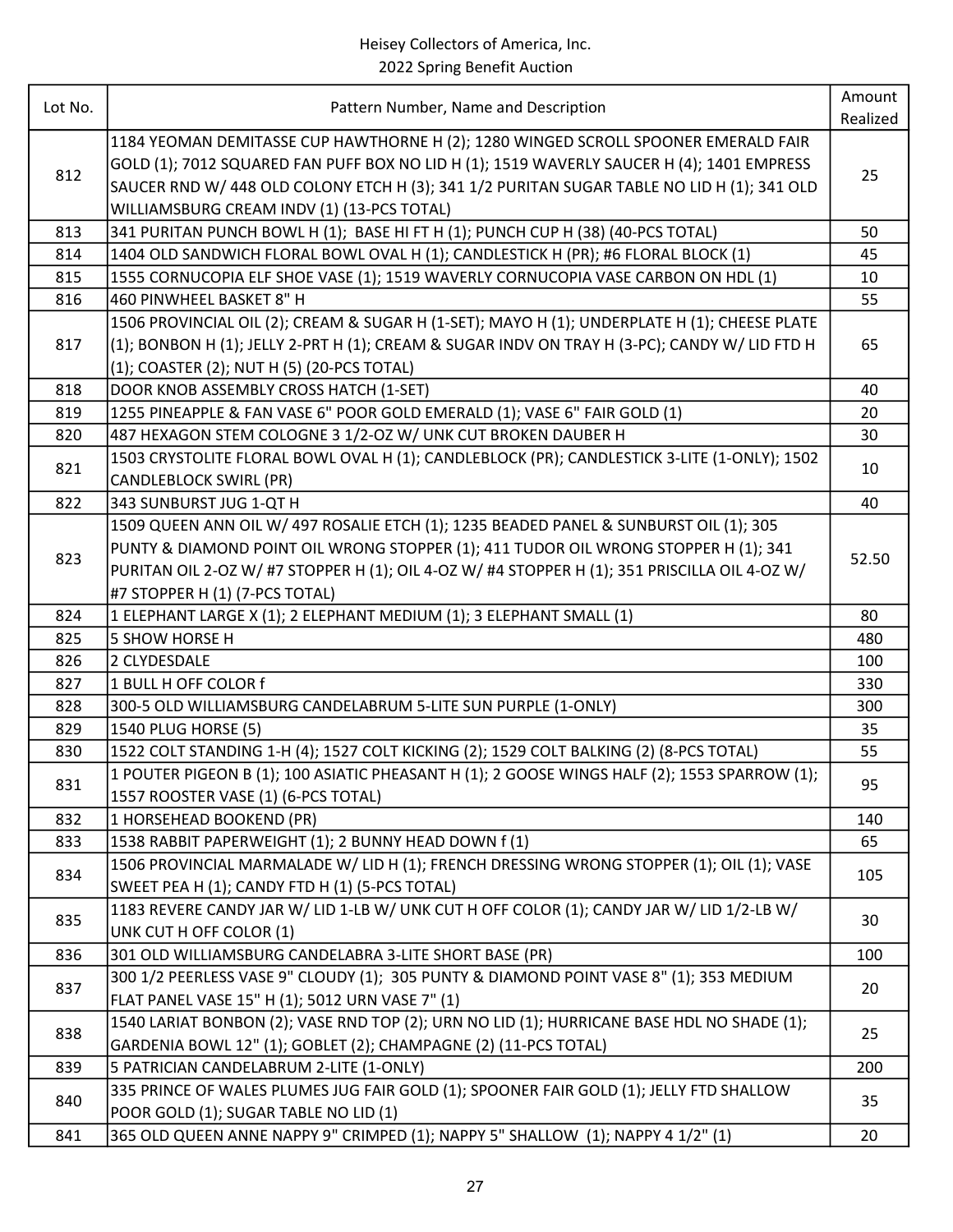| Lot No.<br>Pattern Number, Name and Description<br>Realized<br>842<br>1401 EMPRESS CANDLESTICK D.F. H (PR)<br>40<br>1252 TWIST NAPPY 8" MOONGLEAM (1); MINT MOONGLEAM H WEAR (1)<br>843<br>25<br>844<br><b>5 SHOW HORSE FT F TAIL F</b><br>90<br>20 WOOD DUCK H<br>845<br>100<br>1 DONKEY (2)<br>32.50<br>846<br>1503 CRYSTOLITE FLORAL BOWL 12" (1); CANDLESTICK 3-LITE (PR)<br>847<br>5<br>1533 WAMPUM TORTE PLATE 14" (1); 1519 WAVERLY EPERGNETTE (2)<br>848<br>17.50<br>1519 WAVERLY TORTE PLATE 14" W/ 507 ORCHID ETCH (1); FLORAL BOWL 12" W/ 507 ORCHID ETCH<br>849<br>20<br>PAPER LABEL (1)<br>ORNAMENT CRYSTAL W/ DIAMOND OPTIC COBALT HANGING LOOP NUMBERED #50 CREATED FOR<br>850D<br>45<br><b>HCA 50TH ANNIVERSARY</b><br>1519 WAVERLY TORTE PLATE 14" W/ 507 ORCHID ETCH (1); DEMI TORTE PLATE 11" W/ 507 ORCHID<br>851<br>25<br>ETCH (1); FLORAL BOWL 11" W/ 507 ORCHID ETCH (1)<br>1519 WAVERLY SANDWICH PLATE 14" W/ 507 ORCHID ETCH (1); TORTE PLATE 14" W/ 507 ORCHID<br>852<br>10<br>ETCH (1); GARDENIA BOWL W/ 507 ORCHID ETCH (1)<br>1519 WAVERLY TORTE PLATE 14" W/ 507 ORCHID ETCH (1); GARDENIA BOWL W/ 507 ORCHID ETCH<br>853<br>10<br>(1); CELERY 12" W/ 507 ORCHID ETCH (1)<br>5<br>1951 CABOCHON SHERBET (3); CUP & SAUCER (2-SETS)<br>854<br>855<br>1187 YEOMAN EPERGNE CANDLEHOLDER 10"<br>17.50<br>856<br>1626 SATELLITE MARTINI PITCHER H (1)<br>55<br>1503 CRYSTOLITE CANDLEBLOCK ROSETTE (PR); SUGAR OVAL H (2); TORTE PLATE SHELL HDL F (1);<br>857<br>20<br>5003 COCKTAIL (3) (8-PCS TOTAL)<br>1495 FERN CANDLESTICK 2-LITE (PR); 1519 WAVERLY CORNUCOPIA VASE (1); 1184 YEOMAN RELISH 3-<br>PRT D.O. W/ UNK CUT (1); #10 MUDDLER (1); 1401 EMPRESS PLATE 6" RND MOONGLEAM H (4); 1534<br>858<br>5<br>MELON JELLY (10-PCS TOTAL)<br>5<br>1951 CABOCHON GARDENIA BOWL (1); CANDELETTE H (2); JELLY HDL H (1)<br>859<br>1218 SIMPLICITY PLATE 10" H (1); 1219 SIMPLICITY W/ STAR PLATE 10" H (1); 341 OLD WILLIAMSBURG<br>FINGER BOWL H (1); 71 OVAL CANDLESTICK GOLD DÉCOR H (1-ONLY); 379 URN SYRUP NO LID H (1);<br>860<br>5<br>433 GREEK KEY CREAM OVAL HOTEL H (1) (6-PCS TOTAL)<br>1503 CRYSTOLITE CANDY 3-PRT NO LID H (1); CANDLESTICK 1-LITE (1); CANDY NO LID (1); CREAM &<br>SUGAR OVAL (1-SET); BREAKFAST PRESERVE H (1); PLATE 8" STAR BOTTOM H (5); PLATE 8" PLAIN<br>861<br>10<br>BOTTOM (7) (18-PCS TOTAL)<br>134 TRIDENT CANDLESTICK 2-LITE W/ 507 ORCHID ETCH (PR) |
|-------------------------------------------------------------------------------------------------------------------------------------------------------------------------------------------------------------------------------------------------------------------------------------------------------------------------------------------------------------------------------------------------------------------------------------------------------------------------------------------------------------------------------------------------------------------------------------------------------------------------------------------------------------------------------------------------------------------------------------------------------------------------------------------------------------------------------------------------------------------------------------------------------------------------------------------------------------------------------------------------------------------------------------------------------------------------------------------------------------------------------------------------------------------------------------------------------------------------------------------------------------------------------------------------------------------------------------------------------------------------------------------------------------------------------------------------------------------------------------------------------------------------------------------------------------------------------------------------------------------------------------------------------------------------------------------------------------------------------------------------------------------------------------------------------------------------------------------------------------------------------------------------------------------------------------------------------------------------------------------------------------------------------------------------------------------------------------------------------------------------------------------------------------------------------------------------------------------------------------------------------------------------------------------------------------------------------------------------------------------------------------------------------------------------|
|                                                                                                                                                                                                                                                                                                                                                                                                                                                                                                                                                                                                                                                                                                                                                                                                                                                                                                                                                                                                                                                                                                                                                                                                                                                                                                                                                                                                                                                                                                                                                                                                                                                                                                                                                                                                                                                                                                                                                                                                                                                                                                                                                                                                                                                                                                                                                                                                                         |
|                                                                                                                                                                                                                                                                                                                                                                                                                                                                                                                                                                                                                                                                                                                                                                                                                                                                                                                                                                                                                                                                                                                                                                                                                                                                                                                                                                                                                                                                                                                                                                                                                                                                                                                                                                                                                                                                                                                                                                                                                                                                                                                                                                                                                                                                                                                                                                                                                         |
|                                                                                                                                                                                                                                                                                                                                                                                                                                                                                                                                                                                                                                                                                                                                                                                                                                                                                                                                                                                                                                                                                                                                                                                                                                                                                                                                                                                                                                                                                                                                                                                                                                                                                                                                                                                                                                                                                                                                                                                                                                                                                                                                                                                                                                                                                                                                                                                                                         |
|                                                                                                                                                                                                                                                                                                                                                                                                                                                                                                                                                                                                                                                                                                                                                                                                                                                                                                                                                                                                                                                                                                                                                                                                                                                                                                                                                                                                                                                                                                                                                                                                                                                                                                                                                                                                                                                                                                                                                                                                                                                                                                                                                                                                                                                                                                                                                                                                                         |
|                                                                                                                                                                                                                                                                                                                                                                                                                                                                                                                                                                                                                                                                                                                                                                                                                                                                                                                                                                                                                                                                                                                                                                                                                                                                                                                                                                                                                                                                                                                                                                                                                                                                                                                                                                                                                                                                                                                                                                                                                                                                                                                                                                                                                                                                                                                                                                                                                         |
|                                                                                                                                                                                                                                                                                                                                                                                                                                                                                                                                                                                                                                                                                                                                                                                                                                                                                                                                                                                                                                                                                                                                                                                                                                                                                                                                                                                                                                                                                                                                                                                                                                                                                                                                                                                                                                                                                                                                                                                                                                                                                                                                                                                                                                                                                                                                                                                                                         |
|                                                                                                                                                                                                                                                                                                                                                                                                                                                                                                                                                                                                                                                                                                                                                                                                                                                                                                                                                                                                                                                                                                                                                                                                                                                                                                                                                                                                                                                                                                                                                                                                                                                                                                                                                                                                                                                                                                                                                                                                                                                                                                                                                                                                                                                                                                                                                                                                                         |
|                                                                                                                                                                                                                                                                                                                                                                                                                                                                                                                                                                                                                                                                                                                                                                                                                                                                                                                                                                                                                                                                                                                                                                                                                                                                                                                                                                                                                                                                                                                                                                                                                                                                                                                                                                                                                                                                                                                                                                                                                                                                                                                                                                                                                                                                                                                                                                                                                         |
|                                                                                                                                                                                                                                                                                                                                                                                                                                                                                                                                                                                                                                                                                                                                                                                                                                                                                                                                                                                                                                                                                                                                                                                                                                                                                                                                                                                                                                                                                                                                                                                                                                                                                                                                                                                                                                                                                                                                                                                                                                                                                                                                                                                                                                                                                                                                                                                                                         |
|                                                                                                                                                                                                                                                                                                                                                                                                                                                                                                                                                                                                                                                                                                                                                                                                                                                                                                                                                                                                                                                                                                                                                                                                                                                                                                                                                                                                                                                                                                                                                                                                                                                                                                                                                                                                                                                                                                                                                                                                                                                                                                                                                                                                                                                                                                                                                                                                                         |
|                                                                                                                                                                                                                                                                                                                                                                                                                                                                                                                                                                                                                                                                                                                                                                                                                                                                                                                                                                                                                                                                                                                                                                                                                                                                                                                                                                                                                                                                                                                                                                                                                                                                                                                                                                                                                                                                                                                                                                                                                                                                                                                                                                                                                                                                                                                                                                                                                         |
|                                                                                                                                                                                                                                                                                                                                                                                                                                                                                                                                                                                                                                                                                                                                                                                                                                                                                                                                                                                                                                                                                                                                                                                                                                                                                                                                                                                                                                                                                                                                                                                                                                                                                                                                                                                                                                                                                                                                                                                                                                                                                                                                                                                                                                                                                                                                                                                                                         |
|                                                                                                                                                                                                                                                                                                                                                                                                                                                                                                                                                                                                                                                                                                                                                                                                                                                                                                                                                                                                                                                                                                                                                                                                                                                                                                                                                                                                                                                                                                                                                                                                                                                                                                                                                                                                                                                                                                                                                                                                                                                                                                                                                                                                                                                                                                                                                                                                                         |
|                                                                                                                                                                                                                                                                                                                                                                                                                                                                                                                                                                                                                                                                                                                                                                                                                                                                                                                                                                                                                                                                                                                                                                                                                                                                                                                                                                                                                                                                                                                                                                                                                                                                                                                                                                                                                                                                                                                                                                                                                                                                                                                                                                                                                                                                                                                                                                                                                         |
|                                                                                                                                                                                                                                                                                                                                                                                                                                                                                                                                                                                                                                                                                                                                                                                                                                                                                                                                                                                                                                                                                                                                                                                                                                                                                                                                                                                                                                                                                                                                                                                                                                                                                                                                                                                                                                                                                                                                                                                                                                                                                                                                                                                                                                                                                                                                                                                                                         |
|                                                                                                                                                                                                                                                                                                                                                                                                                                                                                                                                                                                                                                                                                                                                                                                                                                                                                                                                                                                                                                                                                                                                                                                                                                                                                                                                                                                                                                                                                                                                                                                                                                                                                                                                                                                                                                                                                                                                                                                                                                                                                                                                                                                                                                                                                                                                                                                                                         |
|                                                                                                                                                                                                                                                                                                                                                                                                                                                                                                                                                                                                                                                                                                                                                                                                                                                                                                                                                                                                                                                                                                                                                                                                                                                                                                                                                                                                                                                                                                                                                                                                                                                                                                                                                                                                                                                                                                                                                                                                                                                                                                                                                                                                                                                                                                                                                                                                                         |
|                                                                                                                                                                                                                                                                                                                                                                                                                                                                                                                                                                                                                                                                                                                                                                                                                                                                                                                                                                                                                                                                                                                                                                                                                                                                                                                                                                                                                                                                                                                                                                                                                                                                                                                                                                                                                                                                                                                                                                                                                                                                                                                                                                                                                                                                                                                                                                                                                         |
|                                                                                                                                                                                                                                                                                                                                                                                                                                                                                                                                                                                                                                                                                                                                                                                                                                                                                                                                                                                                                                                                                                                                                                                                                                                                                                                                                                                                                                                                                                                                                                                                                                                                                                                                                                                                                                                                                                                                                                                                                                                                                                                                                                                                                                                                                                                                                                                                                         |
|                                                                                                                                                                                                                                                                                                                                                                                                                                                                                                                                                                                                                                                                                                                                                                                                                                                                                                                                                                                                                                                                                                                                                                                                                                                                                                                                                                                                                                                                                                                                                                                                                                                                                                                                                                                                                                                                                                                                                                                                                                                                                                                                                                                                                                                                                                                                                                                                                         |
|                                                                                                                                                                                                                                                                                                                                                                                                                                                                                                                                                                                                                                                                                                                                                                                                                                                                                                                                                                                                                                                                                                                                                                                                                                                                                                                                                                                                                                                                                                                                                                                                                                                                                                                                                                                                                                                                                                                                                                                                                                                                                                                                                                                                                                                                                                                                                                                                                         |
|                                                                                                                                                                                                                                                                                                                                                                                                                                                                                                                                                                                                                                                                                                                                                                                                                                                                                                                                                                                                                                                                                                                                                                                                                                                                                                                                                                                                                                                                                                                                                                                                                                                                                                                                                                                                                                                                                                                                                                                                                                                                                                                                                                                                                                                                                                                                                                                                                         |
|                                                                                                                                                                                                                                                                                                                                                                                                                                                                                                                                                                                                                                                                                                                                                                                                                                                                                                                                                                                                                                                                                                                                                                                                                                                                                                                                                                                                                                                                                                                                                                                                                                                                                                                                                                                                                                                                                                                                                                                                                                                                                                                                                                                                                                                                                                                                                                                                                         |
|                                                                                                                                                                                                                                                                                                                                                                                                                                                                                                                                                                                                                                                                                                                                                                                                                                                                                                                                                                                                                                                                                                                                                                                                                                                                                                                                                                                                                                                                                                                                                                                                                                                                                                                                                                                                                                                                                                                                                                                                                                                                                                                                                                                                                                                                                                                                                                                                                         |
|                                                                                                                                                                                                                                                                                                                                                                                                                                                                                                                                                                                                                                                                                                                                                                                                                                                                                                                                                                                                                                                                                                                                                                                                                                                                                                                                                                                                                                                                                                                                                                                                                                                                                                                                                                                                                                                                                                                                                                                                                                                                                                                                                                                                                                                                                                                                                                                                                         |
|                                                                                                                                                                                                                                                                                                                                                                                                                                                                                                                                                                                                                                                                                                                                                                                                                                                                                                                                                                                                                                                                                                                                                                                                                                                                                                                                                                                                                                                                                                                                                                                                                                                                                                                                                                                                                                                                                                                                                                                                                                                                                                                                                                                                                                                                                                                                                                                                                         |
|                                                                                                                                                                                                                                                                                                                                                                                                                                                                                                                                                                                                                                                                                                                                                                                                                                                                                                                                                                                                                                                                                                                                                                                                                                                                                                                                                                                                                                                                                                                                                                                                                                                                                                                                                                                                                                                                                                                                                                                                                                                                                                                                                                                                                                                                                                                                                                                                                         |
|                                                                                                                                                                                                                                                                                                                                                                                                                                                                                                                                                                                                                                                                                                                                                                                                                                                                                                                                                                                                                                                                                                                                                                                                                                                                                                                                                                                                                                                                                                                                                                                                                                                                                                                                                                                                                                                                                                                                                                                                                                                                                                                                                                                                                                                                                                                                                                                                                         |
|                                                                                                                                                                                                                                                                                                                                                                                                                                                                                                                                                                                                                                                                                                                                                                                                                                                                                                                                                                                                                                                                                                                                                                                                                                                                                                                                                                                                                                                                                                                                                                                                                                                                                                                                                                                                                                                                                                                                                                                                                                                                                                                                                                                                                                                                                                                                                                                                                         |
|                                                                                                                                                                                                                                                                                                                                                                                                                                                                                                                                                                                                                                                                                                                                                                                                                                                                                                                                                                                                                                                                                                                                                                                                                                                                                                                                                                                                                                                                                                                                                                                                                                                                                                                                                                                                                                                                                                                                                                                                                                                                                                                                                                                                                                                                                                                                                                                                                         |
|                                                                                                                                                                                                                                                                                                                                                                                                                                                                                                                                                                                                                                                                                                                                                                                                                                                                                                                                                                                                                                                                                                                                                                                                                                                                                                                                                                                                                                                                                                                                                                                                                                                                                                                                                                                                                                                                                                                                                                                                                                                                                                                                                                                                                                                                                                                                                                                                                         |
|                                                                                                                                                                                                                                                                                                                                                                                                                                                                                                                                                                                                                                                                                                                                                                                                                                                                                                                                                                                                                                                                                                                                                                                                                                                                                                                                                                                                                                                                                                                                                                                                                                                                                                                                                                                                                                                                                                                                                                                                                                                                                                                                                                                                                                                                                                                                                                                                                         |
|                                                                                                                                                                                                                                                                                                                                                                                                                                                                                                                                                                                                                                                                                                                                                                                                                                                                                                                                                                                                                                                                                                                                                                                                                                                                                                                                                                                                                                                                                                                                                                                                                                                                                                                                                                                                                                                                                                                                                                                                                                                                                                                                                                                                                                                                                                                                                                                                                         |
| 862<br>10                                                                                                                                                                                                                                                                                                                                                                                                                                                                                                                                                                                                                                                                                                                                                                                                                                                                                                                                                                                                                                                                                                                                                                                                                                                                                                                                                                                                                                                                                                                                                                                                                                                                                                                                                                                                                                                                                                                                                                                                                                                                                                                                                                                                                                                                                                                                                                                                               |
| 863<br>142 CASCADE CANDLESTICK 2-LITE W/ 507 ORCHID ETCH (PR)<br>27.50                                                                                                                                                                                                                                                                                                                                                                                                                                                                                                                                                                                                                                                                                                                                                                                                                                                                                                                                                                                                                                                                                                                                                                                                                                                                                                                                                                                                                                                                                                                                                                                                                                                                                                                                                                                                                                                                                                                                                                                                                                                                                                                                                                                                                                                                                                                                                  |
| 1472 PARALLEL QUARTER CANDLESTICK W/ UNK CUT (1-ONLY); FLORAL BOWL 8" H (1)<br>864<br>5                                                                                                                                                                                                                                                                                                                                                                                                                                                                                                                                                                                                                                                                                                                                                                                                                                                                                                                                                                                                                                                                                                                                                                                                                                                                                                                                                                                                                                                                                                                                                                                                                                                                                                                                                                                                                                                                                                                                                                                                                                                                                                                                                                                                                                                                                                                                 |
| 4044 NEW ERA CANDELABRA 2-LITE W/ BOBECHES & PRISMS (PR)<br>865<br>35                                                                                                                                                                                                                                                                                                                                                                                                                                                                                                                                                                                                                                                                                                                                                                                                                                                                                                                                                                                                                                                                                                                                                                                                                                                                                                                                                                                                                                                                                                                                                                                                                                                                                                                                                                                                                                                                                                                                                                                                                                                                                                                                                                                                                                                                                                                                                   |
| 1540 LARIAT HURRICANE LAMP BASE W/HDL W/ CHARLETON DÉCOR (1); MAYO 5" FTD ROLLED EDGE                                                                                                                                                                                                                                                                                                                                                                                                                                                                                                                                                                                                                                                                                                                                                                                                                                                                                                                                                                                                                                                                                                                                                                                                                                                                                                                                                                                                                                                                                                                                                                                                                                                                                                                                                                                                                                                                                                                                                                                                                                                                                                                                                                                                                                                                                                                                   |
| 866<br>20<br>H $(1)$ ; CANDY BOX W/LID H $(1)$                                                                                                                                                                                                                                                                                                                                                                                                                                                                                                                                                                                                                                                                                                                                                                                                                                                                                                                                                                                                                                                                                                                                                                                                                                                                                                                                                                                                                                                                                                                                                                                                                                                                                                                                                                                                                                                                                                                                                                                                                                                                                                                                                                                                                                                                                                                                                                          |
| 867<br>1567 PLANTATION CANDLESTICK 2-LITE (PR)<br>30                                                                                                                                                                                                                                                                                                                                                                                                                                                                                                                                                                                                                                                                                                                                                                                                                                                                                                                                                                                                                                                                                                                                                                                                                                                                                                                                                                                                                                                                                                                                                                                                                                                                                                                                                                                                                                                                                                                                                                                                                                                                                                                                                                                                                                                                                                                                                                    |
| 868<br>1567 PLANTATION CANDLEBLOCK (PR)<br>50                                                                                                                                                                                                                                                                                                                                                                                                                                                                                                                                                                                                                                                                                                                                                                                                                                                                                                                                                                                                                                                                                                                                                                                                                                                                                                                                                                                                                                                                                                                                                                                                                                                                                                                                                                                                                                                                                                                                                                                                                                                                                                                                                                                                                                                                                                                                                                           |
| 869<br>1567 PLANTATION BUTTER 1/4-LB W/ LID H (1); SALT & PEPPER (1-SET)<br>25                                                                                                                                                                                                                                                                                                                                                                                                                                                                                                                                                                                                                                                                                                                                                                                                                                                                                                                                                                                                                                                                                                                                                                                                                                                                                                                                                                                                                                                                                                                                                                                                                                                                                                                                                                                                                                                                                                                                                                                                                                                                                                                                                                                                                                                                                                                                          |
| 1567 PLANTATION CRUET (2)<br>870<br>45                                                                                                                                                                                                                                                                                                                                                                                                                                                                                                                                                                                                                                                                                                                                                                                                                                                                                                                                                                                                                                                                                                                                                                                                                                                                                                                                                                                                                                                                                                                                                                                                                                                                                                                                                                                                                                                                                                                                                                                                                                                                                                                                                                                                                                                                                                                                                                                  |
| 871<br>57 EIFFEL SALT & PEPPER (1-SET)<br>110                                                                                                                                                                                                                                                                                                                                                                                                                                                                                                                                                                                                                                                                                                                                                                                                                                                                                                                                                                                                                                                                                                                                                                                                                                                                                                                                                                                                                                                                                                                                                                                                                                                                                                                                                                                                                                                                                                                                                                                                                                                                                                                                                                                                                                                                                                                                                                           |
| 1519 WAVERLY FLORAL BOWL 13" W/ 507 ORCHID ETCH<br>872<br>7.50                                                                                                                                                                                                                                                                                                                                                                                                                                                                                                                                                                                                                                                                                                                                                                                                                                                                                                                                                                                                                                                                                                                                                                                                                                                                                                                                                                                                                                                                                                                                                                                                                                                                                                                                                                                                                                                                                                                                                                                                                                                                                                                                                                                                                                                                                                                                                          |
| 873<br>1425 VICTORIAN FLORAL BOWL 10 1/2" H<br>12.50                                                                                                                                                                                                                                                                                                                                                                                                                                                                                                                                                                                                                                                                                                                                                                                                                                                                                                                                                                                                                                                                                                                                                                                                                                                                                                                                                                                                                                                                                                                                                                                                                                                                                                                                                                                                                                                                                                                                                                                                                                                                                                                                                                                                                                                                                                                                                                    |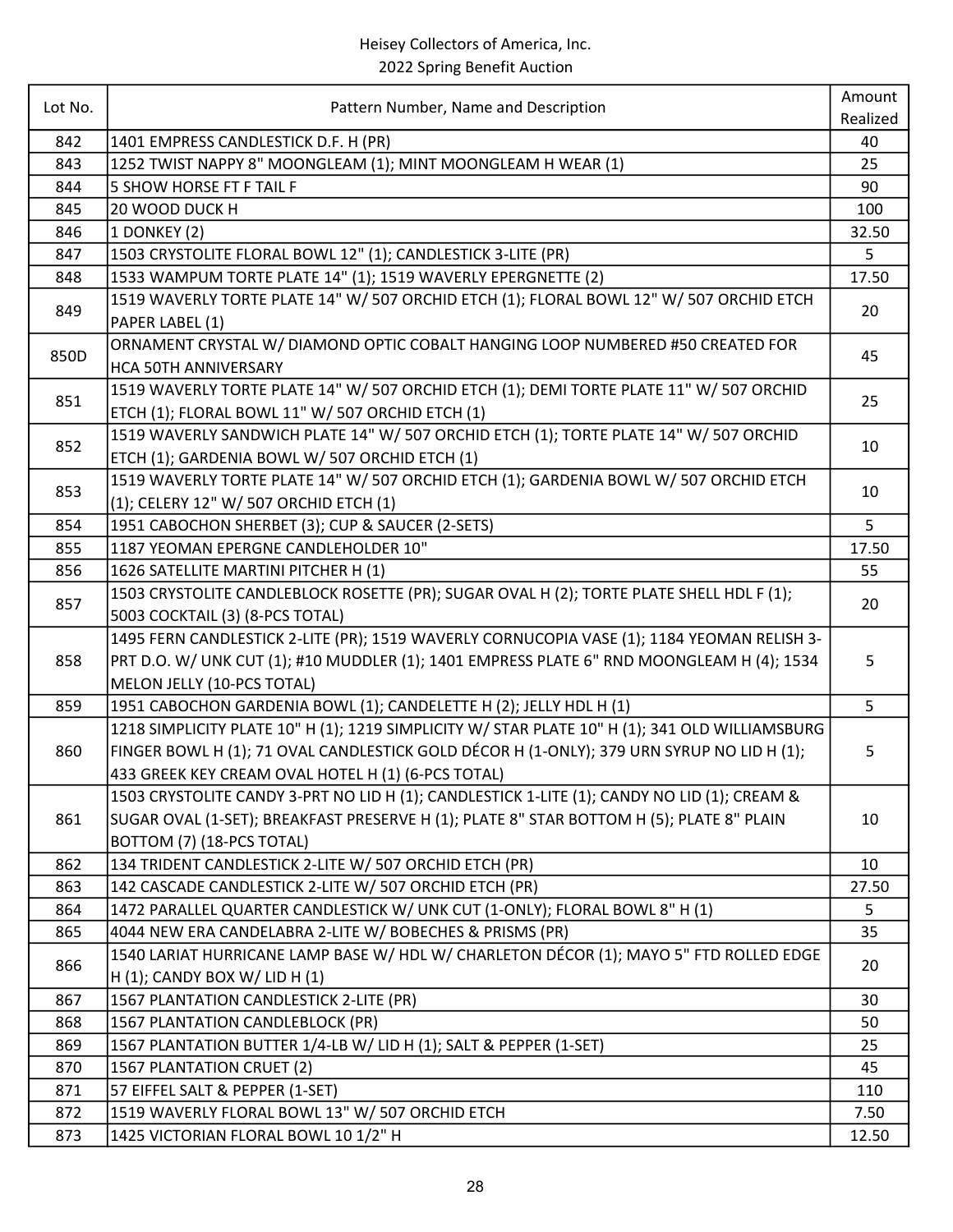| Lot No. | Pattern Number, Name and Description                                                                                         | Amount<br>Realized |
|---------|------------------------------------------------------------------------------------------------------------------------------|--------------------|
| 874     | 1503 CRYSTOLITE BOWL SALAD 10" H (1); BOWL 12" SHALLOW OVAL H (1); CONSERVE 2-PRT H (1);<br>COUPE PLATE 7" (4) (7-PCS TOTAL) | 10                 |
| 875     | 1183 REVERE COASTER H (3); 1184 YEOMAN FRENCH DRESSING BOAT W/ UNDERPLATE FLAMINGO H<br>$(1-SET)$                            | 5                  |
| 876     | 2 FIGHTING ROOSTER BASE f                                                                                                    | 30                 |
| 877     | 353 MEDIUM FLAT PANEL MARMALADE W/ LID H (1); 341 PURITAN SALT & PEPPER (1-SET)                                              | 15                 |
| 878     | 1428 WARWICK HORN OF PLENTY 5" H                                                                                             | 10                 |
| 879     | 1201 LAVERNE FLORAL BOWL FLAMINGO H                                                                                          | 15                 |
| 880     | 1201 LAVERNE FLORAL BOWL MOONGLEAM H                                                                                         | 30                 |
| 881     | 353 MEDIUM FLAT PANEL CHEESE & CRACKER H                                                                                     | 25                 |
|         | 393 NARROW FLUTE PRESERVE FTD W/ LID H (1); LEMON DISH W/ LID 5" H (2); BUTTER W/ LID (1);                                   |                    |
| 882     | MUSTARD W/ LID (1); 474 NARROW FLUTE W/ RIM CHEESE PLATE 2-HDL H (1) (6-PCS TOTAL)                                           | 17.50              |
| 883     | 353 MEDIUM FLAT PANEL MUSHROOM COVER 4" H W/ 1150 COLONIAL STAR PLATE 7" H                                                   | 30                 |
| 884     | 1186 YEOMAN TRAY 12"x 8" H (1); 397 COLONIAL CUPPED SCALLOP BONBON H (1)                                                     | 10                 |
| 885     | 5019 WAVERLY ICE TEA (6)                                                                                                     | 20                 |
| 886     | 3380 OLD DOMINION PARFAIT W/ UNK CUT SAHARA (6)                                                                              | 100                |
| 887     | 3350 WABASH GOBLET W/ 440 FRONTENAC ETCH FLAMINGO H (4)                                                                      | 35                 |
| 888     | 1184 YEOMAN TUMBLER D.O. H (8)                                                                                               | 20                 |
| 889     | 352 FLAT PANEL CRUSHED FRUIT 2-QT PATENT H                                                                                   | 35                 |
| 890     | 465 RECESSED PANEL CANDY 3-LB W/ UNK CUT H                                                                                   | 110                |
| 891     | 467 HELMET BASKET W/ CHARLETON DÉCOR H                                                                                       | 60                 |
| 892     | 459 ROUND COLONIAL BASKET 8" W/ UNK CUT RIM B H                                                                              | 15                 |
| 893     | 1401 EMPRESS SALAD BOWL 10" SQ W UNK CUT MOONGLEAM                                                                           | 110                |
| 894     | 1401 EMPRESS FLORAL BOWL D.F. W/ UNK CUT                                                                                     | 220                |
| 895     | 500 OCTAGON VARIETY TRAY 4-PRT W/ UNK ELABORATE CUT H                                                                        | 1250               |
| 896     | 1488 KOHINOOR CANDLESTICK 2-LITE W/891 PEMBROKE CUT (1-ONLY)                                                                 | 15                 |
| 897     | 1205 FANCY LOOP TOOTHPICK EMERALD WORN GOLD (1); PUNCH CUP FTD CUPPED (1)                                                    | 22.50              |
| 898     | 3390 CARCASSONNE WINE FTD SAHARA (7)                                                                                         | 55                 |
| 899     | 1483 STANHOPE PLATE 7" W/ UNK CUT                                                                                            | 100                |
| 900     | 1511 TOUJOURS APPLE MARMALADE W/ UNK CUT H (1); #7 MAYO LADLE (1)                                                            | 800                |
|         | 1186 YEOMAN ASHTRAY W/ UNK CUT (1); 1229 OCTAGON NUT W/ UNK CUT (1); 353 MEDIUM FLAT                                         |                    |
| 901     | PANEL NUT FTD HAWTHORNE (1); 1401 EMPRESS NUT SAHARA (1); NUT MOONGLEAM (1); 1184                                            | 100                |
|         | YEOMAN ASHTRAY BOW TIE MOONGLEAM (1) (6-PCS TOTAL)                                                                           |                    |
| 902     | 1509 QUEEN ANN MINT D.F. W/ 921 DANISH PRINCESS CUT (1); 1503 1/2 CRYSTOLITE CANDLEBLOCK                                     | 20                 |
|         | MELON (PR); 1503 CRYSTOLITE LEAF NUT W/ CHARLETON & GOLD DÉCOR (1)                                                           |                    |
| 903     | 1509 QUEEN ANN COMPORT OVAL W/ 913 EVERGLADE CUT                                                                             | 10                 |
| 904     | 352 FLAT PANEL LAVENDER JAR W/ LID 1 1/4-OZ W/ ENAMEL DÉCOR H                                                                | 50                 |
| 905     | 353 MEDIUM FLAT PANEL LAVENDER JAR W/ LID 2-OZ W/ GOLD & ENAMEL DÉCOR H                                                      | 90                 |
| 906     | 1401 EMPRESS TUMBLER D.F. H                                                                                                  | 70                 |
| 907     | 1 MADONNA                                                                                                                    | 55                 |
| 908     | 1401 EMPRESS DEMITASSE & SAUCER W/ UNK ELABORATE CUT (2-SETS)                                                                | 55                 |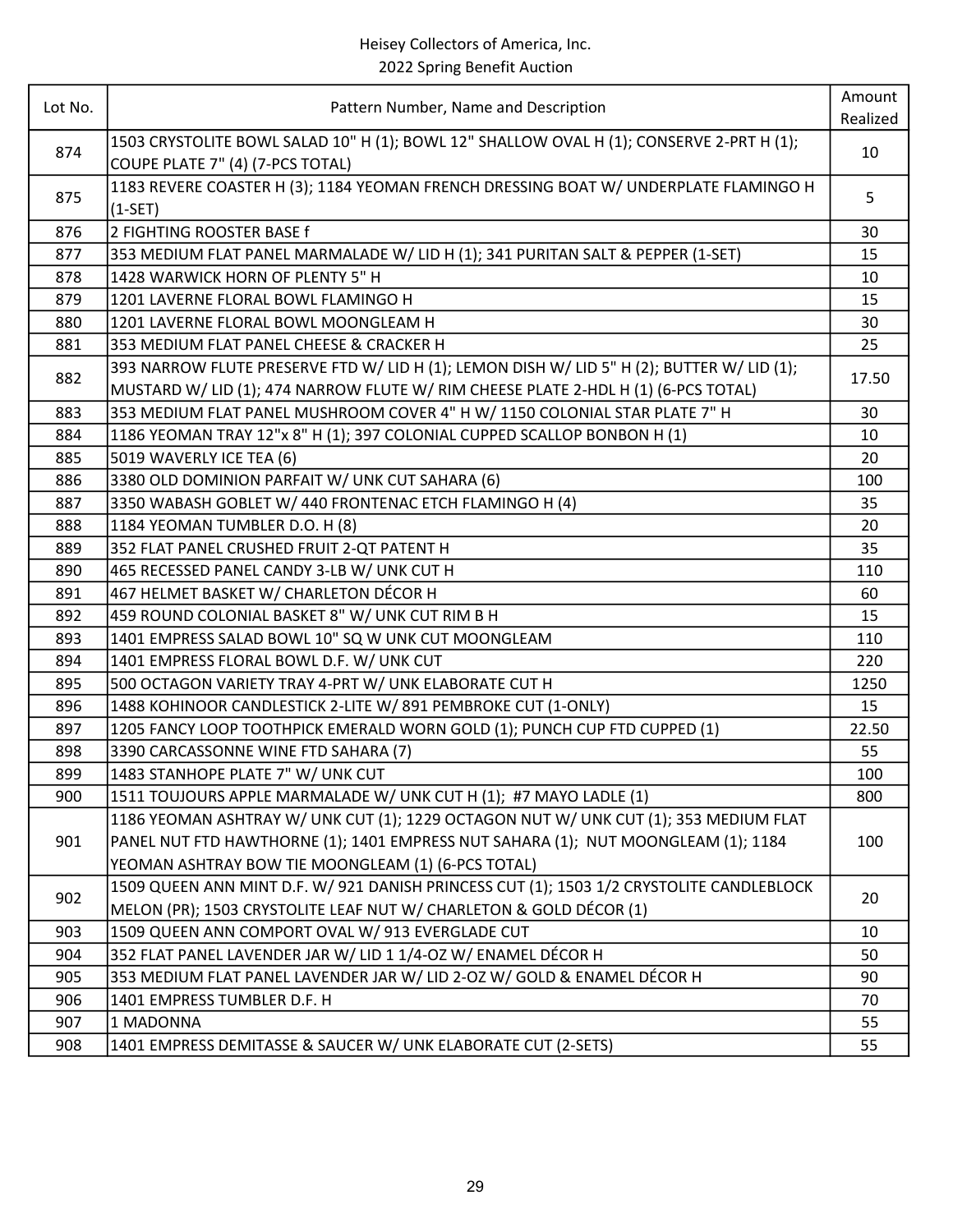| Lot No. |                                                                                            | Amount   |
|---------|--------------------------------------------------------------------------------------------|----------|
|         | Pattern Number, Name and Description                                                       | Realized |
|         | 1401 EMPRESS DEMITASSE & SAUCER RND PAPER LABEL (1-SET); DEMITASSE & SAUCER SQ             |          |
|         | MOONGLEAM H (1-SET); DEMITASSE CUP ONLY FLAMINGO H (1); 1231 RIBBED OCTAGON DEMITASSE      |          |
| 909     | & SAUCER MOONGLEAM (1-SET); 1184 YEOMAN DEMITASSE & SAUCER FLAMINGO H (1-SET);             | 55       |
|         | DEMITASSE & SAUCER (1-SET); 4044 NEW ERA DEMITASSE CUP ONLY W/ 5010 VANITY FAIR CARVING    |          |
|         | (1); DEMITASSE SAUCER ONLY (1) (13-PCS TOTAL)                                              |          |
| 910     | 363 LARKIN SYRUP W/ UNK CUT H                                                              | 15       |
| 911     | 1485 SATURN OIL W/ UNK CUT STERLING ENCASED STOPPER                                        | 20       |
| 912     | 5074 SEAHORSE STEM COCKTAIL H                                                              | 80       |
| 913     | 4091 KIMBERLY GOBLET W/ 1015 DOLLY MADISON ROSE CUT (4)                                    | 270      |
| 914     | 5057 SUEZ GOBLET LOW W/ 1019 LYRIC CUT H                                                   | 75       |
| 915     | 4085 KOHINOOR GOBLET W/890 CHURCHILL CUT MONO "JRC" PAPER LABEL (6)                        | 370      |
| 916     | 5038 ROOSTER STEM COCKTAIL W/ UNK ELABORATE CUT H (4)                                      | 205      |
| 917     | 2401 OAKWOOD OLD FASHION W/480 NORMANDIE ETCH                                              | 65       |
| 918     | 5010 SYMPHONE CLARET W/ UNK CUT H                                                          | 25       |
| 919     | 4044 NEW ERA CORDIAL FROSTED STEM & FT                                                     | 50       |
| 920     | 1205 FANCY LOOP BAR                                                                        | 120      |
| 921     | 235 BAR 1-1/2-OZ SOUV "SARATOGA 1904" H                                                    | 210      |
| 922     | 1401 EMPRESS MUSTARD W/ LID W/ UNK CUT (1); UNDERPLATE W/ UNK CUT (1)                      | 42.50    |
| 923     | 1201 FANDANGO SALT INDV (1); 1225 PLAIN BAND SALT INDV H (1)                               | 7.50     |
| 924     | 2351 NEWTON BAR DEEP SHAM W/ UNK CUT                                                       | 150      |
| 925     | 3397 GASCONY WINE 2-1/2-OZ SAHARA                                                          | 22.50    |
| 926     | 5024 OXFORD CORDIAL W/ UNK ELABORATE CUT                                                   | 80       |
| 927     | 3411 MONTE CRISTO GOBLET W/ UNK ELABORATE CUT                                              | 90       |
| 928     | 4091 KIMBERLY WINE W/ 945 VIRGINIA CUT                                                     | 20       |
| 929     | 1540 LARIAT GOBLET W/ UNK BUTTERFLY CUT H                                                  | 550      |
| 930     | 3365 RAMSHORN GOBLET CUT BY NEWTON GLASS (KING)                                            | 70       |
| 931     | 5048 ROOSTER HEAD COCKTAIL W/ UNK BIRD CUT                                                 | 140      |
| 932     | 3316 BILTMORE SHERBET 5 1/2-OZ W/ UNK CUT                                                  | 80       |
| 933     | 1235 BEADED PANEL & SUNBURST PUNCH BOWL H (1); BASE H (1); PUNCH CUP H (41)                | 80       |
| 934     | 1401 EMPRESS FLORAL BOWL RND D.F. W/ 952 SANTO DOMINGO CUT                                 | 15       |
| 935     | 1509 QUEEN ANN FLORAL BOWL RND D.F. W/ 511 GARDENIA ETCH                                   | 10       |
| 936     | 1255 PINEAPPLE & FAN NAPPY 8" GOLD DÉCOR EMERALD (1); NAPPY 8" (1); NAPPY 4 1/2" (1)       | 12.50    |
| 937     | 1506 PROVINCIAL SALT & PEPPER IN ORIGINAL PAPER BOX (1-SET)                                | 25       |
| 938     | 1506 PROVINCIAL SALT & PEPPER IN ORIGINAL PAPER BOX (1-SET)                                | 32.50    |
| 939     | 2 OLD WILLIAMSBURG CANDLESTICK 7" (PR); CANDLESTICK 9" (PR)                                | 15       |
|         | 602 MARSA TUMBLER H (1); 341 OLD WILLIAMSBURG RELISH 5-PRT (1); 393 NARROW FLUTE TRAY      |          |
| 940     | FOR CONDIMENT SET 4 CIRCLES H (1); 1219 SIMPLICITY W/ STAR PLATE 7" W/ UNK ETCH H (1); 406 | 10       |
|         | COARSE RIB PLATE 4 1/2" H (5); 373 OLD WILLIAMSBURG SHERBET H (3) (12-PCS TOTAL)           |          |
| 941     | 1533 WAMPUM FLORAL BOWL CRIMPED (1); CANDLESTICK (4)                                       | 20       |
| 942     | 301 OLD WILLIAMSBURG CANDELABRA SHORT 2-LITE W/ "C" PRISMS 5" (PR)                         | 90       |
| 943     | 1428 WARWICK CANDLEHOLDER 1-LITE SAHARA H (2)                                              | 32.50    |
| 944     | 350 PINWHEEL & FAN NAPPY 4 1/2" H (6); NAPPY 8" H (1)                                      | 5        |
|         | 1201 FANDANGO NAPPY 8" CRIMPED (1); NAPPY 8" CUPPED (1); NAPPY 4" CUPPED (1); NAPPY 10"    |          |
| 945     | FLARED (1); NAPPY 10" SHALLOW (1)                                                          | 40       |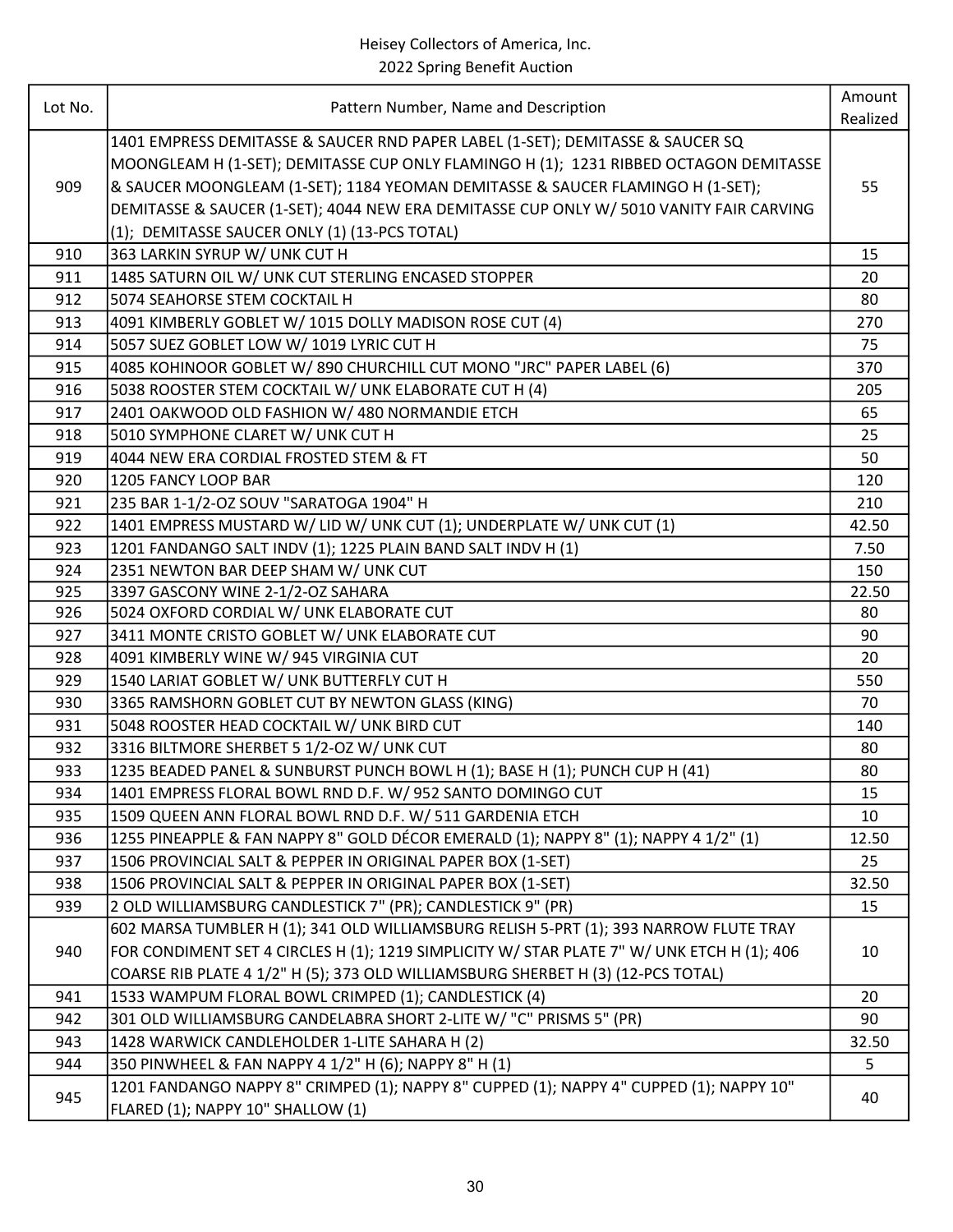| Lot No. | Pattern Number, Name and Description                                                                                                                | Amount   |
|---------|-----------------------------------------------------------------------------------------------------------------------------------------------------|----------|
|         |                                                                                                                                                     | Realized |
| 946     | 17 STAR DECANTER (1); 350 PINWHEEL & FAN CREAM & SUGAR H (1-SET); 341 OLD WILLIAMSBURG<br>EPERGNETTE 6" (2); 341 1/2 PURITAN JUG 1/2-GAL H (1)      | 10       |
| 947     | 335 PRINCE OF WALES PLUMES PUNCH BOWL 14" H (1); BASE H (1); PUNCH CUP (22)                                                                         | 50       |
| 948     | 350 PINWHEEL & FAN PUNCH BOWL (1); BASE (1); PUNCH CUP (13)                                                                                         | 60       |
| 949     | 5 PATRICIAN CANDELABRUM 4-LITE W/ "A" PRISMS 4" H (1-ONLY)                                                                                          | 375      |
| 950     | 353 MEDIUM FLAT PANEL TRUMPET VASE 18" RND BOTTOM W/ STAR H (1)                                                                                     | 50       |
| 951     | 1509 QUEEN ANN FLORAL BOWL 10" CRIMPED W/ 507 ORCHID ETCH (1); 1519 WAVERLY GARDENIA<br>BOWL (1); 1401 EMPRESS SUGAR D.F. W/ 449 POMPEII ETCH H (1) | 10       |
|         | 1200 CUT BLOCK CREAM INDV RUBY FLASH (1); 300 PEERLESS TOOTHPICK WORN GOLD H (1); 351                                                               |          |
| 952     | PRISCILLA TOOTHPICK BASE f H (1); 2351 NEWTON BAR 3-OZ (1); 1235 BEADED PANEL & SUNBURST                                                            | 20       |
|         | TOOTHPICK (1); 411 TUDOR BAR FLARED H (2) (7-PCS TOTAL)                                                                                             |          |
| 953     | 1567 PLANTATION JELLY 2-HDL H (1); CANDLEBLOCK (1); OIL (1); OIL UNK CUT (1); MARMALADE NO                                                          | 25       |
|         | LID (2) (6-PCS TOTAL)                                                                                                                               |          |
| 954     | 1503 CRYSTOLITE SWAN NUT MASTER PAPER LABEL (4); SWAN NUT INDV PAPER LABEL (4)                                                                      | 40       |
| 955     | 350 PINWHEEL & FAN NAPPY 8" H (3)                                                                                                                   | 7.50     |
|         | 325 PILLOWS PUNCH CUP H (5); 411 TUDOR PUNCH CUP H (1); 150 BANDED FLUTE PUNCH CUP H (1);                                                           |          |
| 956     | 305 PUNTY & DIAMOND POINT PUNCH CUP H (1); 1295 BEADED SWAG PUNCH CUP (1); 1101 STITCH                                                              | 20       |
|         | PUNCH CUP D.O. H (6) (15-PCS TOTAL)                                                                                                                 |          |
| 957     | 343 SUNBURST PUNCH BOWL (1); BASE (1); PUNCH CUP (14); LADLE F (1) (17-PCS TOTAL)                                                                   | 80       |
| 958     | 365 OLD QUEEN ANNE PUNCH BOWL 17" FLARED H (1); BASE H (1)                                                                                          | 60       |
| 959     | 100 ASIATIC PHEASANT                                                                                                                                | 25       |
| 960     | 1522 COLT STANDING (4)                                                                                                                              | 25       |
| 961     | 1 RINGNECK PHEASANT                                                                                                                                 | 30       |
| 962     | 2 GOOSE WINGS HALF (3)                                                                                                                              | 10       |
| 963     | 1 GOOSE WINGS DOWN EXTRA GLASS (1); 2 GOOSE WINGS HALF (1); 3 GOOSE WINGS UP (1)                                                                    | 40       |
| 964     | 1540 LARIAT EGG PLATE RND WEAR                                                                                                                      | 50       |
| 965     | 7000 SUNFLOWER FLORAL BOWL H (1); TORTE PLATE H (1); CANDLESTICK (PR)                                                                               | 40       |
|         | 411 TUDOR CELERY H (1); PLATE 5 1/2" H (1); 351 PRISCILLA ALE 3-OZ H (1); MUSTARD BOTTOM ONLY                                                       |          |
| 966     | (1); 300 PEERLESS SUGAR INDV H (1); 1184 YEOMAN JELLY 6" HDL (1); 117 LARIAT STOPPER (1); 73                                                        | 10       |
|         | STOPPER FOR OAKWOOD DECANTER (1); 86 STOPPER (1) (9-PCS TOTAL)                                                                                      |          |
| 967     | 1541 SCOTTY                                                                                                                                         | 10       |
|         | 1540 LARIAT BONBON H (2); RELISH 3-PRT (1); LID FOR 1/2-LB CANDY (1); CUP H (2); SAUCER H (1);                                                      |          |
| 968     | CREAM & SUGAR ON TRAY H (3-PC SET); SUGAR W/ UNK CUT H (1); NOUGAT (1); NUT (2); JELLY 2-PRT                                                        | 15       |
|         | (1); CARAMEL (1); CREAM (1); CEREAL BOWL (1); BOWL 7 1/2" (2) (19-PCS TOTAL)                                                                        |          |
| 969     | 1540 LARIAT #2 FAN VASE (1); #3 VASE CRIMPED (1); BASKET 8" BOTTOM LOOP (1)                                                                         | 15       |
| 970     | 1540 LARIAT CANDY BOX W/ LID SMALL H (1); CANDY BOX W/ LID LARGE W/ UNK CUT H (1); TORTE                                                            | 40       |
|         | PLATE W/ UNK CUT (1)                                                                                                                                |          |
|         | 1503 CRYSTOLITE RELISH 3-PRT RIM f's (1); CONSERVE 2-PRT CTR HDL H (1); CELERY LEAF H (1);                                                          |          |
| 971     | CHEESE FTD (1); CANDLESTICK 1-LT (1); DRESSING THOUSAND ISLAND H (1); LEAF NUT (4); SWAN NUT                                                        | 25       |
|         | MASTER (1); SWAN NUT INDV (1); RELISH 5-PRT RND (1); SANDWICH PLATE 13" H (1) (14-PCS TOTAL)                                                        |          |
| 972     | 1235 BEADED PANEL & SUNBURST PUNCH BOWL H (1); BASE H (1)                                                                                           | 35       |
|         | 305 PUNTY & DIAMOND POINT TOOTHPICK (1); 333 WALDORF ASTORIA TOOTHPICK (1); 1201                                                                    |          |
| 973     | FANDANGO TOOTHPICK (1); 351 PRISCILLA TOOTHPICK H (1); 1205 FANCY LOOP TOOTHPICK EMERALD                                                            | 30       |
|         | POOR GOLD (1); 343 SUNBURST TOOTHPICK H (1) (6-PCS TOTAL)                                                                                           |          |
|         |                                                                                                                                                     |          |